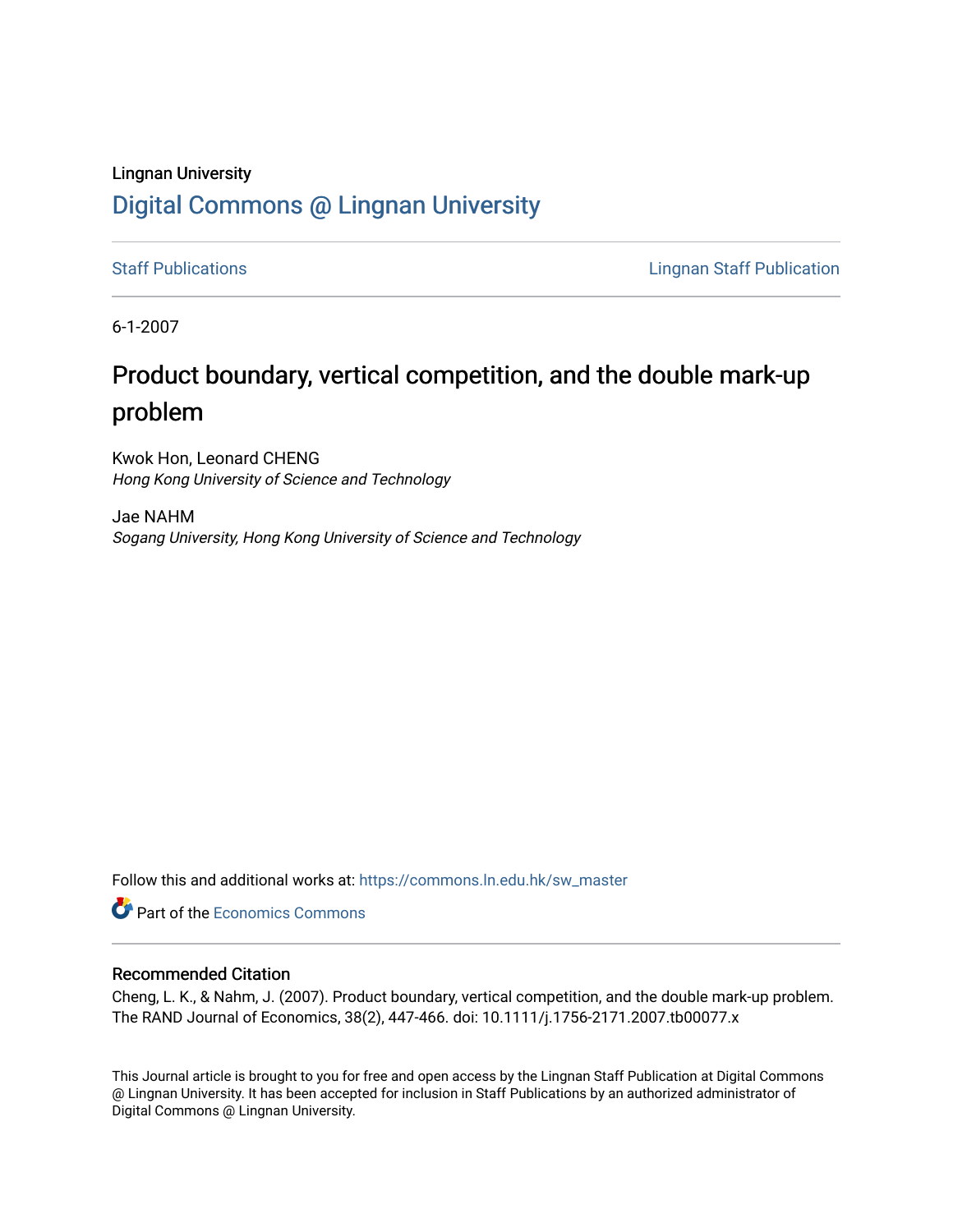# **Product Boundary, vertical Competition, and the double Mark-up problem**

Leonard K.Cheng\* and

Jae Nahm\*\*

*We develop a model in which a main product (called product A) provides a performance quality z by itself, whereas a complementary product (called product B) is useless by itself but enhances the main product's performance quality to q >z. This asymmetric complementarity gives rise to the following results. First, if z is relatively small, then firms A and B behave as if the products are symmetrically complementary with the usual double marginalization problem. Second, if z is sufficiently large, then firms A and B price their products as if they are independent. Third, over a certain range of intermediate z, no pure-strategy Nash equilibrium exists.* 

## **1. Introduction**

In the computing industry, since 1990 there has been no single dominant vertically integrated firm. Instead, the industry is characterized by vertical disintegration i.e., computer systems or platforms consist of many vertically related layers of components. Firms in different layers rely on one another, but at the same time they compete against each other for a bigger share of the industry profits. It is important to understand complementarity among different components.

In 1838, Cournot analysed the pricing of symmetrically complementary products, like left and right shoes, and identified the well known "double mark-up problem," i.e., when the two complementary products are supplied by two independent monopolies, the prices are higher than

\* Department of Economics, Hong Kong University of Science and Technology, leonard@ust.hk.

\*\* Corresponding author, Department of Economics, Sogang University and Hong Kong University of Science and Technology, shnahm@sogang.ac.kr, Tel: (82)-2-705-8507.

We would like to thank Jaypil Choi, Joseph Farrell, Editor Joseph Harrington, Doh-Shin Jeon, and two anonymous referees for their insightful comments and valuable suggestions. We are grateful to Drew Fudenberg for his helpful comments on an early version of this paper. Also, we thank Zihui Ma for his research assistance. This paper has benefited from many audiences in the Kiel Workshop 2003, the North America Econometric Society Winter Meeting 2005, and seminars at SKKU and KDI school 2005. We are grateful to the RGC grant no. HKUST6209/04H from HKSAR for financial support. Cheng is grateful to the hospitality of the School of Information Management and Systems at UC-Berkeley where he developed an interest in the computing and telecommunications industries when he was a visiting scholar in 2001. Any errors are our own.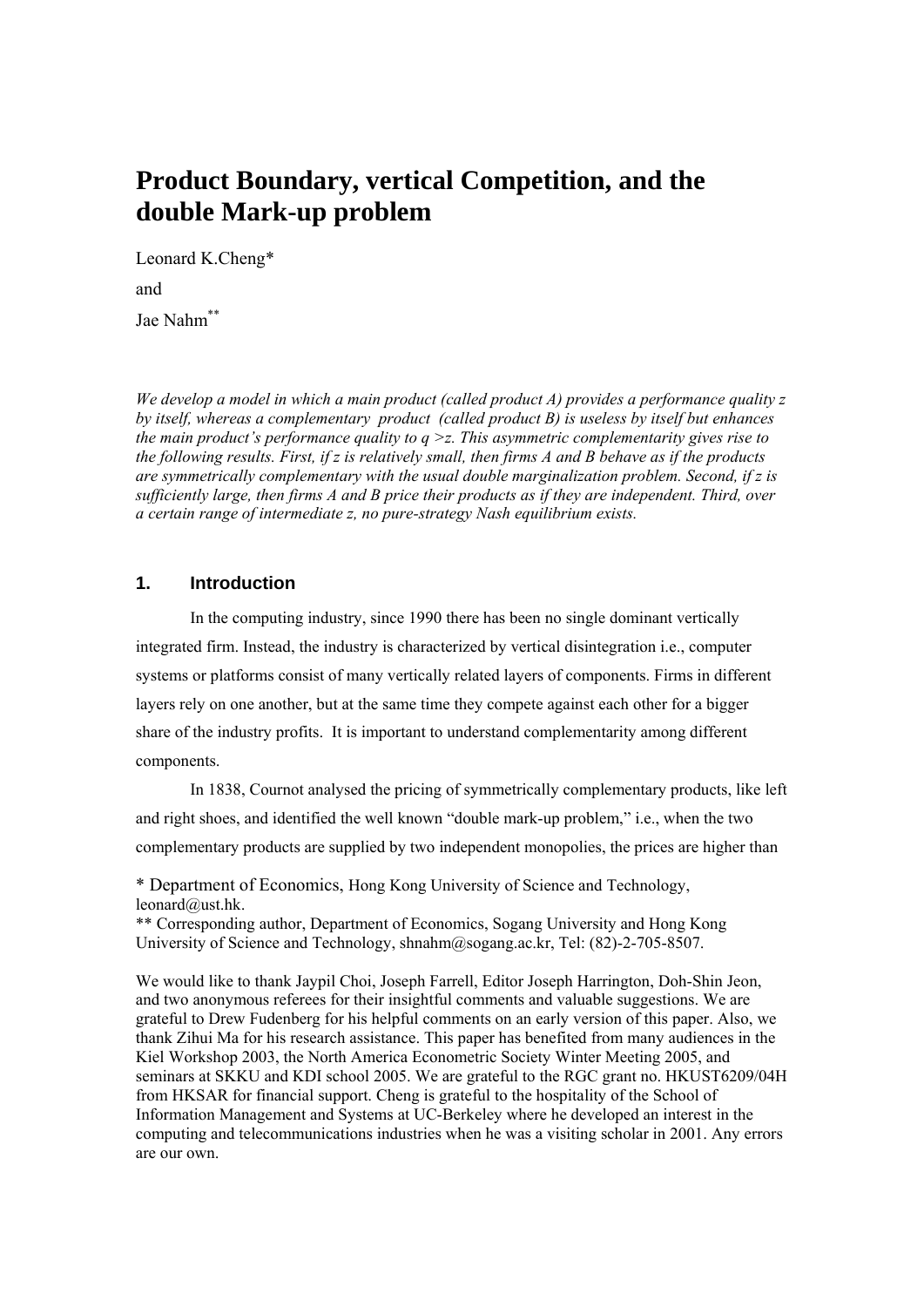those set by an integrated monopoly. However, the complementarity relationship in the computing industry is quite different from that analysed by Cournot and others. For instance, an advanced application program enhances the value of an operating system  $(O/S)$ , but it is useless without the O/S. In contrast, the O/S provides its basic functions without the advanced application program.

Furthermore, as Bresnahan (1999) and Bresnahan and Greenstein (1999) point out, in order to obtain a larger share of industry profits, a firm producing one product has an incentive to enter the others' "turf" by incorporating functions provided by the other firms. For example, in its early days, MS Windows did not include program functions such as WordPad, Internet Explorer (I.E.), and Windows Media, but over time it has included these and other programs that were previously supplied by independent firms. Another example is secondary cache. Once a separate piece of hardware, secondary cache is now integrated into the Intel CPU. As firms constantly try to expand their product boundaries, the boundaries between adjacent layers and the relationships among those products change continuously as a consequence of both vertical competition and technological innovation.

This paper analyses the strategic interactions between two firms whose products are asymmetrically complementary and attempts to shed light on vertical competition among different layers of the computing industry by exploring the effects of changes in their product boundaries.

To model asymmetric complementarity, we assume that the "main product" A, produced by firm A, by itself provides a performance quality of *z*, but consumers may derive a higher performance quality of *q* (i.e.,  $q > z$ ) by combining it with an "enhancer" product B, produced independently by firm B. Unlike the main product A, product B does not provide any function by itself.

To explore the implications of asymmetric complementarities between products A and B, we first analyse a simultaneous pricing game between firms A and B given  $z$ ,  $0 < z < q$ . It turns out that asymmetric complementarity combined with heterogeneous consumer preference over performance gives rise to the following three unexpected results. First, if *z* is relatively small, then products A and B are as if they are symmetrically complementary with  $z = 0$  and are always sold as a bundle. Second, if *z* is sufficiently large, then firms A and B price their products as if they are independent, in which case some consumers buy A alone while others buy both products. This result has an implication on the "double mark-up" problem: Even though products A and B are asymmetrically complementary, the firms set their prices independently, and the "double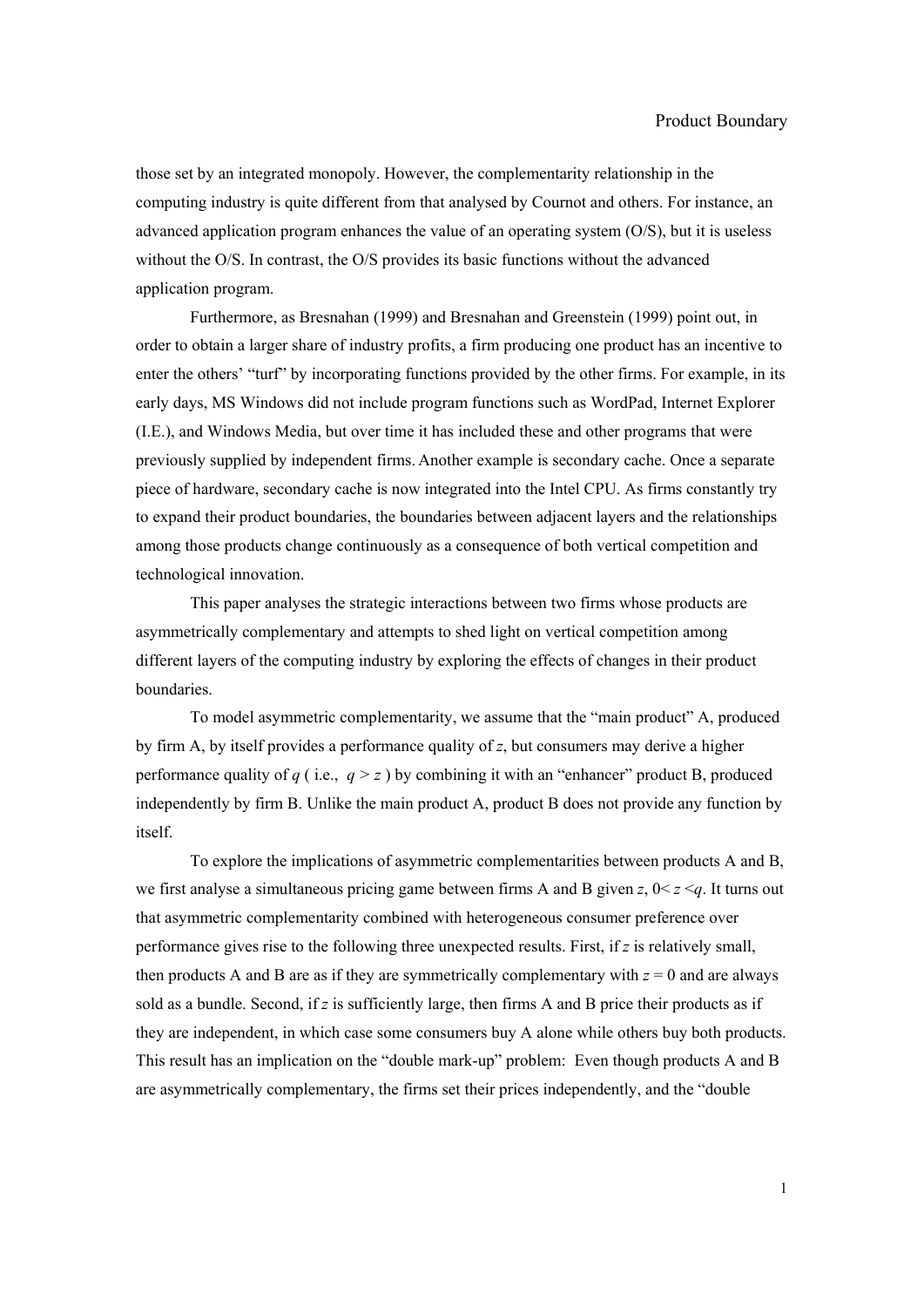mark-up" problem vanishes. Third, over a certain range of intermediate value *z*, no pure-strategy Nash equilibrium exists. However, we can construct a mixed strategy equilibrium over the range.

Also, we examine the effects of increasing *z*, which can be interpreted as an expansion of firm A's product boundary. We analyse how an increase in *z* affects social welfare, industry profits and consumer welfare.

There are several recent related studies on complementary technologies and patents (e.g., Farrell and Katz 2000 and Lerner and Tirole 2002) and tying/bundling (e.g., Whinston (1990), Choi and Stefanadis (2001), Carlton and Waldman (2002), and Nalebuff (2004)).

 Farrell and Katz (2000) analyze the incentive of a monopolist in product A to enter complementary product B's market in order to force independent suppliers of B to charge lower prices, which increases its own profits made from product A. If consumers in our model were homogeneous, then our results would become very similar to those of Farrell and Katz (2000): an increase in *z* "price squeezes" product B and always has a positive effects on firm A's profits. With heterogeneous consumer preference, however, we show that an increase in *z* does not have monotonic effects on firms' pricing and profits.

Our model is also closely related to Lerner and Tirole (2004)'s model of patent portfolios, which allows a full range of complementarity and substitutability. There are several major differences between our model and theirs. First, their focus is on factors that encourage or hinder the formation of patent pools and the welfare effect of these pools, whereas our focus is on the firms' switching pricing behavior and the welfare effects of changes in *z*. Second, in their model all users or licensees derive the same amount of marginal benefits from an additional patent, but in our model different consumer types derive different marginal benefits from the basic product A and the bundle (A+B). Because of these differences, we obtain the result that the demand for A and B is independent of each other if *z* is sufficiently large and that no pure-strategy equilibrium exists for intermediate values of *z*.

Our paper is related to the literature on tying/bundling because product A in our model can be regarded as a bundle of two complementary products,  $A_1$  and  $B_1$  (i.e.,  $A_1$  and  $B_1$  combine to yield a performance quality  $z$ , whereas  $A_1$  and B combine to yield a performance quality q.) However, this literature either focuses on the entry deterrence role of tying or assumes that tying with a firm's own product excludes consumption of competing products.<sup>1</sup> However, when

l

 $<sup>1</sup>$  In the literature on tying, if an incumbent ties its products, it is often assumed that consumers</sup> cannot untie the tied product, or consumers do not have any incentive to add an entrant's product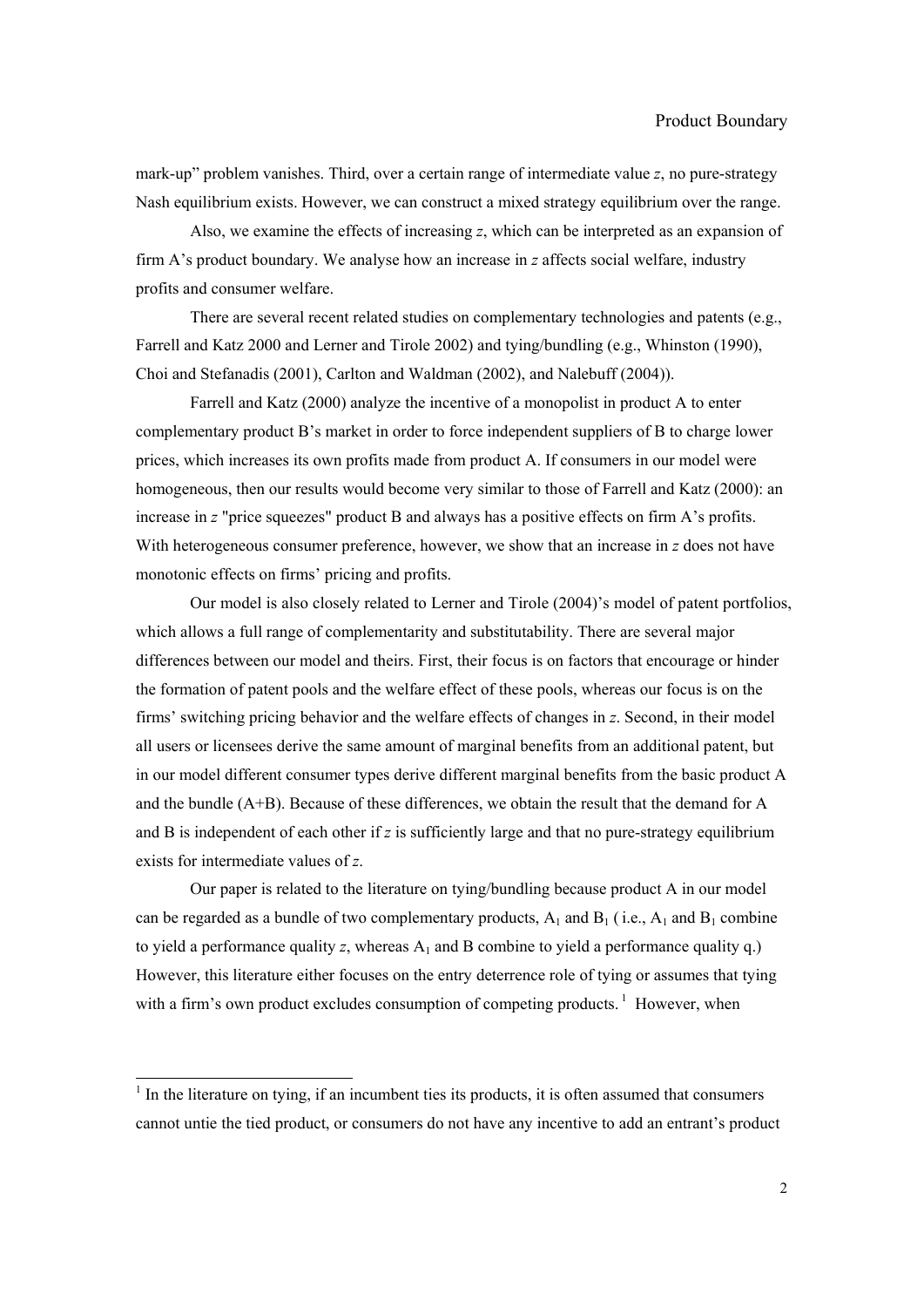Microsoft ties its Windows O/S and its applications such as I.E., it still leaves room for consumers to add a rival product to its OS. We capture this product relationship by assuming that product B as an enhancer of the basic product A.

Nalebuff (2004) shows that when consumers are heterogenous in their valuations of products A and B, an incumbent, by bundling A and B, can significantly lower the profits of a single-product entrant and that bundling could be quite an effective entry deterrence strategy.<sup>2</sup> However, our paper looks at the case in which one firm produces only a base product, and the other firm produces a complementary product.

Section 2 develops a simple model, and section 3 analyzes the game and demonstrates the possible non-existence of pure-strategy Nash equilibrium. Section 4 analyzes the effect of *z* on firms' profits, consumer surplus, and social welfare. In section 5, we check the robustness of the main results when consumers' preferences vary along two dimensions. Concluding remarks follow in the final section.

## **2. A Model of product boundary**

 $\overline{a}$ 

There are two firms, A and B, that provide complementary products A and B, respectively. Product A provides some basic functions, and its performance level is measured by a parameter *z*. Product B by itself does not provide any function, but enhances product A's performance. The combination of products A and B (denoted by (A+B) hereafter) provides a higher performance level  $q \ge z$ . Let product *i*'s (*i*=A, B) price and unit production cost be denoted by *pi* and ci, respectively. We assume that the two firms set their prices simultaneously.

Given  $p_A$  and  $p_B$ , consumers make their purchase decisions. Consumers differ in their valuation of product quality. The utility function of a type- $\theta$  consumer,  $\theta \in [0,1]$ , is given by θQ+I, where I is her income spent on numeraire goods, and Q is a quality index of a product. Let the cumulative distribution function and continuous density functions be given by  $G(\theta)$  and  $g(\theta)$ , respectively. Define  $F(\theta)$  as the proportion of consumers whose type is higher than  $\theta$  and  $f(\theta)$  as *F*'s density function, i.e.,  $F(\theta)=1-G(\theta)$ , and  $f(\theta)= -g(\theta) < 0$ . We make the standard assumption that the distribution of  $\theta$  satisfies the increasing hazard rate condition:

to the tied products because there is no quality difference between the incumbent and the entrant's products.

 $2$  Interestingly, the bundling decision increases the incumbent's profit even after entry occurs in one of these markets. In Whinston (1990), and Choi and Stefanadis (2001), tying is not a profitable choice for an incumbent if entry has already occurred.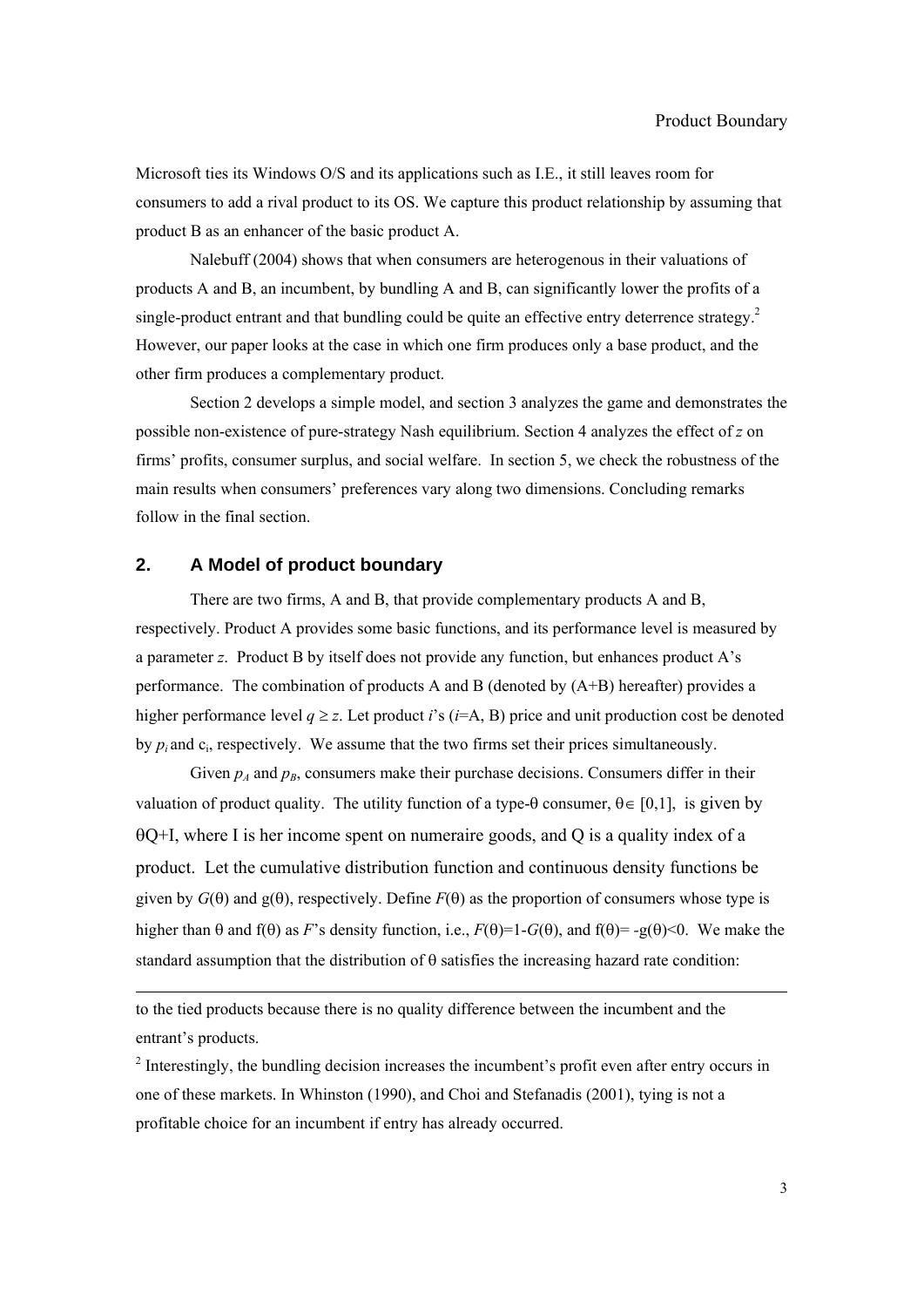namely,  $-f(\theta)/F(\theta)$  is increasing in  $\theta$ .<sup>3</sup> This increasing hazard rate condition yields strictly quasiconcave profit functions for firms A and B.

We impose the following restrictions on the model's key parameters throughout our analysis,

Assumption 1: 
$$
c_A + c_B \le q
$$
  
 $0 \le z \le \overline{z} = q - c_B$ 

The first restriction implies that the maximum willingness to pay for product  $(A+B)$  is larger than or equal to its unit production cost. Without this restriction, (A+B) will never be supplied. The second restriction implies that the quality enhancement brought about by product B (i.e., *q-z*) is larger than or equal to  $c_B$ . Without the second restriction, there will be no supply of product B. Under Assumption 1, both firms A and B are active and the classic double mark-up problem may arise.

#### **Demand functions for products A and B**

Consumer  $\theta$  has three options: (i) to buy product A alone and gain net utility  $V_A(\theta) = z\theta$  $p_A$ ; (ii) to buy (A+B) and gain net utility  $V_{A+B}(\theta) = q\theta - p_A - p_B$ ; (iii) and to buy neither and gain zero net utility. A necessary condition for the consumer to buy A alone is  $\theta \ge \theta_A = p_A/z$ . Similarly, a necessary condition for a consumer to buy (A+B) is  $\theta \ge \theta_{A+B} = (p_A + p_B)/q$ . Consumers get additional benefits of (*q*-*z*) θ by purchasing product B in addition to product A. Thus, a necessary condition for a consumer to buy B in addition to A is that  $\theta \ge \theta_B = p_B/(q-z)$ .

Since  $V_A(\theta)$  intersects the steeper function  $V_{A+B}(\theta)$  at one point,  $\theta_B$ , there are three possible cases.

Case 1. Virtually Independent Products:  $\theta_A < \theta_{A+B} < \theta_B$ .

This case is illustrated in Figure 1. Consumer types between  $\theta_A$  and  $\theta_B$  will buy product A alone, whereas consumer types  $\theta \ge \theta_B$  will buy (A+B). That is, consumers with  $\theta \ge \theta_A$  will

<sup>&</sup>lt;sup>3</sup> The increasing hazard rate condition is satisfied by most widely used distributions. See Fudenberg and Tirole (1991).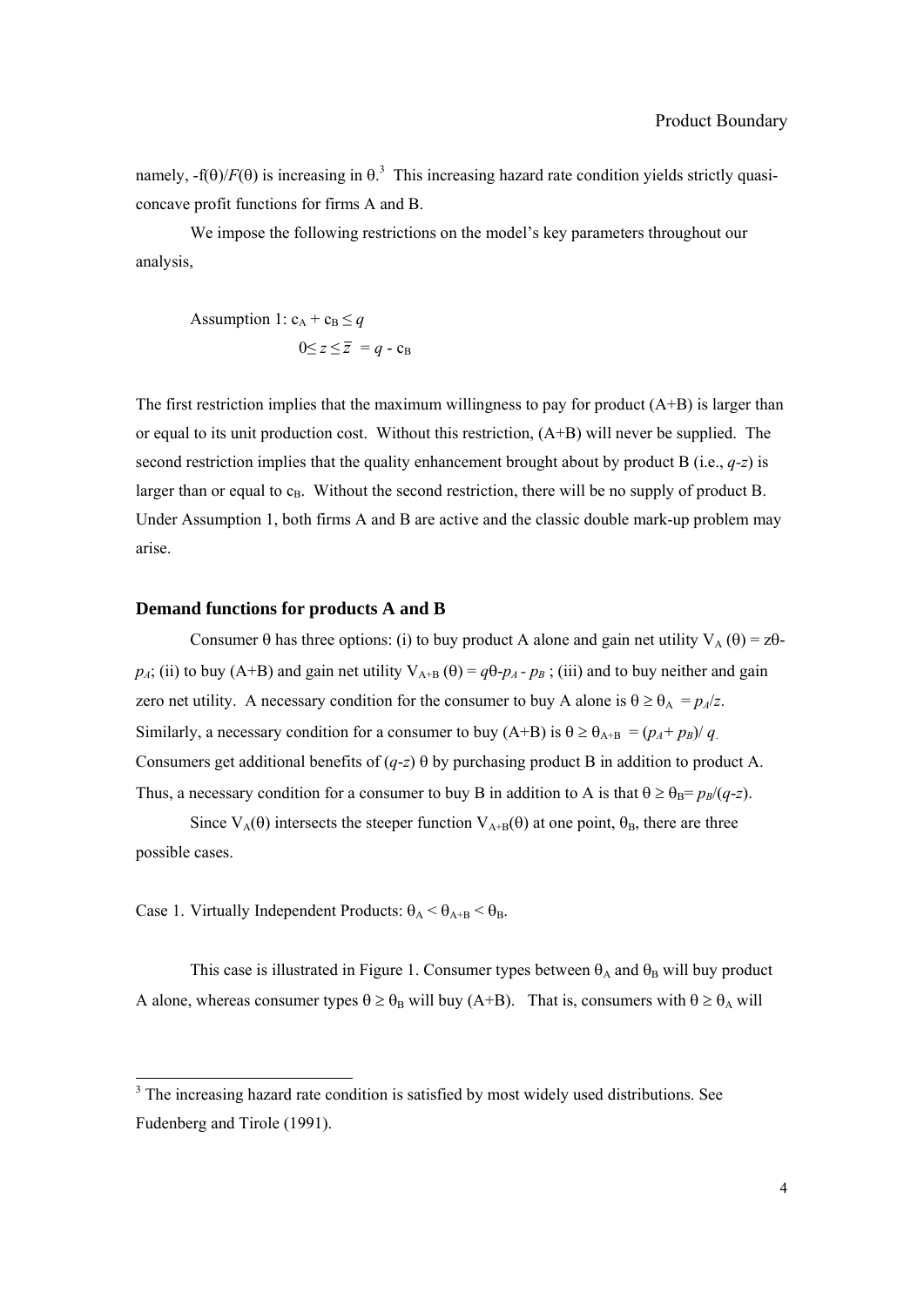buy product A, and consumers with  $\theta \ge \theta_B$  will additionally buy product B. Substituting the definition of  $\theta_A$  and  $\theta_B$ , the demand functions for A and B become:

$$
D_A(p_A, p_B) = F(\theta_A) = F(\frac{p_A}{z})
$$
\n
$$
D_B(p_A, p_B) = F(\theta_B) = F(\frac{p_B}{q-z})
$$
\n(1)

As long as their prices satisfy  $\theta_A < \theta_{A+B} < \theta_B$ , the demand for A depends only on  $p_A$ , and the demand for B depends only on  $p_B$ . Firms A and B act as independent firms, and we call this case "virtually independent products" and refer to the firms' pricing as "independent pricing" in the rest of this paper. Let  $p_{A1}^*$  and  $p_{B1}^*$  denote the Nash Equilibrium prices under independent pricing. For example, when  $F(\theta)=1-\theta$  (i.e.,  $\theta$  is uniformly distributed), the Nash equilibrium prices are  $\frac{z+c_A}{2}$  and  $\frac{q-z+c_B}{2}$ , respectively.

Case 2: Virtually Strict Complements:  $\theta_B < \theta_{A+B} < \theta_A$ 

Figure 2 illustrates this case. Consumers with  $\theta < \theta_{A+B}$  will buy neither products, but consumers with  $\theta \ge \theta_{A+B}$  will buy (A+B). None will buy product A alone. Substituting the definition of  $\theta_{A+B}$ , the demand functions for A and B become:

$$
D_{A}(p_{A}, p_{B}) = D_{B}(p_{A}, p_{B}) = F(\frac{p_{A} + p_{B}}{q})
$$
 (2)

As long as  $\theta_B < \theta_{A+B} < \theta_A$ , the demand for A and that for B depend on the total price  $(p_A + p_B)$ , exhibiting the characteristics of strict complements. Thus, in the rest of this paper we call this case "virtually strict complements" and refer to the firms' pricing of the virtually strict complements as "bundling pricing." Let  $R_A(p_B)$  and  $R_B(p_A)$  denote the firms' best response functions when the two faces demand system (2). We assume that  $\frac{1}{|R_A|} > |R_B|$  so that there is a unique interaction of the two best response functions. The Nash equilibrium is denoted by ( $p_{A2}^*$ and  $p_{B2}^*$ ). For example, when F( $\theta$ )=1- $\theta$ , we have  $R_A(p_B) = \frac{q-p_B+c_A}{2}$ ,  $R_B(p_A) = \frac{q-p_A+c_B}{2}$ , and the Nash equilibrium is  $\left(\frac{q-c_B+2c_A}{3}, \frac{q-c_A+2c_B}{3}\right)$ .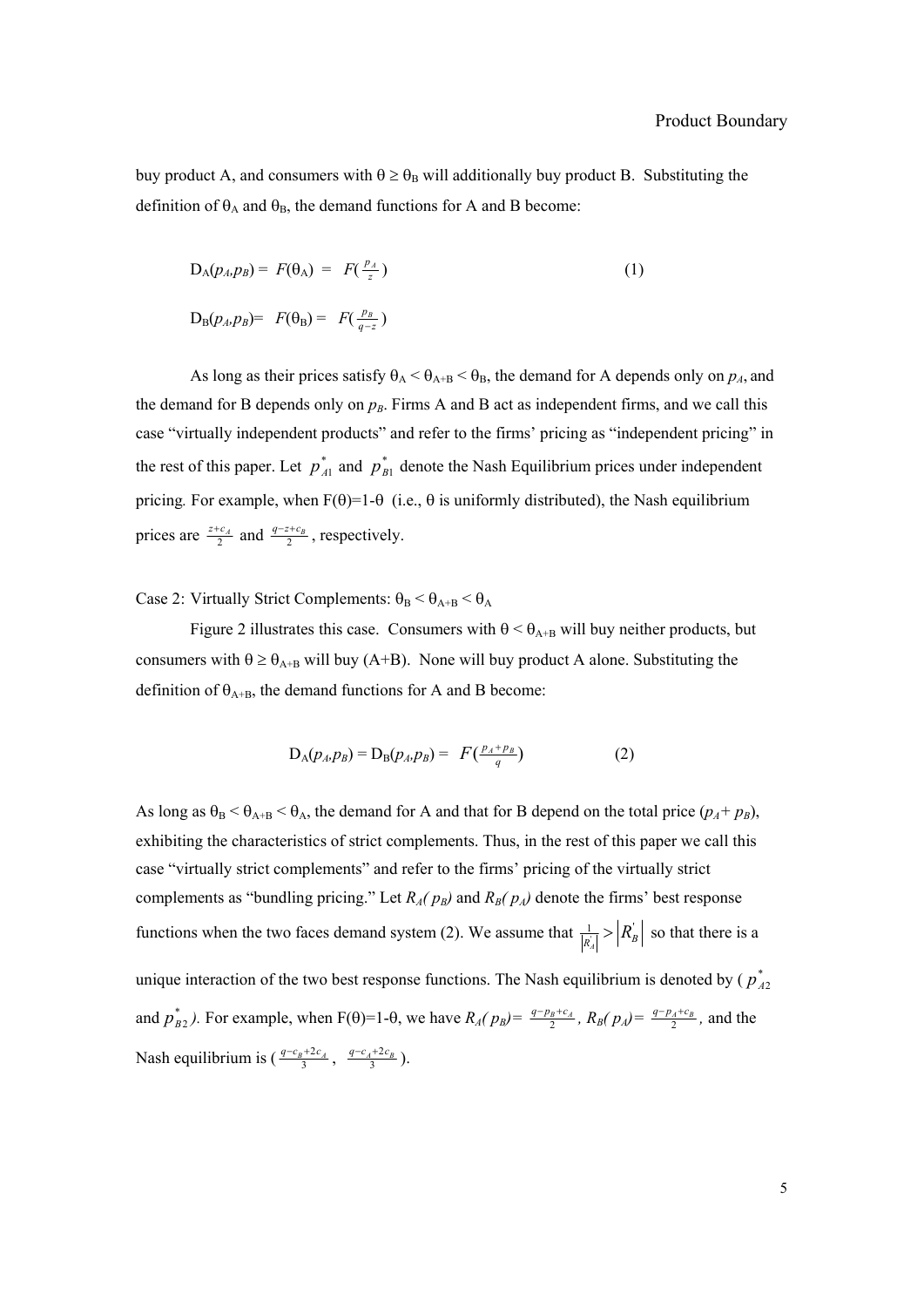Case 3: Borderline between Virtually Strict Complements and Independent Products:  $\theta_B$  $=\theta_{A+B} = \theta_A$ 

Starting from this borderline case, the firms face demand system (1) either if firm A lowers its price or if firm B increases its price, however slightly. And they face demand system (2) either if firm A increases its price or if firm B lowers its price. In other words, the firms' demand functions meet at a kink where  $\theta_B = \theta_{A+B} = \theta_A$ . Lemma 2 in Section 3 says that the case  $\theta_B = \theta_{A+B} = \theta_A$  cannot be a Nash equilibrium. An immediate implication is that if a pure-strategy Nash equilibrium exists, then the realized demand system must be either (1) or (2). Therefore  $(p_{A1}^*$  and  $p_{B1}^*$ ) and  $(p_{A2}^*$  and  $p_{B2}^*$ ) are the only candidates for a pure-strategy Nash equilibrium.

## **3. Analysis**

l

## **Firm B's optimal pricing**

We first examine firm B's optimal price given  $p_A$ . The demand function faced by firm B depends on the relative size of  $\theta_B$  and  $\theta_A$ .

$$
D_B(p_A p_B) = \begin{cases} D_{B1} = F\left(\frac{p_B}{q-z}\right) & \text{if } p_B \ge \frac{q-z}{z} p_A \\ D_{B2} = F\left(\frac{p_A + p_B}{q}\right) & \text{if } p_B \le \frac{q-z}{z} p_A \end{cases}
$$

Let us define the profit functions corresponding to  $D_{B1}$  and  $D_{B2}$  as  $\Pi_{B1}(p_B; z) = F(\frac{p_B}{q-z})(p_B - c_B)$ and  $\Pi_{B2}(p_B; p_A) = F(\frac{p_A + p_B}{q})(p_B - c_B)$ , respectively. Firm B maximizes  $\Pi_{B1}(p_B; z)$  subject to the constraint  $p_B \ge \frac{q-z}{z} p_A$  and  $\Pi_{B2}(p_B; p_A)$  subject to the constraint  $p_B \le \frac{q-z}{z} p_A$ . The two profit functions intersect at  $p_B = \frac{q-z}{z} p_A^4$ . Let  $p_{B1}^*$  and  $R_B(p_A)$  denote the unconstrained optimal prices of  $\Pi_{B1}$  and  $\Pi_{B2}$ , respectively. Lemma 1 shows that firm B's overall profit function has a single peak for any given  $p_A$  and that its optimal price is unique.

<sup>4</sup> When  $p_B = \frac{q-z}{z} p_A$ , we have  $\frac{p_A + p_B}{q} = \frac{1}{q} (\frac{z}{q-z} p_B + p_B) = \frac{1}{q-z} p_B$ .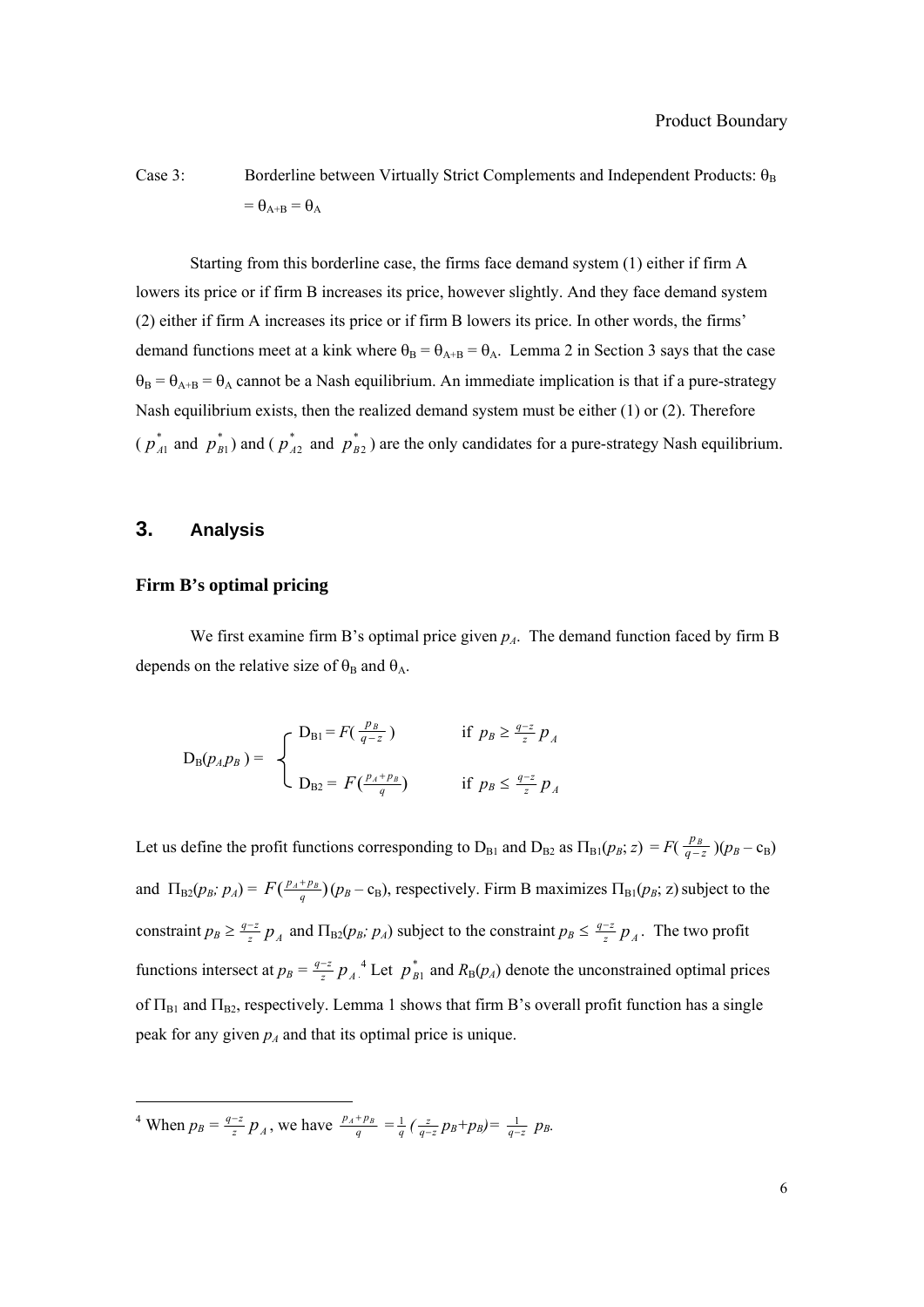**Lemma 1:** Firm B's optimal price depends on  $p_A$  and is continuous in  $p_A$ . There exist  $\overline{p}_A$  and

 $\overline{p}_A$ , where  $0 < p_A < \overline{p}_A < q$ -c<sub>B</sub>, such that

$$
p_B^* = \begin{cases} p_{B1}^* & \text{if } p_A \leq \underline{p}_A \\ \frac{q-z}{z} p_A & \text{if } \underline{p}_A \leq p_A \leq \overline{p}_A \\ R_B(p_A) & \text{if } \overline{p}_A \leq p_A \leq q - c_B \end{cases}
$$

*Proof.* See the Appendix.

If  $p_A$  is zero, then clearly all consumers will get product A, and the only question is who will buy product B additionally. From the point of view of firm B, it faces demand system (1) and maximizes its profit along  $D_{B1}$  by setting its optimal price,  $p_{B1}^*$ , or equivalently by selling its products to consumers whose types are above the cut-off point  $\theta_B^* = p_{B1}^* / (q-z)$ . As  $p_A$  increases, fewer consumers will buy product A, but as long as the lowest consumer type that buys product A is lower than  $p_{B1}^* / (q-z)$ , firm B's optimal price remains unconstrained by  $p_A$ .

However, once  $p_A$  exceeds the threshold  $\underline{p}_A$  but remains below  $\overline{p}_A$ , then the constraint becomes just binding, so firm B's optimal price occurs at the kink  $\frac{q-z}{z} p_A$ .

If  $p_A$  is higher than  $\overline{p}_A$ , then no consumer is interested in buying product A alone, and products A and B are always sold together as a bundle, so B's optimal price becomes  $R_B(p_A)$ .

Figure 3 illustrates how firm B's optimal price responds to  $p_A$  in the case of a uniform distribution. $6$  As the figure shows, firm B's best response is not monotonic.

## **Firm A's optimal pricing**

 $\overline{a}$ 

Similar to firm B's case, firm A's demand curve consists of two connected segments  $D_{A1}$ and  $D_{A2}$ . When  $p_B$  is taken as given, firm A maximizes  $\Pi_{A1} = F(\frac{p_A}{z})(p_A - c_A)$  subject to  $p_A \leq \frac{z}{q-z} p_B$ , but maximizes  $\Pi_{A2} = F(\frac{p_A + p_B}{q}) (p_A - c_A)$  subject to  $p_A \ge \frac{z}{q-z} p_B$ . Let  $p_A^*$  and  $R_A(p_B)$  denote the

<sup>&</sup>lt;sup>5</sup> If  $p_A > q$ - $c_B$ , then  $p_B^* = c_B$ , and none will buy product B.

<sup>&</sup>lt;sup>6</sup> In this case,  $\underline{p}_A = \frac{z(q-z+c)}{2(q-z)}$  $(q - z + c_{R})$  $q - z$  $z(q-z+c_B$ −  $\overline{p}_A = -z + c_B, \ \overline{p}_A =$  $q - z$  $z(q+c_B$ − + 2  $\left(\frac{q+c_B}{2q-z}\right), p_{B1}^* = \frac{q-z+c_B}{2}$ , and  $R_B(p_A) =$ 2  $q - p_A + c_B$ .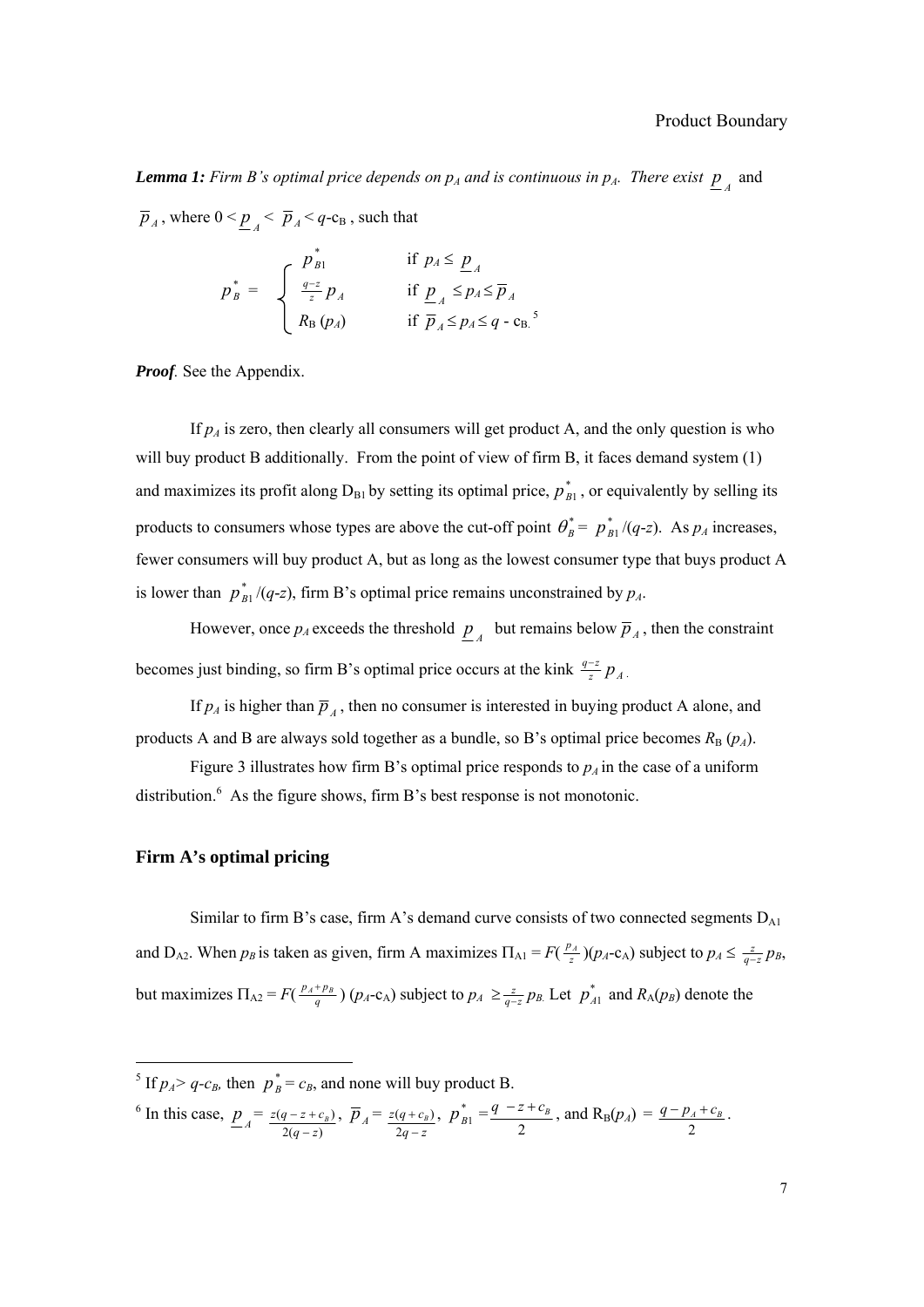unconstrained optimal  $p_A$  for the profit functions,  $\Pi_{A1}$  and  $\Pi_{A2}$ , respectively. The following lemma describes firm A's optimal price.

*Lemma 2* There exist  $\tilde{p}_B$  such that if  $p_B \leq \tilde{p}_B$ , then firm A sets its price equal to  $R_A(p_B)$ , and we have  $\theta_A^* > \theta_B^*$ ; if  $p_B \ge \tilde{p}_B$ , firm A sets its price at  $p_A^*$ , and we have  $\theta_A^* < \theta_B^*$ . Also, since  $R_A(\tilde{p}_B) > p_{A_1}^*$ , firm A's optimal price is not continuous in  $p_B$  at  $p_B = \tilde{p}_B$ .

*Proof*. See the Appendix.

While products A and B are asymmetric complements, products A and  $(A+B)$  are substitutes for each other. Firm A chooses between two different pricing strategies: "independent pricing" (i.e., selling product A as a stand-alone product) or "bundling pricing" (i.e., selling it as a part of the bundle  $(A+B)$ ). That is, firm A can sell its product as a stand-alone low-quality product or can sell it as a component of a high-quality product. If  $p_B$  is sufficiently low, then firm A will find it profitable to choose bundling pricing. In contrast, if  $p<sub>B</sub>$  is relatively high, then the demand for  $(A+B)$  is limited by the high price of product B, so firm A may find it more profitable to choose independent pricing.

These considerations behind firm A's optimal pricing strategies are quite similar to those discovered by Gabszewicz and Wauthy (2003).<sup>7</sup> In Gabszewicz and Wauthy's model, there are two firms supplying vertically differentiated stand-alone products, but consumers also have an option of "joint purchase" of both products. They analyse how the joint purchase affects price competition between duopolists under the assumption of uniform distribution and zero production costs. They find that "a firm faces two different pricing strategies: either it charges relatively low prices and fights for market shares or it "retreats" with high price on the "rich" side of the market where "joint purchasers" are located."

#### **Nash equilibrium**

 $\overline{a}$ 

 $<sup>7</sup>$  In Gabszewicz and Wauthy's model, products have their own stand-alone values. However, in</sup> our model product B is useless by itself. Given this difference, in our model we have an equilibrium in which the two firms behave as independent firms. Such an equilibrium cannot arise in Gabszewicz and Wauthy's model.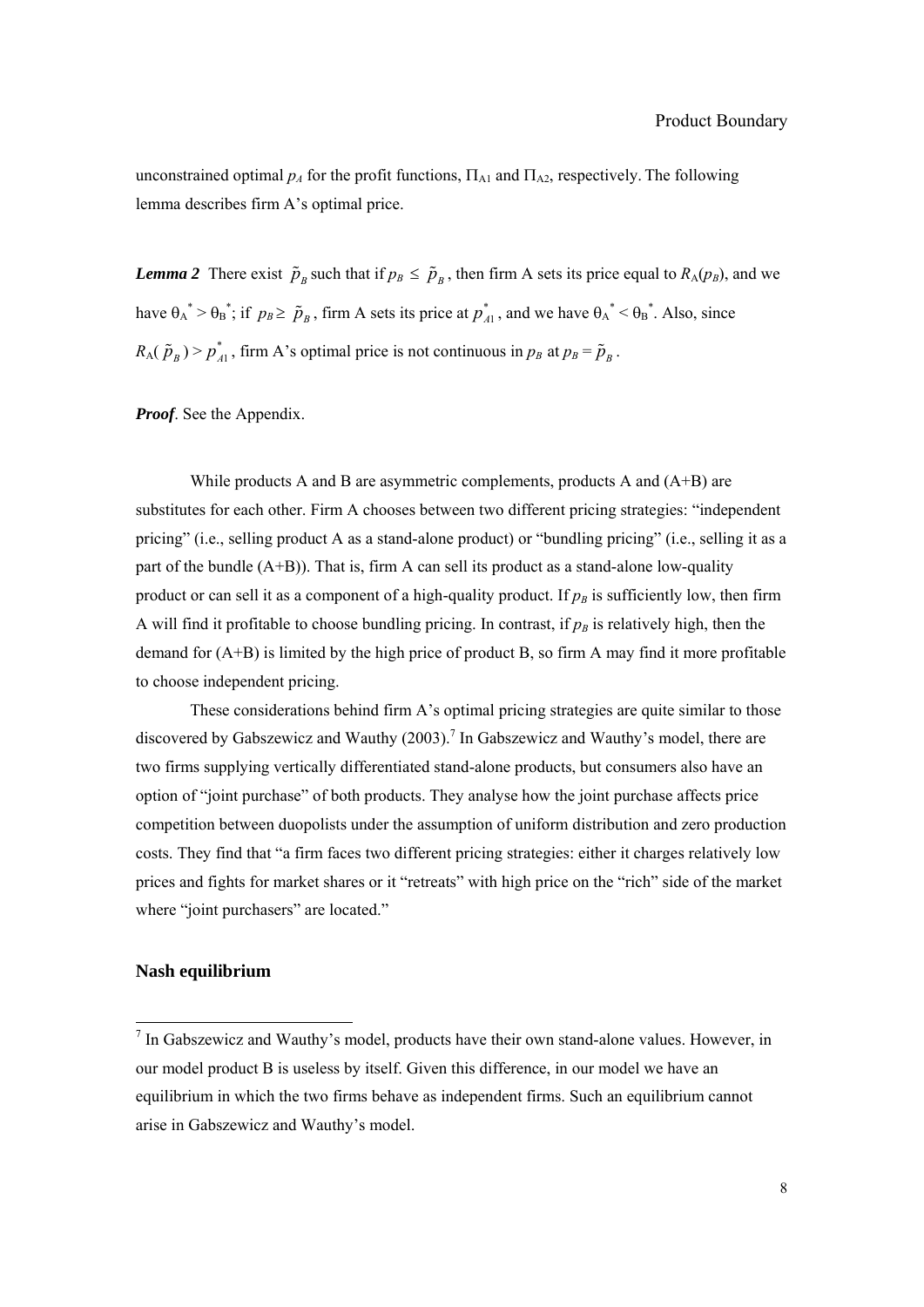Lemma 2 has an implication for finding Nash equilibria. If  $p_B$  is lower than  $\tilde{p}_B$ , then firm A sets its price equal to  $R_A(p_B)$ , which is strictly larger than  $\frac{z}{q-z}p_B$ , and we have  $\theta_A^* > \theta_B^*$ ; If  $p_B$ is higher than  $\tilde{p}_B$ , firm A sets its price equal to  $p_{A1}^*$ , which is strictly less than  $\frac{z}{q-z}p_B$ , and we have  $\theta_A^* < \theta_B^*$ . So the lemma implies that  $\theta_A^* = \theta_B^*$  cannot be a Nash equilibrium. Therefore, if a pure-strategy Nash equilibrium exists, then in equilibrium either both firms adopt independent pricing ( $\theta_A < \theta_B$ ) or both firms adopt bundling pricing ( $\theta_B < \theta_A$ ). From this result Corollary 1 follows.

*Corollary 1***.** The prices ( $p_{A1}^*$ ,  $p_{B1}^*$ ) and ( $p_{A2}^*$ ,  $p_{B2}^*$ ) are the only candidates for a pure-strategy Nash equilibrium*.* The former outcome results from both firms adopting independent pricing, while the latter outcome results from both firms adopting bundling pricing.

# **An example of non-existence of pure-Strategy Nash equilibrium***<sup>8</sup>*

Even though firm B's optimal price is everywhere continuous in  $p_A$ , the existence of a pure-strategy Nash equilibrium cannot be guaranteed because firm A's optimal price is not continuous at  $\tilde{p}_n$ . The following simple example provides an illustration.

Assume that the production costs  $c_A$  and  $c_B$  are zero, q=1, and  $\theta$  is uniformly distributed between zero and one. From Corollary 1 we need to consider only ( $p_{A1}^*$ ,  $p_{B1}^*$ ) and ( $p_{A2}^*$ ,  $p_{B2}^*$ ) as candidates for a pure-strategy Nash equilibrium.

We first verify whether ( $p_{A1}^*$ ,  $p_{B1}^*$ ), resulting from independent pricing, is a Nash equilibrium. A necessary condition for these prices to be a Nash equilibrium is that the two firms face demand system (1). Given this demand system and zero production costs, firm A maximizes  $(1-\frac{p_A}{z})p_A$ , and firm B maximizes  $(1-\frac{p_B}{1-z})p_B$ . Firm A's first-order condition is given by

$$
(1 - \frac{p_A}{z}) - \frac{p_A}{z} = 0,\t\t(3)
$$

l

<sup>&</sup>lt;sup>8</sup> We would like to thank an anonymous referee for providing this example and the intuition behind it.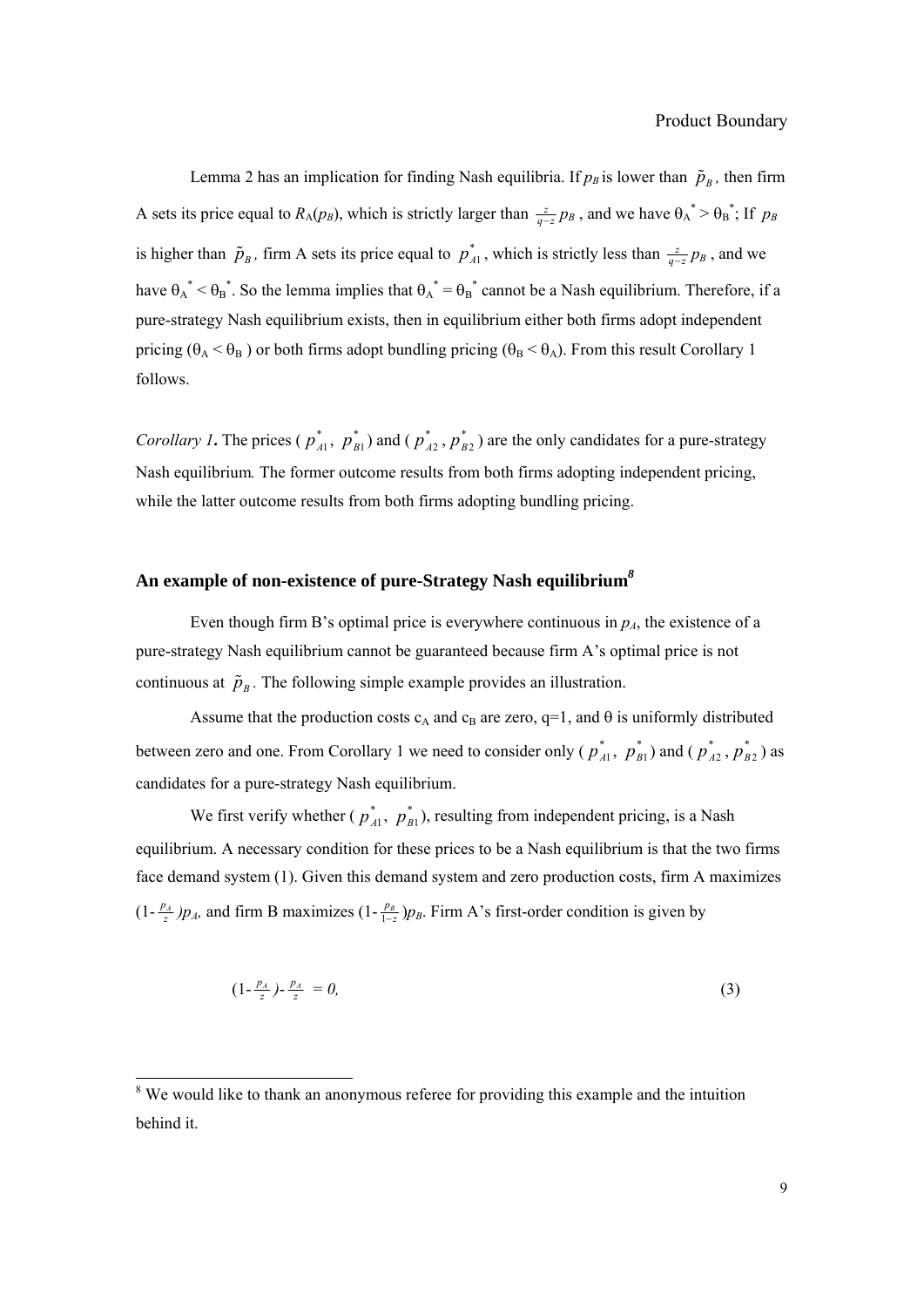and firm B's first-order condition is given by

$$
(1 - \frac{p_B}{1 - z}) \frac{p_B}{1 - z} = 0 \tag{4}
$$

The solution of the two first-order conditions (3) and (4) is given by ( $p_{A1}^* = \frac{z}{2}$ ,  $p_{B1}^* = \frac{1-z}{2}$ ), which yields  $\theta_A = \theta_B = \frac{1}{2}$ , implying that both firms target the same marginal consumer. But the discussion leading to Corollary 1 shows that  $\theta_A = \theta_B$  cannot be a Nash equilibrium because firm A has an incentive to deviate from  $\theta_A = \theta_B$ . A non-technical explanation is as follows.

The first-order condition (3) says that if firm A decreases (increases) its price by d, its consumers increase (decrease) by  $\frac{d}{z}$ . However, when firm A increases its price, the impact of this price change on firm A's profit is different from that captured by the first order condition (3).<sup>9</sup> If firm A does increase its price by d, then  $\theta_A > \theta_B$ , and its marginal consumer is determined by  $\theta_{A+B}$ . Thus its consumers decrease by d, which is less than  $\frac{d}{z}$  as indicated by (3). That is, when  $p_A$  goes up, fewer customers walk away from product A than as indicated by (3) because some of those who decide not to buy A alone may buy the bundle (A+B) instead. Since the decrease in the sale of product A due to an increase in  $p_A$  is less than that indicated by the first-order condition (3), independent pricing cannot be a Nash equilibrium. As Lemma 2 indicates, it is firm A that wants to deviate from  $\theta_A = \theta_B$ .

With regard to the outcome ( $p_{A1}^*$ ,  $p_{B1}^*$ ), firm B's first-order condition (4) implies that its consumers increase by d/(1-*z*) if firm B decreases its price by d. It is not profitable for firm B to decrease its price from  $p_{B1}^*$  when it could attract  $d/(1-z)$  additional customers by lowering its price by d. Starting from  $\theta_A = \theta_B$ , if firm B lowers its price by d, then  $\theta_A > \theta_B$  and its marginal consumer is determined by  $\theta_{A+B}$ , implying that it will only gain d customers. Thus, attracting even

<sup>&</sup>lt;sup>9</sup> If firm A decreases its price, the impact on its profit is the same as indicated by (3): if firm A does decrease its price by d, then we have  $\theta_A < \theta_B$ , and its marginal consumer is determined by  $\theta_A$ . Thus its consumers increase by  $\frac{d}{z}$ , as indicated by (3).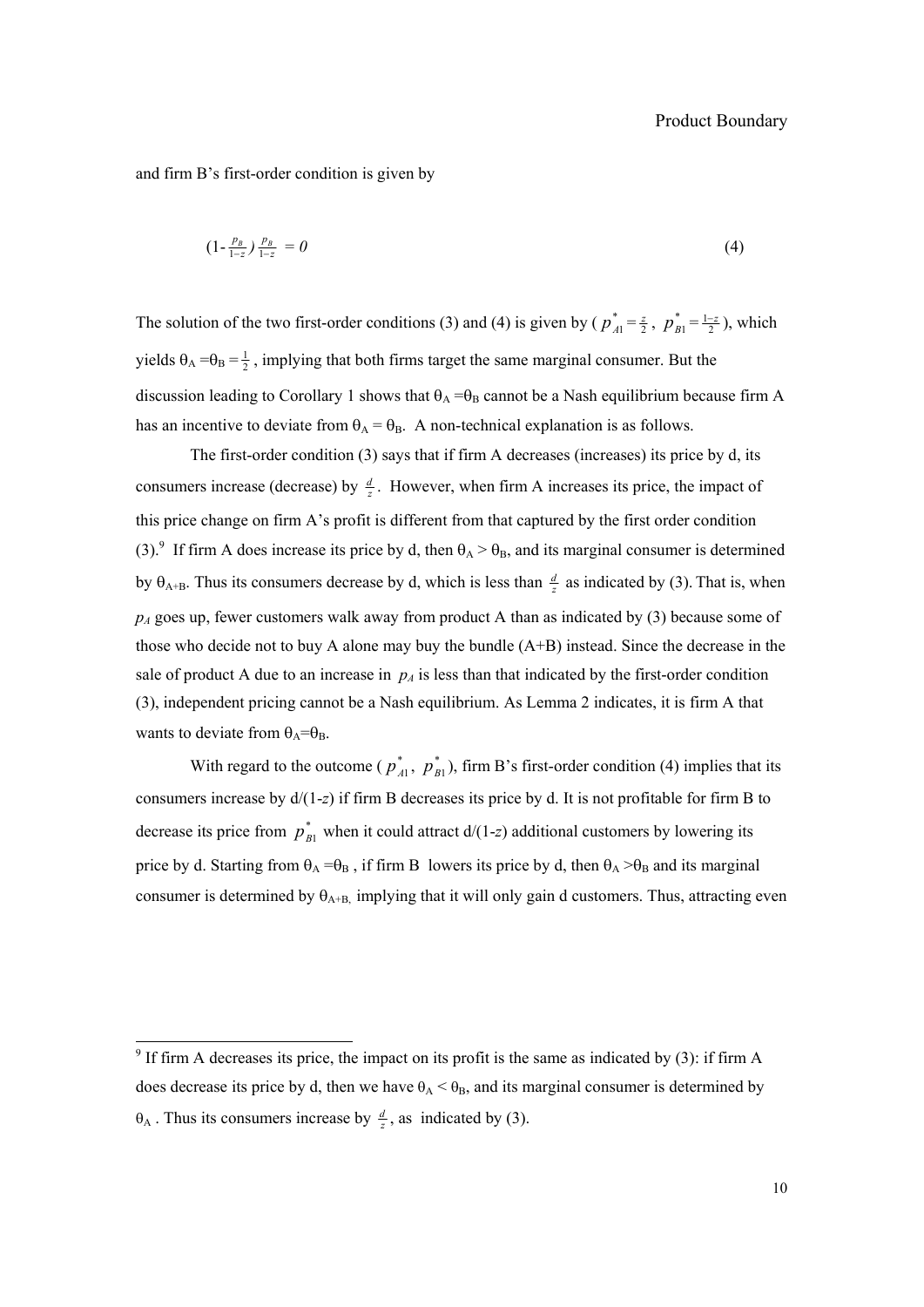fewer customers by lowering its price makes it strictly unprofitable. Thus, firm B's optimal price is  $p_{B1}^* = \frac{1-z}{2}$  if firm A sets  $p_{A1}^* = \frac{z}{2}$ .<sup>10</sup>

Second, let us check whether bundling pricing ( $p_{A2}^*$ ,  $p_{B2}^*$ ) is a Nash equilibrium. A necessary condition for these prices to be a Nash equilibrium is that the two firms face demand system (2). At the candidate Nash equilibrium ( $p_{A2}^* = \frac{1}{3}$ ,  $p_{B2}^* = \frac{1}{3}$ ), each firm earns  $\frac{1}{9}$ . Since product A provides quality level *z* by itself, firm A can always sell its product at least half of the consumers by setting  $p_A$  equal to  $\frac{z}{2}$ , yielding a profit of  $\frac{z}{4}$ . Thus, if *z* is larger than  $\frac{4}{9}$ , then the symmetric price vector ( $p_{A2}^* = \frac{1}{3}$ ,  $p_{B2}^* = \frac{1}{3}$ ) cannot be a Nash equilibrium because firm A can do better by switching to independent pricing ( $p_A = \frac{z}{2}$ ). In contrast, for  $z \le \frac{4}{9}$ , firm A does not have any incentive to deviate from bundling pricing to independent pricing. Since firm B does not have any incentive to deviate from  $p_{B2}^* = \frac{1}{3}$  given  $p_{A2}^* = \frac{1}{3}$ ,<sup>11</sup>, the symmetric price vector

 $(p_{A2}^* = \frac{1}{3}, p_{B2}^* = \frac{1}{3})$  is a Nash equilibrium if  $z \leq \frac{4}{9}$ .

l

In summary, if  $z \le \frac{4}{9}$ , then ( $p_{A2}^* = \frac{1}{3}$ ,  $p_{B2}^* = \frac{1}{3}$ ) is a Nash equilibrium, which is identical to that for the case  $z=0$ , the case of strict complements. There is no pure-strategy Nash equilibrium if  $\frac{4}{9} < z < 1.^{12}$ 

In this example the independent pricing cannot be a Nash equilibrium when the two firms target the same marginal consumer. The intuition is extendable to the general cases with positive  $c_A$  and  $c_B$  and general distribution function  $F(\theta)$ . Under the independent pricing, firm A maximizes  $zF(\theta_A)(\theta_A - \frac{c_A}{z})$ , and firm B maximizes (q-*z*)F( $\theta_B$ ) ( $\theta_B - \frac{c_B}{q-z}$ ), respectively. The firms' optimal cut-off points  $\theta_A$  and  $\theta_B$  depend on  $\frac{c_A}{z}$  and  $\frac{c_B}{q-z}$ , respectively. When  $\frac{c_A}{z} = \frac{c_B}{q-z}$ , independent pricing yields  $\theta_A = \theta_B$ , which cannot be a Nash equilibrium. The reason is the same: if firm A's marginal customer is already buying B, then a price increase by firm A will not lead to

as large a loss in customers as would be the case if firm A were acting without product B. This

<sup>&</sup>lt;sup>10</sup> Starting from  $\theta_A = \theta_B$ , if firm B raises its price by d, then  $\theta_A < \theta_B$  and it will lose d/(1-*z*) customers as indicated by (4)

<sup>&</sup>lt;sup>11</sup> With regard to the outcome ( $p_{A2}^*$ ,  $p_{B2}^*$ ), a general proof of Proposition 1 shows that it is optimal for firm B to set its price at  $p_{B2}^*$  if firm A chooses  $p_{A2}^*$ .

<sup>&</sup>lt;sup>12</sup> If  $z=1$ , there is a Nash equilibrium in which firm B sets its price at zero, and firm A behaves as a single monopolist.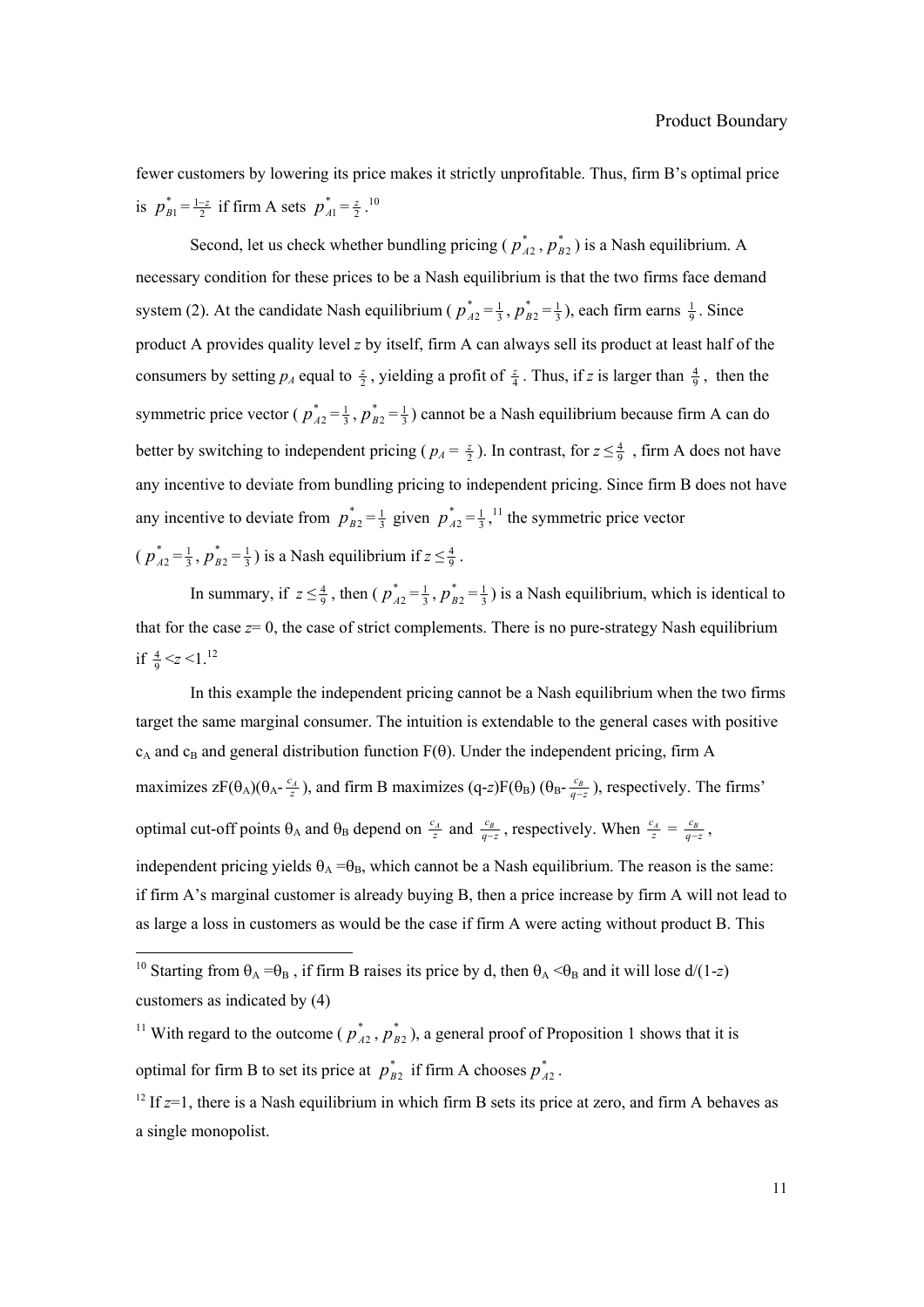gives firm A an incentive to raise its price, thus destroying independent pricing as a pure-strategy Nash equilibrium. By continuity, the same argument goes through if  $\frac{c_4}{z}$  is sufficiently close to  $\frac{c_B}{q-z}$  (or equivalently, if firm A's market share is sufficiently close to firm B's market share).

## **General cases**

In this section we characterize pure-strategy Nash equilibria for the general cases of our model. We will show that such equilibria exist if  $z$  is either sufficiently small or if  $z$  is sufficiently large. However, there is an intermediate range of *z* within which no pure strategy equilibrium exists, even though a mixed strategy equilibrium exists.

To understand intuitively the general non-existence result, we apply the logic used in the above example. Consider one of the Nash equilibrium candidates under bundling pricing, ( $p_{A2}^*$ and  $p_{B2}^*$ ). In this case firm A earns  $\overline{\Pi}_{A2}^*$ , which are independent of *z*. If firm A chooses to deviate from bundling pricing by setting its price at  $p_{A1}^*$ , it earns at least  $\prod_{i=1}^* F(\frac{p_{A1}^*}{z}) (p_{A1}^* - c_A)$ , which is monotonically increasing in *z*. Since  $\Pi_{A2}^{*}$  is independent of *z*, there exists a unique  $z_{min}$  such that  $\Pi_{\text{Al}}^* > \Pi_{\text{Al}}^*$  if and only if  $z > z_{\text{min}}$ . Thus, if  $z > z_{\text{min}}$ , then firm A will choose independent pricing, implying that ( $p_{A2}^*$  and  $p_{B2}^*$ ) cannot be a Nash equilibrium; if  $z \leq z_{min}$ , then firm A would not deviate from bundled sales, and ( $p_{A2}^*$  and  $p_{B2}^*$ ) becomes a Nash equilibrium.

Similarly, consider the other Nash equilibrium candidate under independent pricing,  $(p_A^*$ and  $p_{B1}^*$ ), in which case firm A makes  $\overline{\Pi}_{A1}^*$  However, if firm A switches to bundling pricing, its optimal price is  $R_A(p_{B1}^*)$ , and its resultant profit is  $T_2^*(z) = F(\frac{R_A(p_{B1}^*) + p_{B1}^*}{q}) (R_A(p_{B1}^*) - c_A)$ . Let  $T(z)$ be defined as  $T(z) = \prod_{\substack{A=1 \ n \text{ odd}}}^* (z) - T_2^*(z)$ , which is continuous in z. It can be shown that  $T(z) > 0$  if z is sufficiently large and that  $T(z)$  if *z* is sufficiently small, which implies that, if *z* is large enough, independent pricing is a Nash equilibrium and that, if *z* is sufficiently small, independent pricing cannot be a Nash equilibrium. Since  $T(z)$  is continuous in *z*, there is at least one *z* such that  $T(z)=0$ . Let the largest solution of  $T(z) = 0$  be denoted by  $z_{\text{max}}$ . It follows that  $T(z) > 0$  if  $z_{\text{max}} < z$ . That is, for  $z \ge z_{\text{max}}$ , ( $p_{A1}^*$  and  $p_{B1}^*$ ) is a Nash equilibrium.

The only question left is what happens between  $z_{\text{min}}$  and  $z_{\text{max}}$ . If  $T(z) = 0$  has multiple (always an odd number of) solutions, then there are alternating sub-intervals over which  $T(z) > 0$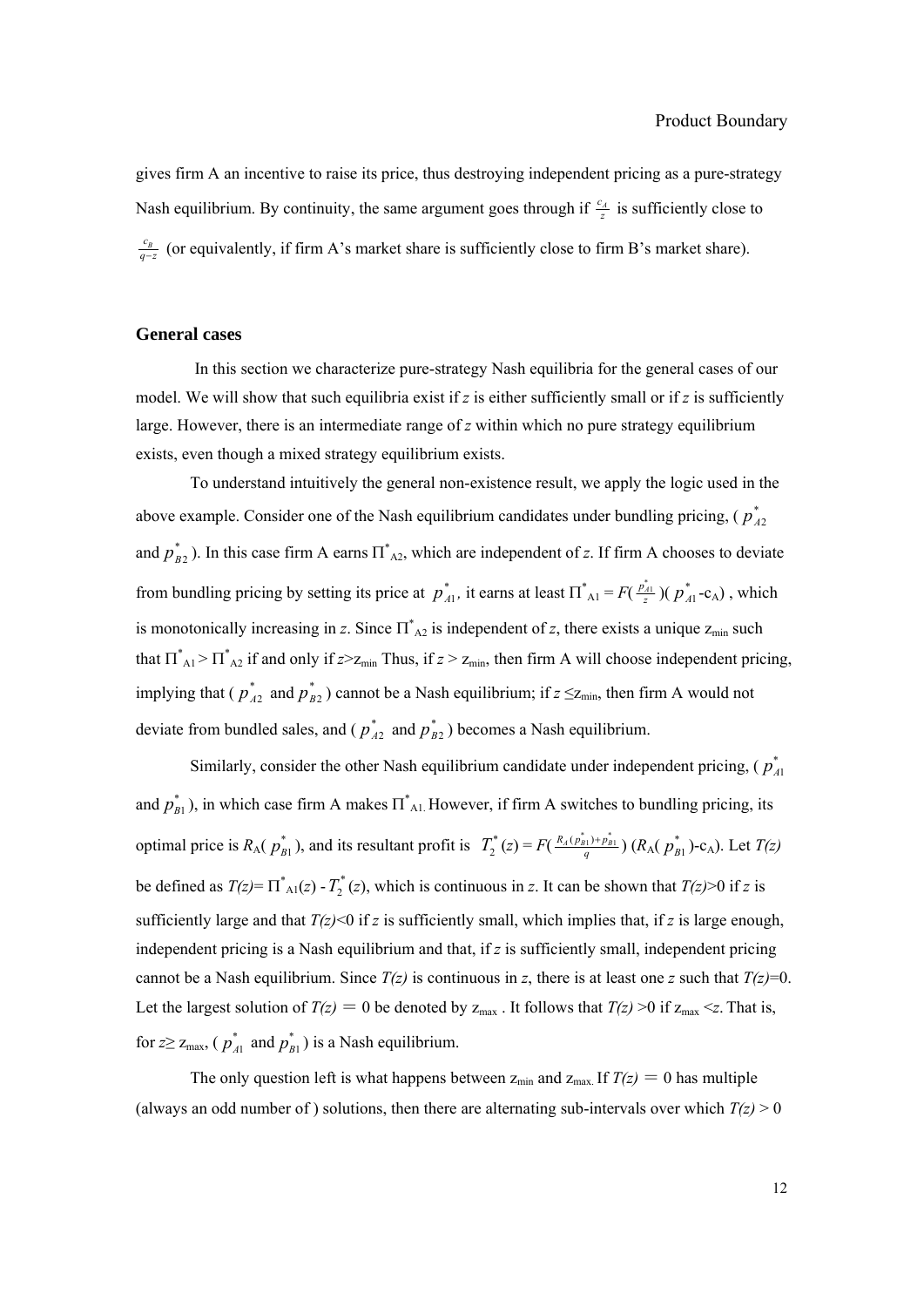and sub-intervals over which  $T(z)$ <0. For instance, consider the case of three solutions.<sup>13</sup> Let the three solutions be given by  $z_1$ ,  $z_2$  and  $z_{\text{max}}$ . Then, as figure 4 shows,  $T(z) < 0$  for  $z < z_1$ ;  $T(z) > 0$  for  $z_1$  $\langle z \rangle \langle z \rangle = \langle z \rangle$  *z*<sub>*z*</sub> *T(z)*  $\langle z \rangle$  6 for *z*  $\langle z \rangle$  *z*<sub>max</sub>. It implies that for  $z_{\text{min}} \langle z \rangle \langle z \rangle$  there is no pure-strategy Nash equilibrium; for  $z_1 < z < z_2$ , independent pricing is a pure-strategy Nash equilibrium; for  $z_2 < z \le z_{\text{max}}$  there is no pure-strategy Nash equilibrium; for  $z > z_{\text{max}}$ , independent pricing is a pure-strategy Nash equilibrium.

If  $T(z) = 0$  has only one solution, then the unique solution is  $z_{\text{max}}$ , and  $T(z) < 0$  for the interval ( $z_{min}$ ,  $z_{max}$ ), indicating that a pure-strategy equilibrium does not exist over the entire interval. A sufficient condition for the uniqueness is that  $T(z)$  monotonically increases in  $z$ . Since  $T(z) = \prod_{i=1}^{k} (z) - T_2^*(z)$ , by the envelop theorem, we have  $\frac{\partial T(z)}{\partial z}$  $\frac{\partial T(z)}{\partial z} = \frac{\partial \Pi_{A1}^*}{\partial z} - \frac{\partial \Pi_{A2}^*}{\partial p_{B1}^*} \frac{\partial p_{B1}^*}{\partial z}$  $A_1$   $\Box$   $O_1$   $A_2$   $O_2$ *B p z*  $\partial p_{B1}^*$   $\partial z$  $\frac{\partial \Pi_{A1}^*}{\partial z} - \frac{\partial \Pi_{A2}^*}{\partial p_{B1}^*} \frac{\partial p_{B1}^*}{\partial z}$ . If the direct effect of *z* on  $\prod_{\substack{A}}^*$  is larger than the effect of *z* on  $\prod_{\substack{A}}^*$  through  $p_{B1}^*$ , then  $T(z)$  is monotonically increasing in *z* and  $T(z)=0$  has a unique solution.<sup>14</sup>

For those intervals over which no pure-strategy equilibrium exists, we can construct a mixed-strategy equilibrium. The following proposition characterizes Nash equilibrium for different values of *z*.

*Proposition 1:* There exist two unique critical values of *z*:  $z_{min}$ ,  $z_{max}$ , with  $0 < z_{min} \le z_{max} \le q - c_B$ such that the following holds:

- (a) If  $z \le z_{\text{min}}$ , there exists a unique pure-strategy Nash equilibrium with bundling pricing. The outcome is identical to the equilibrium for strict complements, i.e.,  $z=0$ , as products A and B are always consumed as a bundle (A+B).
- (b) If  $z \ge z_{\text{max}}$ , there exists a unique pure-strategy Nash equilibrium with independent pricing. Some consumers buy A alone while other consumers buy (A+B).
- (c) If  $T(z) = 0$  has only one solution, then no pure-strategy equilibrium exists over the entire interval  $(z_{min}, z_{max})$ . If  $T(z)=0$  has multiple solutions, then over  $(z_{min}, z_{max})$ , there exist alternating sub-intervals such that over some intervals there exists a pure-strategy Nash equilibrium with independent pricing, and over the remaining intervals no pure-strategy Nash equilibrium exists.
- (d) When there is no pure-strategy equilibrium, we can construct a mixed-strategy equilibrium. The mixed-strategy equilibrium is characterized by a quadruplet  $[\alpha, p^*_{A1},$

 $\overline{a}$ 

 $13$  The arguments can be generalized to any odd number of solutions.

<sup>&</sup>lt;sup>14</sup> Notice that monotonicity is a sufficient, but not a necessary condition for uniqueness. This condition is satisfied for uniform distribution  $F(\theta)$ .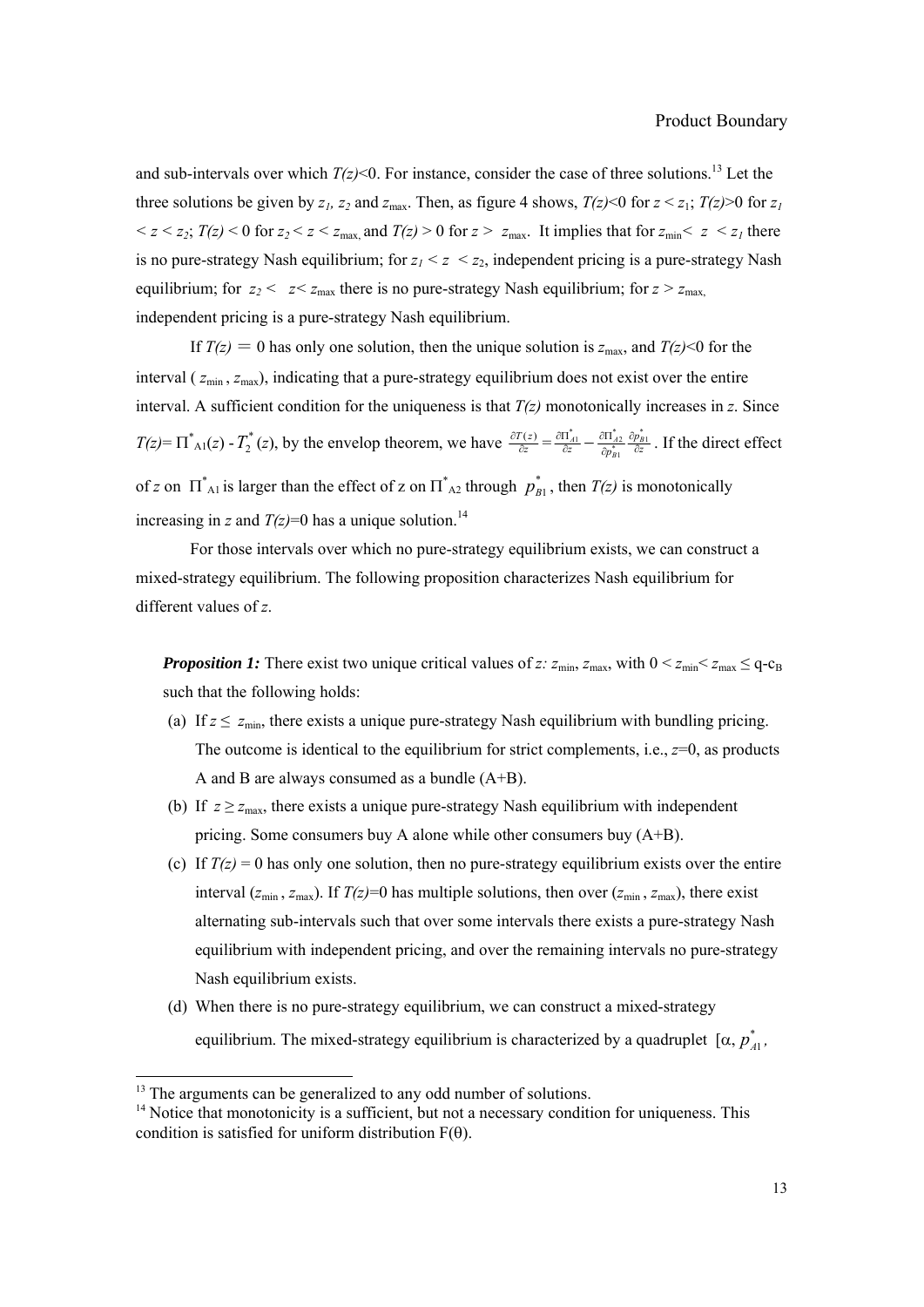#### Product Boundary

*R*<sub>A</sub>( $\tilde{p}_B$ ),  $\tilde{p}_B$ ], where firm B sets its price at  $\tilde{p}_B$ ,  $\alpha$  is the probability of firm A's adopting  $p_{A1}^*$ , and (1-  $\alpha$ ) is the probability of firm A's adopting  $R_A(\tilde{p}_B)$ .

*Proof*. See the Appendix.

l

Proposition 1 says that if *z* is small, then bundling pricing is a Nash Equilibrium. After *z* increases beyond a certain point, firm A would rather set its price to sell product A alone without consideration of product B. This independent pricing by firm A, however, cannot be part of a pure-strategy Nash Equilibrium, if Firm B targets at roughly the same set of consumers. The converse of this result is that independent pricing can be a pure-strategy Nash equilibrium only if firm A's market share is much larger than that of firm B.<sup>15</sup> As an example, suppose that  $q=1$ ,  $z=0.7$ ,  $c_B = 0.1$  and  $c_A = 0$ . Independent pricing leads to  $\theta_A = 0.5$ , and  $\theta_B = 0.67$ , in which firm A's market share is much larger than that of firm B. These prices constitute a pure-strategy Nash equilibrium because firm A will lose customers rapidly if it raises its price above  $p_{A1}^*$ . No customers will continue to buy A as part of (A+B) if they decide not to buy A alone, unless the price is raised all the way to the point at which  $\theta_A$  becomes equal to  $\theta_B$ .

The existence and non-existence of a pure-strategy Nash equilibrium are illustrated in Figures 5. If  $z > z_{\text{max}}$ , as illustrated in Figure 5-(a), in equilibrium the firms adopt independent pricing; if  $z < z_{min}$ , as illustrated in Figure 5-(c), in equilibrium the firms adopt bundling pricing. The nature of a mixed-strategy Nash equilibrium is illustrated in Figure 5-(b). If firm B sets its price at  $\tilde{p}_B$ , as Lemma 2 shows, firm A is indifferent between  $p_{A1}^*$  and  $R_A(\tilde{p}_B)$  and is therefore indifferent between any randomization of them. There exist probabilities  $\alpha$  for  $p_{A1}^*$  and (1- $\alpha$ ) for  $R_A(\tilde{p}_B)$  such that firm B's best response to firm A's randomization is exactly  $\tilde{p}_B$ .

If there is only one type of consumer, firm A, by virtue of the fact that product A is essential to the enjoyment of product B, could extract some of the additional value created by product B via aggressive pricing, i.e., firm A sets a higher price for its product than in the absence

<sup>&</sup>lt;sup>15</sup> Under independent pricing, firm A's market share (*resp.* firm B's market share) depend on  $\frac{c_A}{z}$ (*resp.*  $\frac{c_B}{q-z}$ ). Thus, it happens when *z* is much larger than  $\frac{q\sigma_A}{c_A+c_B}$  $\frac{qc_A}{c_A+c_B}$ .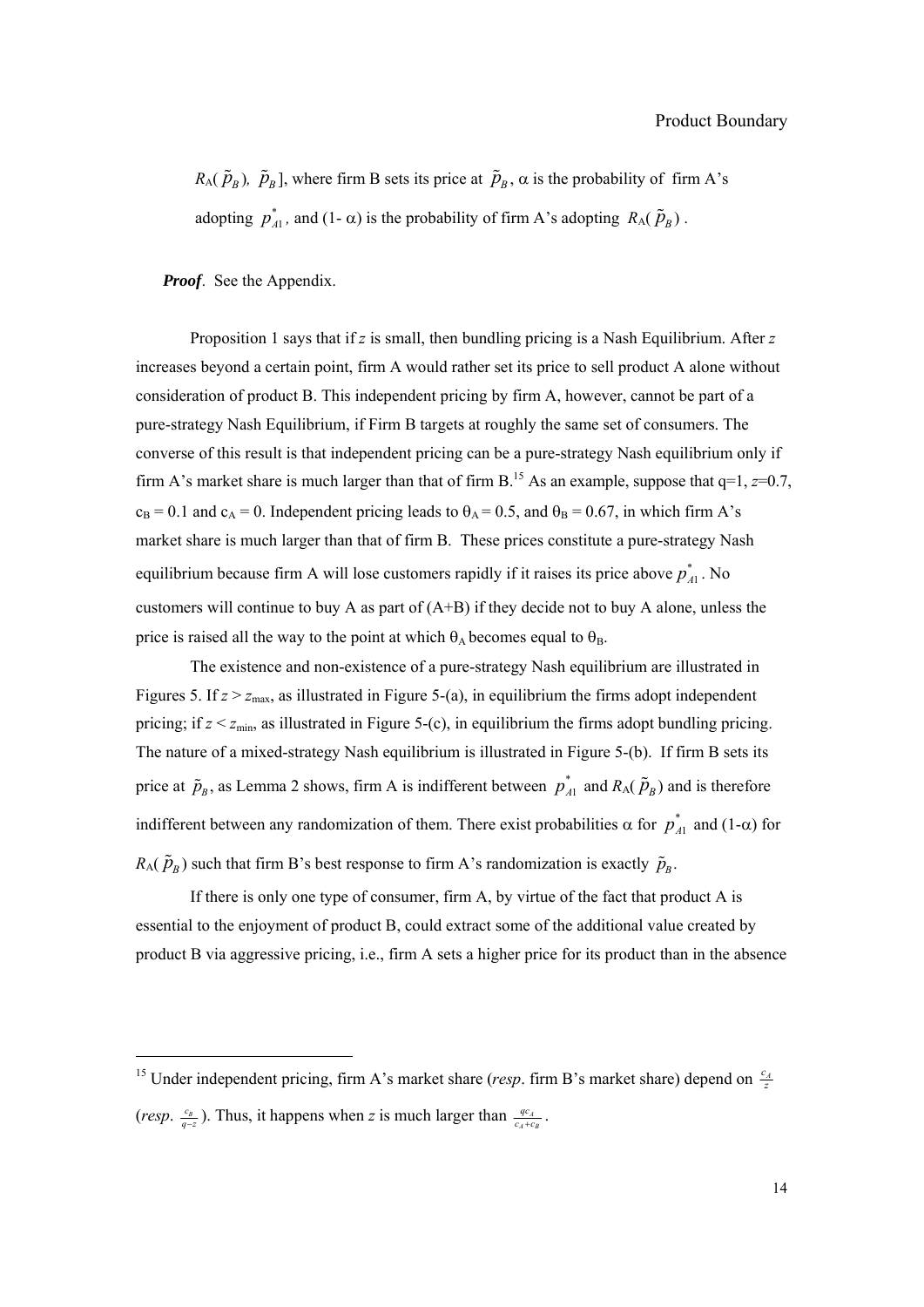of product B, taking out some values created by firm  $B<sup>16</sup>$  Proposition 1, however, raises questions about the validity of this idea. Part (b) says that over some range of *z* there is no pure -strategy Nash equilibrium. And when such an equilibrium exists, part (c) says that if the extent of the quality enhancement, (q-*z*), is small, then product B does not affect firm A's pricing and profits.

# **4. The impact of** *z* **on firm profits, consumer surplus, and social welfare**

Quite often a dominant firm in one layer extends its product boundary to include functions that are traditionally provided by its complementors. In this section, we analyse the impact of *z* on the firms' prices and profits, consumer surplus, and social welfare for the two basic cases identified in Proposition 1 (namely, bundling pricing and independent pricing). In the analysis, we assume that  $c_A$  does not change with  $z$ , which is a good approximation for the software industry.<sup>17</sup> If  $c_A$  is allowed to increase with  $z$ , our main comparative statics results in the independent pricing case still hold so long as  $\frac{z}{c_4(z)}$  $\frac{z}{A(z)}$  is increasing in *z*, i.e., the production cost per unit of *z* is a decreasing function of  $z$ <sup>18</sup>

#### **Virtually strict complements under bundling pricing**

 $\overline{a}$ 

<sup>&</sup>lt;sup>16</sup> When there is only a single consumer type, the existence of product B will lead to a higher price for product A. As an example, suppose the consumer values product A at 100 and (A+B) at 110. Then any price  $(p_A = x, p_B = 110-x)$  is a Nash equilibrium as long as  $110 \ge x \ge 100$ . In Carlton and Waldman (2002), for instance, the surplus created by the complementary good is assumed to be equally divided between the entrant and the incumbent firm.

<sup>&</sup>lt;sup>17</sup> For instance, even though Microsoft expands the functions of Windows by incurring  $R&D$ costs, the marginal production cost of a copy of the Windows would remain roughly the same as before.

 $18$  In the case of virtually strict complements, the results are different from those reported in Proposition 2. See the next footnote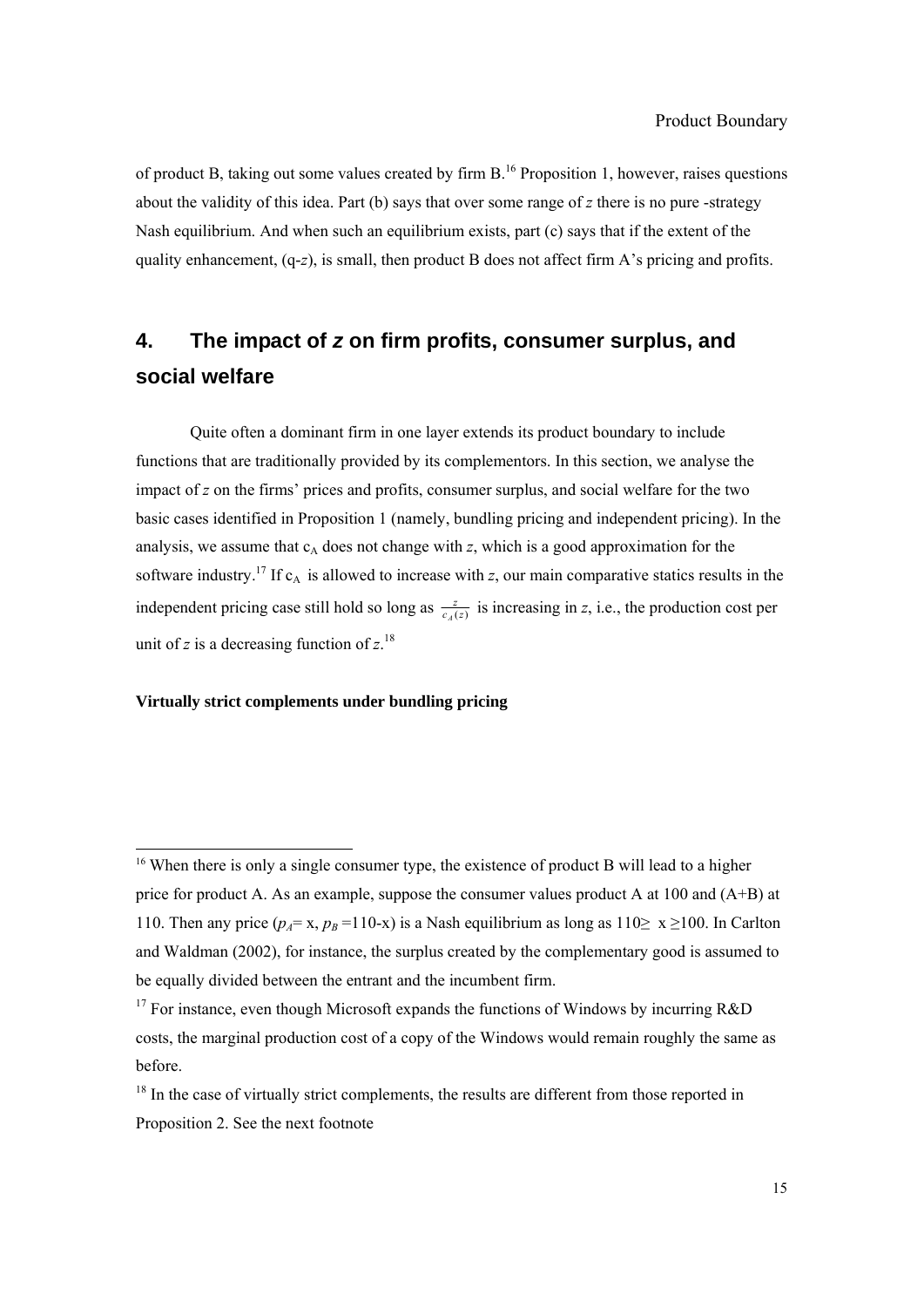If *z* is small, in equilibrium the firms adopt bundling pricing, and consumers buy only the bundle (A+B). The firms' equilibrium prices are identical to those when  $z = 0$ ,<sup>19</sup> and there is a double mark-up problem. Thus, we have

*Proposition 2*: If  $z \in [0, z_{\text{min}})$ , then the equilibrium prices are the same as those for  $z = 0$ . Consumers always buy A and B as a bundle, and the double mark-up problem persists. The firms' profits, consumer surplus and social welfare are independent of *z*.

#### **Virtually independent products under independent pricing**

Intuitively, one expects that more consumers buy A and fewer consumers buy B as A's own performance *z* improves. That is indeed the case when A and B are virtually independent, i.e.  $z \geq z_{\text{max}}$ .

Under independent pricing, firm A maximizes  $\Pi_A = F(\theta_A)(p_A - c_A) = zF(\theta_A)(\theta_A - \frac{c_A}{z})$  by choosing  $\theta^*_A$ . Firm A's optimal cut-off point  $\theta^*_A$  is an increasing function of  $\frac{c_A}{z}$ , which implies that as *z* increases more consumers buy product A. Similarly, firm B choose  $\theta_B^*$  to maximize  $\Pi_B$  $F(\theta_B)(p_B-c_B) = (q-z)F(\theta_B)(\theta_B-\frac{c_B}{q-z})$ . Firm B's optimal cut-off  $\theta_B^*$  is an increasing function of  $\frac{c_B}{1-z}$ , which implies that as *z* increases fewer consumers buy product B.

To better understand the classical double mark-up problem for the case of independent pricing, we need to characterize the optimal pricing strategies of an integrated monopoly that sells both products A and B. It maximizes  $\Pi^{\text{Int}}$  as defined in (5) by choosing two optimal cut-off points,  $x_A$  and  $x_B$ , where types higher than  $x_A$  buy product A, and types higher than  $x_B$  buy product B additionally. Since consumers will not buy B without buying A, the firm's choice variables are subject to the constraint  $x_A \le x_B$ .

$$
\Pi^{\text{Int}} = F(\mathbf{x}_A)(p_A - \mathbf{c}_A) + F(\mathbf{x}_B)(p_B - \mathbf{c}_B)
$$
  
=  $zF(\mathbf{x}_A)(\mathbf{x}_A - \frac{c_A}{z}) + (q-z)F(\mathbf{x}_B)(\mathbf{x}_B - \frac{c_B}{q-z})$  (5)

l

<sup>&</sup>lt;sup>19</sup> Under bundled pricing, if  $c_A$  increases in *z*, then *z* affects the firms' prices only through  $c_A$ . Thus, the effects of increasing *z* are the same as those of increasing  $c_A$ . That is, as *z* increases,  $p_A^*$ goes up but  $p_B^*$ , social welfare as well as the two firms' profits go down.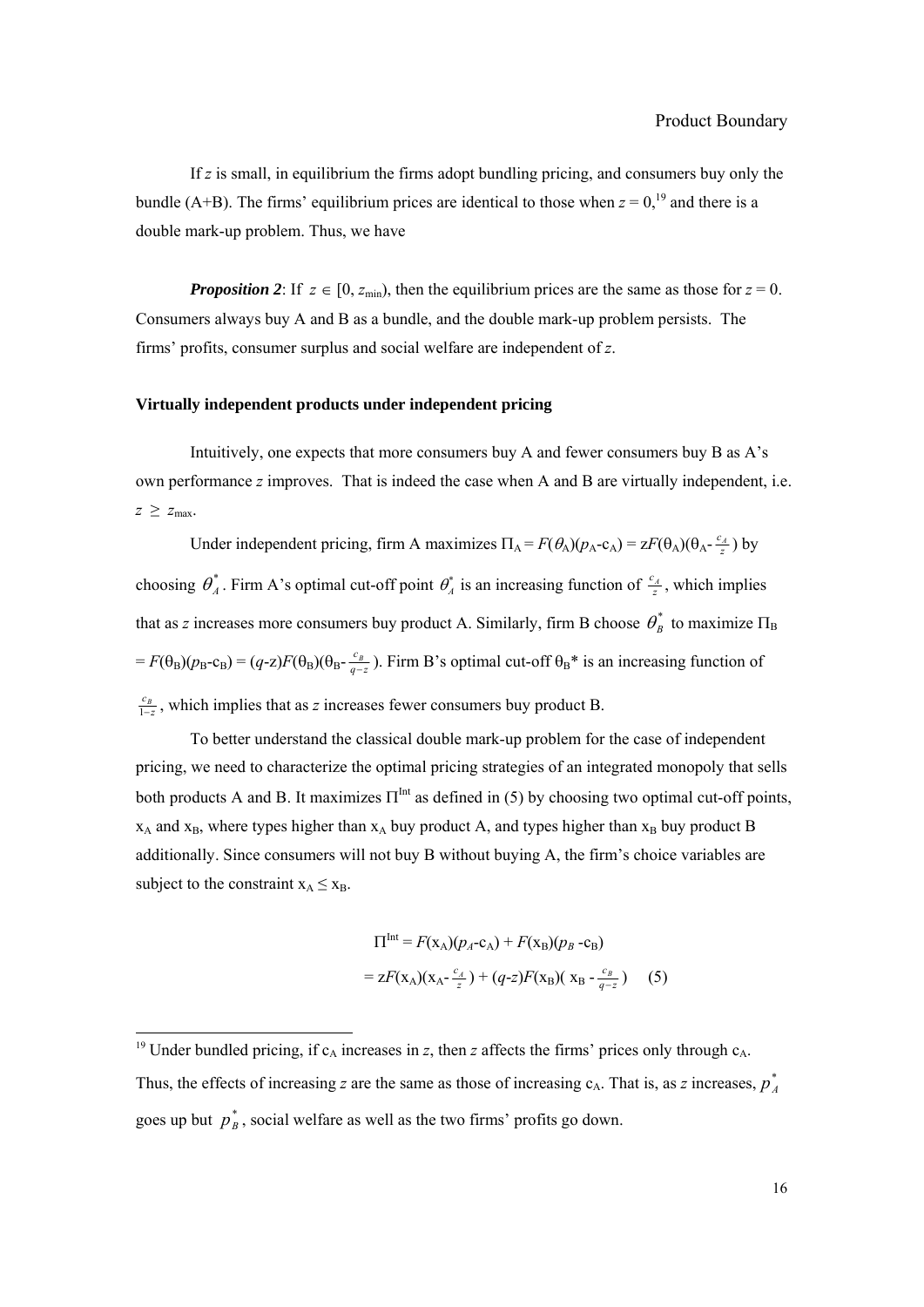Obviously, the profit function  $\Pi^{\text{Int}}$  is equal to the sum of  $\Pi^{\text{A}}$  and  $\Pi^{\text{B}}$ . In the absence of the constraint  $x_A \le x_B$ , these two parts of (5) can be maximized independently.

If  $\frac{c_A}{z} \leq \frac{c_B}{q-z}$ , or equivalently if  $z \geq \frac{q c_A}{c_A+c_B}$  $\frac{q c_A}{r_A + c_B}$ , then independent maximization leads to  $x_B^* \geq$  $x_A^*$ , i.e., the constraint is automatically satisfied, and the integrated firm can ignore the constraint. In contrast, if  $\frac{c_A}{z} > \frac{c_B}{q-z}$ , or equivalently if  $z < \frac{qc_A}{c_A+c_B}$  $\frac{qc_A}{q+c_B}$ , then the constraint becomes binding, implying that the integrated firm will set  $x_B^* = x_A^*$ . That is, if  $z \ge \frac{q c_A}{c_A + c_B}$  $\frac{q c_A}{r_A + c_B}$ , the integrated firm sells the two products as if the two products are independent of each other, and if  $z < \frac{qc_A}{c_A+c_B}$  $\frac{qc_A}{q+c_B}$ , the firm sells the two products as if they are strict complements.

Since  $z_{\text{max}} > \frac{q c_A}{c_A + c_B}$  $\frac{q c_A}{r_A + c_B}$ , if  $z \ge z_{\text{max}}$ , then the two firms A and B behave independently, and the prices set by firms A and B are equal to those set by the integrated monopoly. That is, the double mark-up problem disappears completely. Also, since the integrated firm's profit increases in *z*, the industry profits (the sum of the two firms' profits) increase in *z*.

Let us investigate the effect of an increase in *z* on the consumer surplus. In the case of virtually independent products, as *z* increases,  $\theta_B$  increases but  $\theta_A$  decreases. The latter implies that some new consumers buy product A, which adds to total consumer surplus. The former implies that some consumers switch from buying the bundle  $(A+B)$  to buying product A alone.

If θ is uniformly distributed, then in equilibrium the total price ( $p_{A1}^* + p_{B1}^*$ ) is  $\frac{q+c_A+c_B}{2}$ , which does not change with  $z$ . Given that the price of the bundle is unaffected by  $z$ , by revealed preference consumers who switch from the bundle to product A alone are better off, whereas consumers who stay with the bundle are neither better off nor worse off. Thus, considering the impact on new consumers who buy A alone, consumers who continue to buy the bundle, and consumers who switch from the bundle to A alone, aggregate consumer surplus is definitely larger when *z* increases.

*Proposition 3*: Suppose the products are virtually independent as firms adopt independent pricing  $(z \geq z_{\text{max}})$ . Then, when c<sub>A</sub> and c<sub>B</sub> are positive, as *z* increases:

(a)  $p_{A1}^*$  increases and  $p_{B1}^*$  decreases;

(b) more consumers buy product A, and fewer consumers buy product B;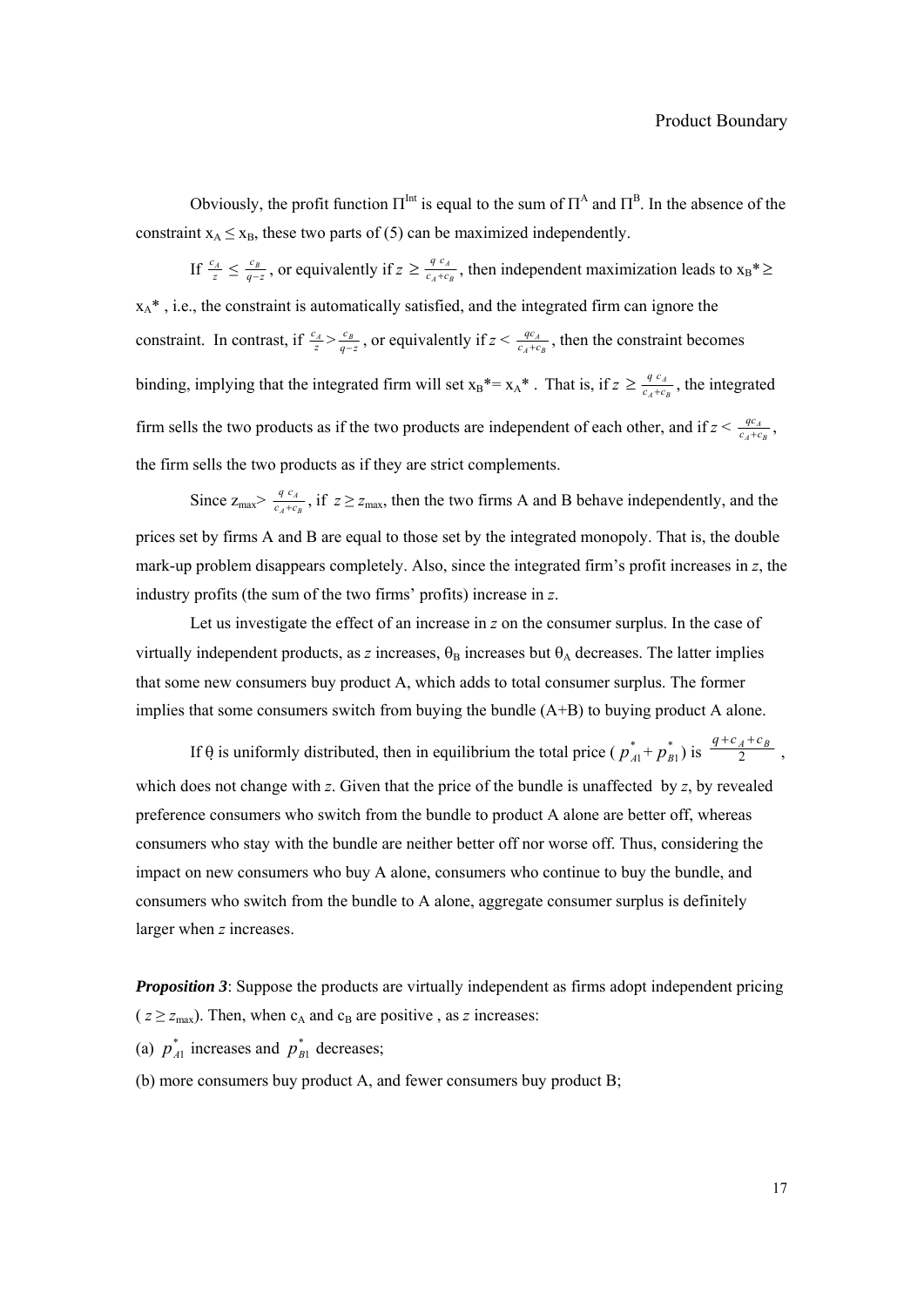(c) firm A's profits increase, firm B's profits decrease, and the industry profits (the sum of the two firms' profits) increase. Also, there is no double mark-up problem. (d) When  $\theta$  is uniformly distributed, the total consumer surplus as well as the industry profits increase.

However, for a general distribution,  $G(\theta)$ , it is not clear how ( $p_{A1}^* + p_{B1}^*$ ) changes with *z*. If the total price goes up, then those consumers who buy the bundle both before and after *z* increases will lose. To ascertain such a possibility, let us consider the following example in which, as *z* increases from some given value, not only the aggregate consumer surplus, but also social welfare decline. Suppose the distribution function of  $\theta$  is given by  $G(\theta) = \theta^2$ , one that satisfies the standard increasing hazard rate condition. Suppose further that  $q=1$ ,  $c_A=0.2$  and  $c_B=0.3$ . It can be verified that  $z_{min}=0.41$  and  $z_{max}=0.45$ , so at  $z=0.5$  there exists a pure-strategy Nash equilibrium under independent pricing. It can be shown that (i)  $\frac{\partial ( p_A + p_B)}{\partial z} > 0$  $\frac{\partial (p_A + p_B)}{\partial z}$  > 0 and (ii)  $\frac{\partial S_W}{\partial z}$  < 0 at *z*  $=0.5$ . Since the industry profits increase with *z* for all *z*, the latter result implies that aggregate consumer surplus must have decreased as *z* increases from *z*=0.5.

#### **Mixed-strategy Nash equilibrium**

In this section, we examine the properties of the mixed-strategy Nash equilibrium identified in Proposition 1,  $[\alpha, p_A^*, R_A(\tilde{p}_B), \tilde{p}_B]$  for *z* between  $z_{min}$  and  $z_{max}$ .

From the definition of a mixed-strategy, given  $\tilde{p}_B$  firm A is indifferent between  $p_{A1}^*$  and  $R_A(\tilde{p}_B)$ , i.e.,  $\Pi_{A1}(p_A^*) = \Pi_{A2}(R_A(\tilde{p}_B))$ . From Proposition 3, we already know that  $p_A^*$  is an increasing function of *z*. Since firm A is indifferent between the two prices, its expected profit is equal to ΠA1, which increases with *z*. Thus, firm A's expected profit increases in *z*. Also, from the definition of the mixed-strategy Nash equilibrium, when *z* increases, ΠA2 must also increase, which can occur only if  $\tilde{p}_B$  decreases. Since  $R_A(p_B)$  is a decreasing function of  $p_B$ , its follows that  $R_A(\tilde{p}_B)$  increases in *z*. Because as *z* increases, both  $p_{A1}^*$  and  $R_A(\tilde{p}_B)$  increase, implying that the expected price of product A is an increasing function of *z*. To sum up, we have

*Proposition 4***:** In the mixed-strategy Nash equilibrium, as *z* increases, the expected price of product A go up, the price of product B goes down, and firm A's expected profits go up.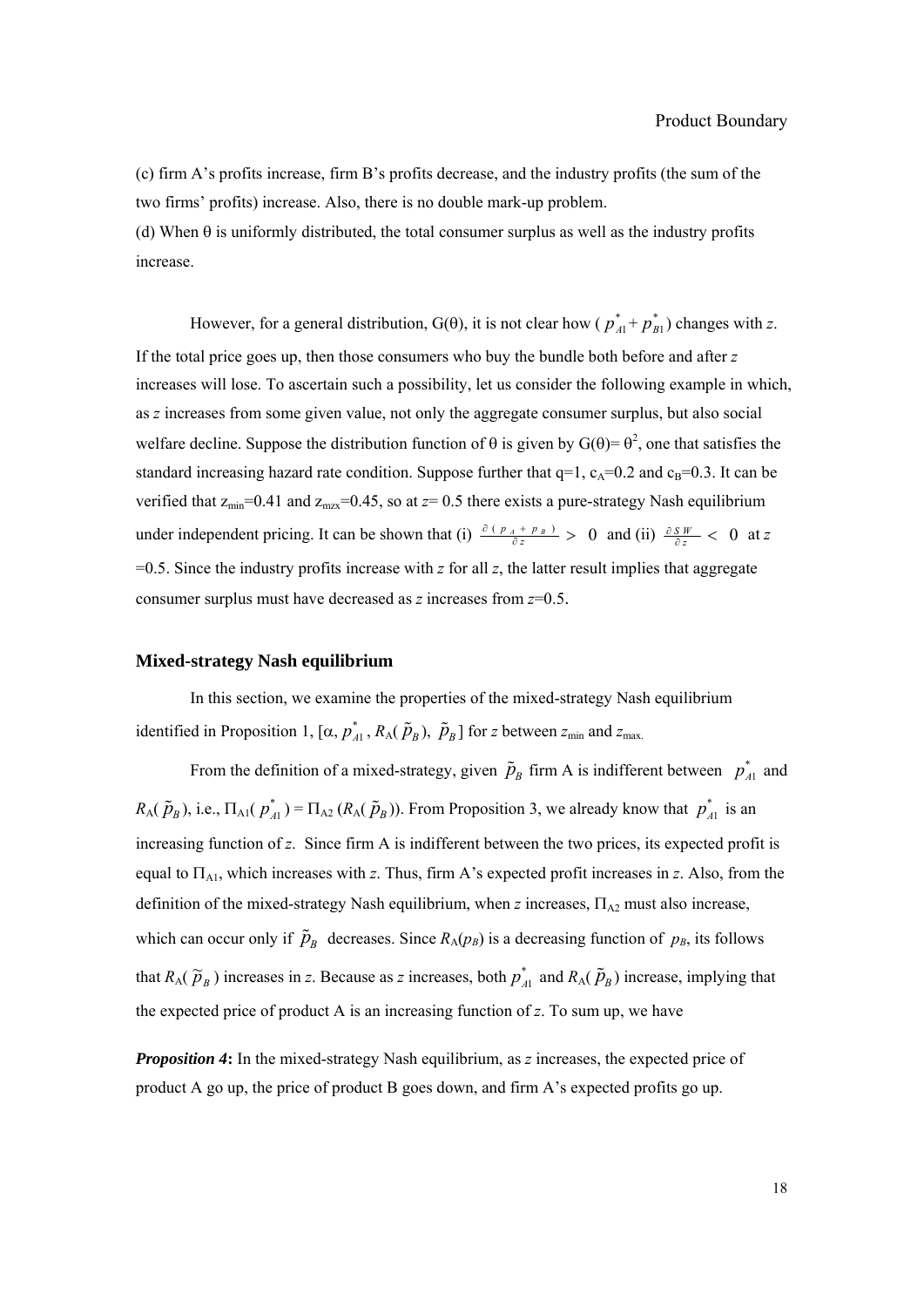The  $\alpha$  in the mixed strategy is chosen so that firm B's optimal price to the randomization becomes  $\tilde{p}_R$ . Unfortunately, we are not able to show how firm B's profit and α change with *z* generally.

# **5. Extensions to two dimensions of consumer heterogeneity**

In the basic model studied in Sections 2-4, a consumer of type θ derives satisfaction *z*θ from product A and  $q\theta$  from  $(A+B)$ , respectively, which implies that consumers' preferences toward these two products are perfectly correlated. As Figures 1 and 2 show, each firm's marginal consumer is uniquely determined either only by its own price or only by the sum of prices. As a result, each firm sets its price as if the two products were either independent or strict complements.<sup>20</sup> Under these conditions, we show that firm A's best response function is not continuous when firm A's optimal pricing scheme changes from bundling pricing to independent pricing, and therefore for some intermediate values *z* there is no pure-strategy Nash equilibrium.

To check the robustness of the results obtained in the previous sections, we now consider a more general demand specification. Suppose that consumers derive  $U_A(\theta, v) = v + z\theta$  from the main product A and derive  $U_{A+B}(\theta, v) = v + q\theta$  from the bundle (A+B). An interpretation is that product A provides two functions, and product B enhances the quality of A's second function from *z* to q. To make this new preference genuinely different from that of the basic model, we assume that consumer preferences vary along *v* as well as  $\theta$ <sup>21</sup>. In the remainder of this section, we assume  $(\theta, v)$  to be distributed over  $[0, 1] \times [0, \overline{v}]$ .<sup>22</sup> The vertical axis measures *v*, the consumers' valuation of the first function of product A, and the horizontal axis measures  $\theta$  as before. A necessary condition for a consumer to buy product A alone is  $V_A(\theta, v) = U_A(\theta, v) - p_A \ge$ *0*. Similarly, a necessary condition for a consumer to buy (A+B) is  $V_{A+B}(\theta, v) = U_{A+B} - p_A - p_B \ge 0$ .

 $\overline{a}$ 

 $20$  We would like to thank an anonymous referee for providing us with this insight and for making several useful suggestions about the analysis of more general preferences.

<sup>&</sup>lt;sup>21</sup> If *v* is a constant for all consumers, then  $V_A(\theta) = z\theta-(p_A - v)$  and  $V_{A+B}(\theta) = q\theta-(p_A - v+p_B)$ , and the analysis in Sections 2-4 applies to this new demand specification if  $p_A$  is replaced by  $(p_A-\nu)$ . All of the earlier results remain intact.

<sup>&</sup>lt;sup>22</sup> The distribution of v between  $[0, \overline{v}]$  can be interpreted as if the quality level of the first function is  $\overline{v}$ , and the consumers' valuation of the quality is distributed over [0, 1].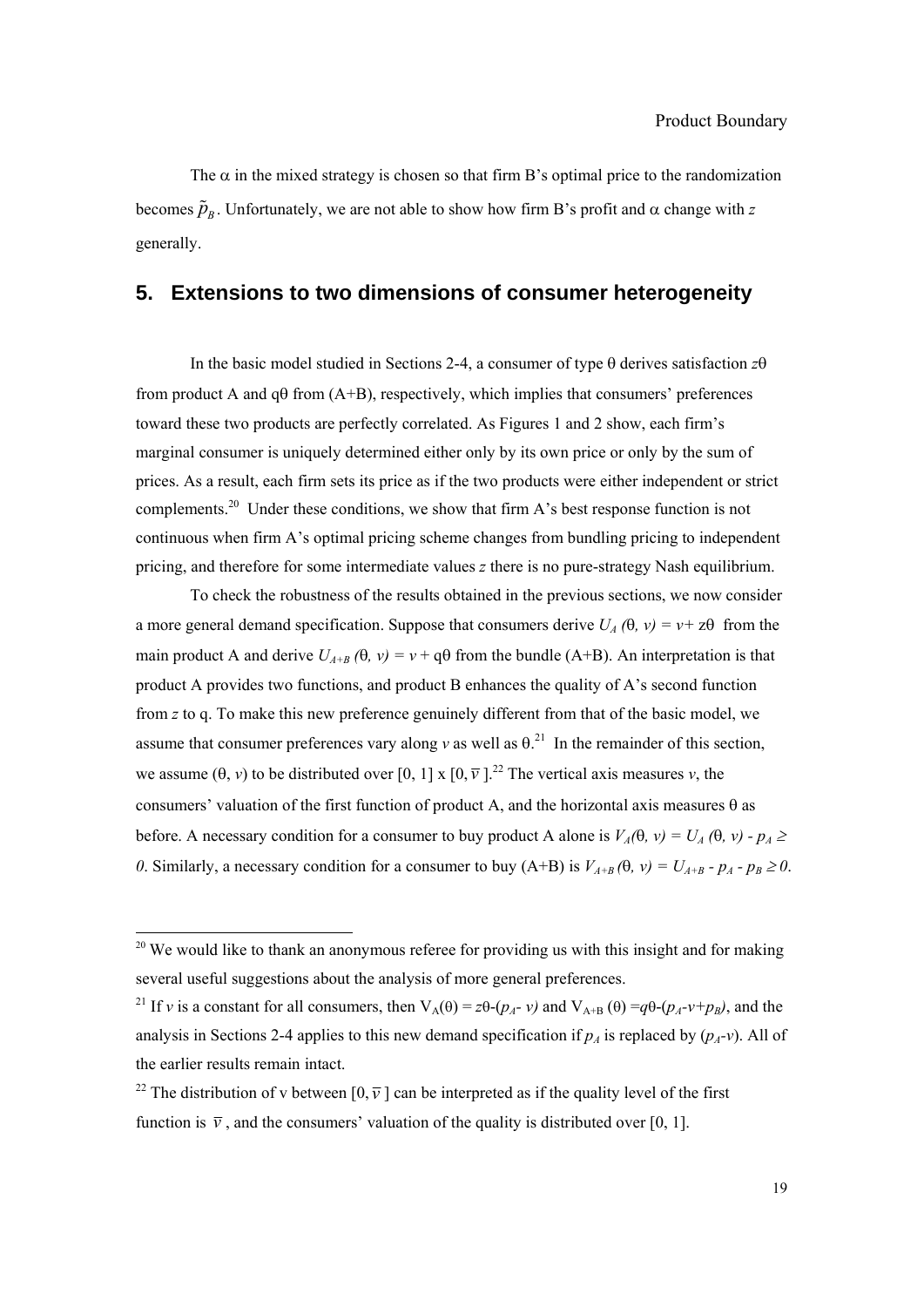Finally, a necessary condition for a consumer to buy the bundle (A+B) rather than A alone is  $\theta \ge$  $\theta_B = p_B/(q-z)$ .

#### **Demand functions for products A and B**

For simplicity, we set q=1. As shown in Figures 6, the nature of the demand functions for A and B depends on whether the critical value of the intersection of  $V_A$  and  $V_{A+B}$  occurs above, below, or within  $[0, \overline{v}]$ <sup>23</sup>

If  $(p_A - \frac{z}{1-z} p_B) > \overline{v}$ , the situation is as depicted in Figure 6 (a).<sup>24</sup> Consumers above V<sub>A+B</sub> will buy the bundle (A+B). The demand for either product depends on the total price  $(p_A+p_B)$ , so the two firms behave as if the two products are strict complements. In this case the value of *z* does not affect the firms' pricing and profits.

If  $(p_A - \frac{z}{1-z}p_B) < 0$ , the situation is as depicted in Figure 6 (b).<sup>25</sup> Consumers above V<sub>A</sub> buy product A, and consumers to the right of  $\theta_B$  buy the bundle (A+B). Demand for the two products becomes independent: the demand for B (the dark area) depends only on  $p_B$ , and the demand for A (light area + dark area) depends on  $p_A$  alone. Thus, in this case each product's demand depends only on its own price, and there is no double mark-up problem.

If  $\bar{v}$  ≥( $p_A - \frac{z}{1-z} p_B$ ) ≥0, then the situation is as depicted in Figure 6 (c). Demand for B is given by the dark area, whereas demand for A is given by both the light and dark areas. In this case, the demand for product B is a function of  $(p_A+p_B)$  as well as  $p_B$ , and the demand for product A depends on  $(p_A+p_B)$  as well as  $p_A$ . In Sections 2-4 where consumers differ only in  $\theta$ , each firm's marginal consumer is uniquely determined by either its own price alone or by  $(p_A+p_B)$  alone. However, in the two-dimensional case, this simple dichotomy is lost, because each firm may have a continuum of marginal consumers, which depends on both its own price and the total price. Therefore, we refer to the situation depicted in Figure  $6(c)$  as an intermediate case of "mixed" demand."

l

<sup>&</sup>lt;sup>23</sup> The intersection of  $V_A$  and  $V_{A+B}$  occurs at  $(p_B/(I-z), p_A - \frac{z}{1-z}p_B)$ . Thus, depending on whether  $(p_A - \frac{z}{1-z}p_B)$  is larger than or less than 0 and  $\bar{v}$ , the intersection of  $V_A$  and  $V_{A+B}$  occurs above, below, or within  $[0, \overline{v}]$ .

<sup>&</sup>lt;sup>24</sup> The inequality implies that  $p_A > \overline{v}$ .

<sup>&</sup>lt;sup>25</sup> The inequality implies that  $\frac{p_A}{z} < \frac{p_B}{1-z}$  $\frac{p_A}{z} < \frac{p_B}{1-z}$ . Also, since  $\frac{p_B}{1-z}$  is less than 1, it implies that  $\frac{p_A}{z} < 1$ .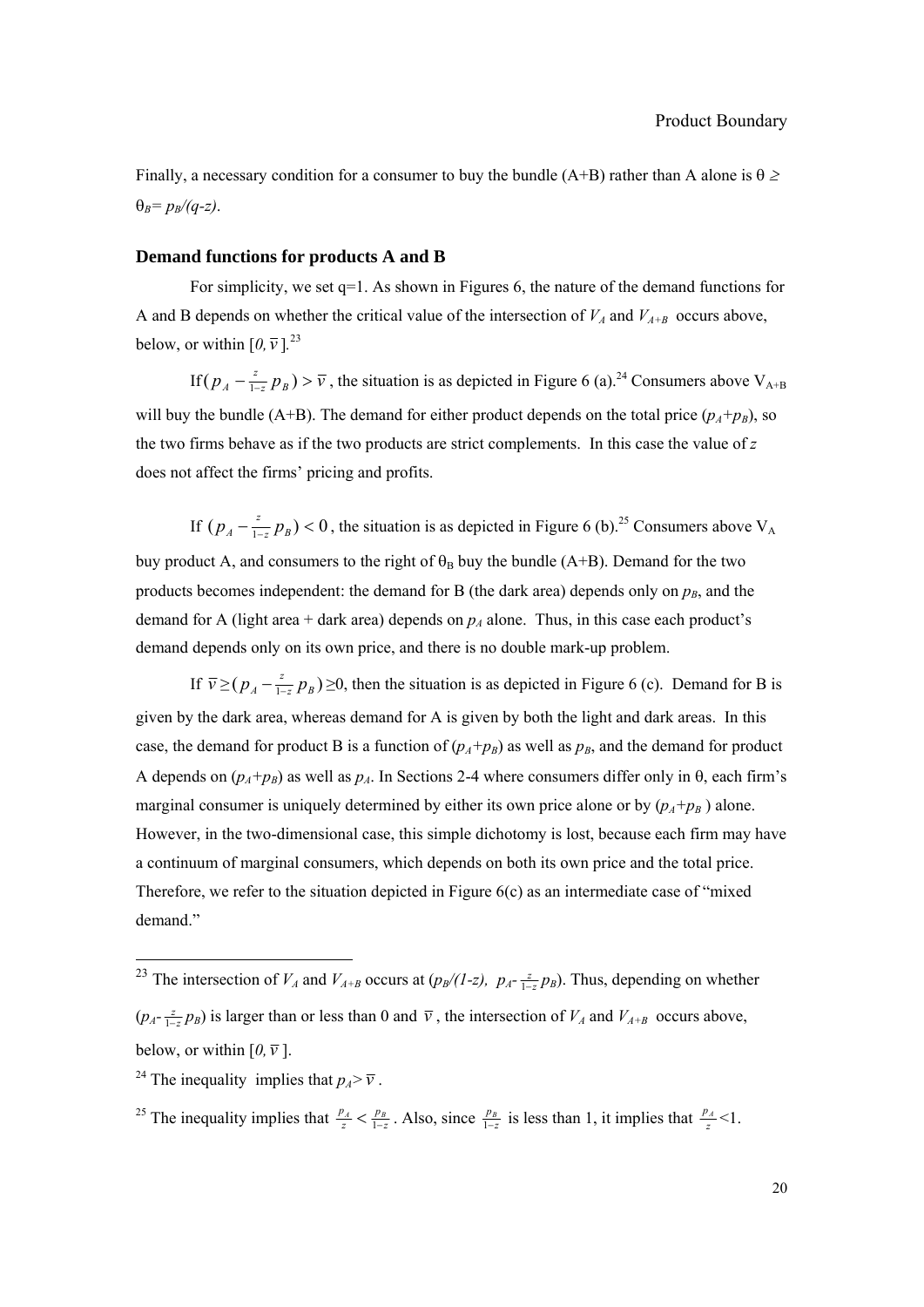## **Nash equilibrium under uniform distribution**

Let us check the existence of Nash equilibrium *numerically* under the assumption that θ and *v* are distributed independently and uniformly over [0, 1] x [0,  $\overline{v}$ ].

In the previous one-dimensional case, firm A's optimal price is discontinuous in  $p_B$  when firm A's optimal pricing regime switches from independent pricing to bundling pricing. But in the two-dimensional case, if  $\overline{v}$  is large enough, then there are enough consumers who are willing to buy product A alone. Thus, bundling pricing is not firm A's optimal pricing scheme even for a case in which *z* is low.

For instance, if  $\overline{v} = 1$  and  $c_A = c_B = 0$ , then for any price  $p_B$  between zero and one,<sup>26</sup> bundling pricing cannot be firm A's optimal price for all values of  $z$ .: In this case, when  $z = 0$ , firm A's optimal price results in the mixed demand, and firm A's optimal price is continuous in  $p_B$ . Also, when  $z=0.7$ , if  $p_B$  is high, firm A's optimal price results in independent pricing, and if  $p_B$  gets lower, firm A switches to the mixed demand regime, and firm A's optimal price is continuous in  $p_B$  when it switches from the independent pricing regime to the mixed demand regime.<sup>27</sup> As a result, firm A's optimal price is continuous in  $p_B$ , and a pure-strategy Nash equilibrium exists for all values of *z*.

However, if  $\overline{v}$  is small enough, then firm A's optimal pricing scheme would be bundling pricing for some values of *z*, and there is discontinuity in firm A's best response to  $p_B$  when firm A switches from bundled sales to the mixed demand. Thus, for some values of *z*, there is no purestrategy Nash equilibrium, which is similar to the results in Proposition 1. An example is  $z=0.4$ ,  $\overline{v}$  =0.12 and c<sub>A</sub> =c<sub>B</sub>=0. The intuition is as follows: If  $\overline{v}$  = 0, then the two-dimensional case is reduced to the one-dimensional model, where the non-existence of pure-strategy Nash equilibrium has been established. If  $\overline{v}$  is small, then there are not enough consumers who buy product A alone. Thus, for a small value of *z*, bundling pricing becomes attractive to firm A. In other words, small  $\overline{v}$  and *z* may combine to make firm A's best response function discontinuous, the root reason for the non-existence of a pure-strategy Nash equilibrium.

## **Nash equilibrium when** *v* **and** θ **are positively correlated**

l

 $26$  If firm B sets its price above one, it cannot make any positive sales.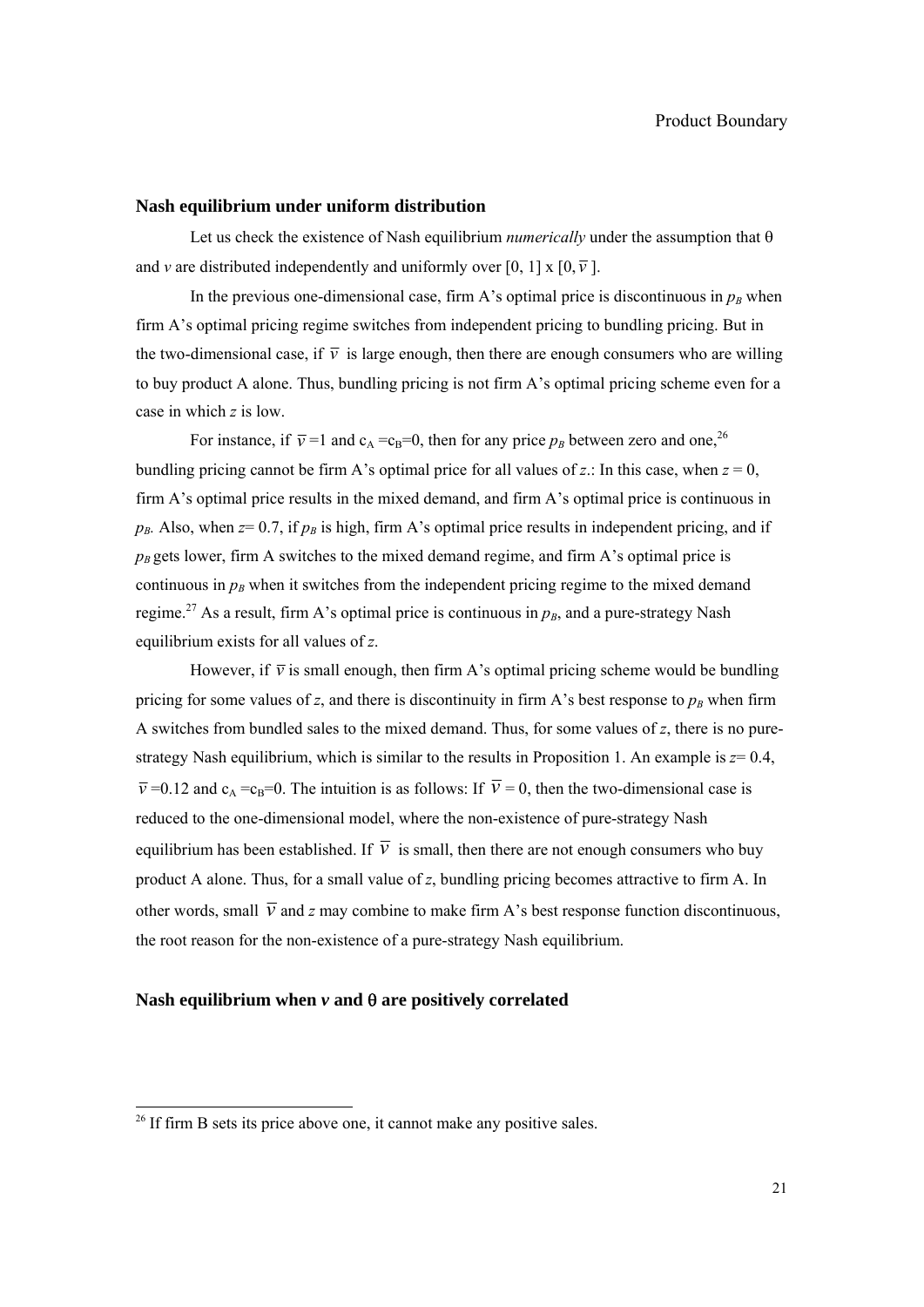Since in reality consumers with high  $\nu$  tend to have high  $\theta$ , let us study two cases in which θ and *v* are positively correlated.

(1) If  $\theta$  and  $\nu$  are linearly related, say,  $\nu = s\theta$ , then, the two-dimensional model is structurally identical to our basic model because  $V_A(\theta, v) = \tilde{z} \theta - p_A$  and  $V_{A+B}(\theta, v) = \tilde{q} \theta - p_A - p_B$ , where  $\tilde{z} = z + s$ and  $\tilde{q} = q+s$ . The results obtained from our basic model in Sections 2-4 apply directly to this case.

(2) Suppose that  $v = s\theta + \varepsilon$ , where  $\varepsilon$  is uniformly distributed between  $[0, \varepsilon]$ . Then  $V_A(\theta, v)$  $=(z+s)\theta - p_A + \varepsilon$ , and  $V_{A+B}(\theta, v) = (q+s)\theta - p_A - p_B + \varepsilon$ , or equivalently  $V_A(\theta) = \varepsilon + \tilde{\varepsilon} \theta - p_A$ , and  $V_{A+B}(\theta) = \varepsilon + \tilde{q} \theta - p_A - p_B$ , where  $\tilde{z} = z + s$  and  $\tilde{q} = q + s$ . It is equivalent to the two-dimensional case analysed above in this section, so we can apply our earlier results to obtain the following: If the dispersion of consumer types as captured by  $\overline{\varepsilon}$  is small, then we might not have a pure-strategy Nash equilibrium; if  $\overline{\varepsilon}$  is large, then a pure-strategy Nash equilibrium exists.

# **6. Conclusions**

A dominant firm in one layer of a multi-layered system often seeks to extend the functions of its products to include functions that are traditionally covered by firms in other layers. The definition of product boundaries changes continuously as a consequence of vertical competition. In this paper ,we solve for the equilibrium prices and profits of firms A and B for different boundary values *z*. We have found that if *z* is low, then the main product A and its enhancer B are always sold as a bundle; if  $z$  is sufficiently high, then the two firms behave as if the two products are independent of each other, and the double mark-up problem disappears; over a certain range of intermediate values of *z*, no pure-strategy Nash equilibrium exists.

When the simple model is extended from one dimension to two dimensions of consumer heterogeneity, the non-existence of pure-strategy equilibrium survives either if the variation in consumer preferences along the basic function v is small, or if the consumers' preferences along both functions (as captured by  $v$  and  $\theta$ ) are sufficiently positively correlated.

<sup>&</sup>lt;sup>27</sup> Under the parameter values, if  $p_B$  is higher than 0.294, firm A's optimal pricing results in independent pricing; if  $p_B$  is lower than 0.294, firm A's optimal pricing gives rise to the mixed demand regime.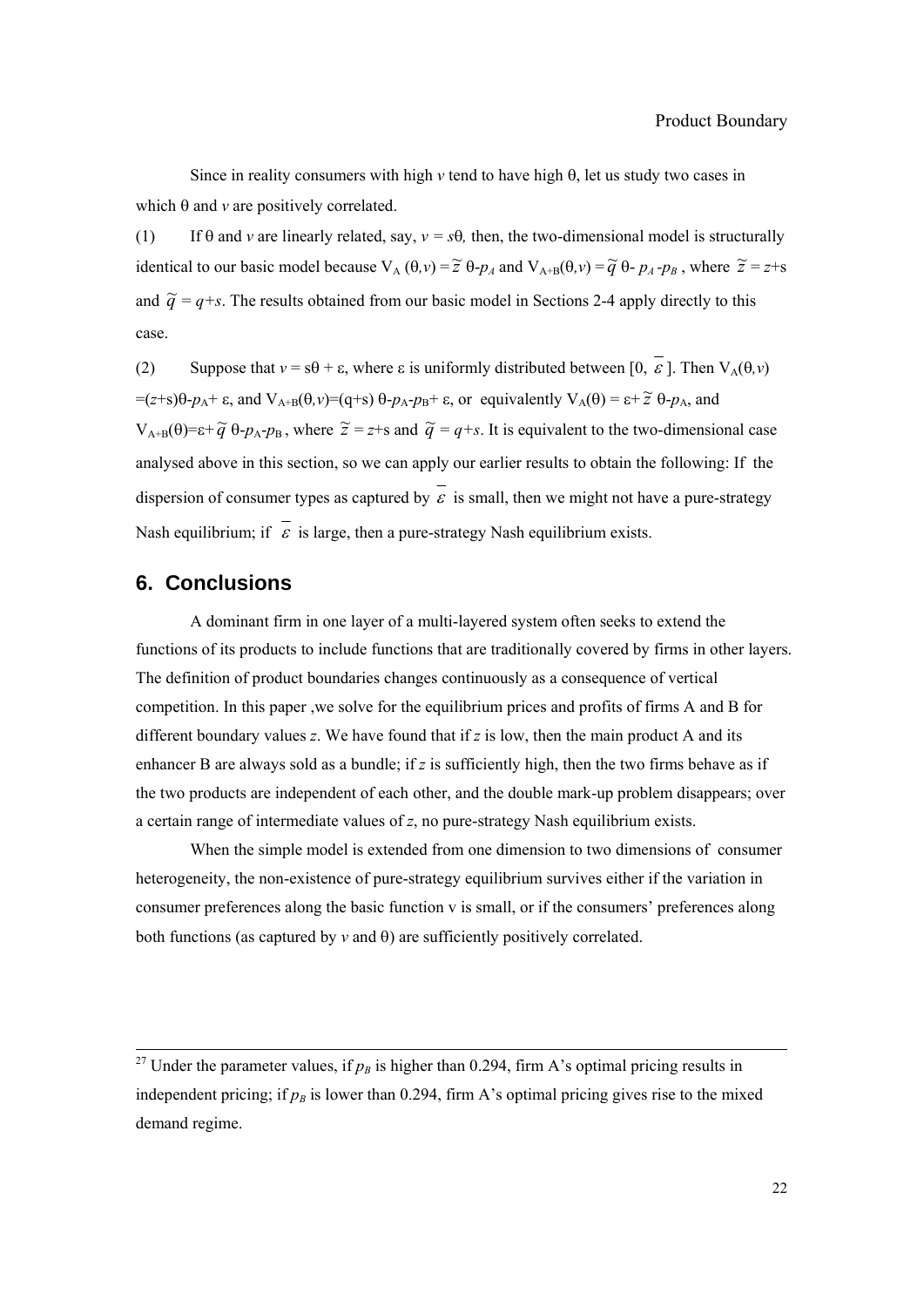## **Appendix**

The appendix collects the proofs that were omitted from the text.

#### **The increasing hazard rate condition yields strictly quasi-concave profit functions.**

Consider a monopolist supplying a product of quality level *z*. Without any loss of generality, assume that the marginal cost of the product is zero. Let *p* denote the price of the product and θ denote the firm's cutoff point i.e., the lowest consumer type buying the product. By definition,  $θ = p/z$ . Since there is a one-to-one mapping between *p* and  $θ$ , the firm maximizes *z*θ*F*(θ) by choosing its optimal cutoff point θ. The first-order condition of profit maximization is given by  $zF(\theta)+z\theta f(\theta) = 0$ . The second derivative of the profit function is  $2zf(\theta)+z\theta f'(\theta)$ , which upon substitution of the first-order condition becomes  $2zf(\theta)-zF(\theta)f'(\theta)/f(\theta)$ .

The increasing hazard rate condition (i.e.,  $-f/F$  is increasing) implies  $(f(\theta))^2 - F(\theta)(f'(\theta)) > 0$ , which in turn implies  $2zf(\theta)-zF(\theta)f'(\theta)/f(\theta) < 0$  because  $f(\theta) < 0$ . That is to say, the profit function is locally strictly concave in  $\theta$  whenever its slope is zero, i.e., the function is strictly quasi $concave in  $\theta$ . O. E.D$ 

### *Proof of Lemma 1*

Firm B maximizes  $\Pi_{B1} = F(\frac{p_B}{q-z})(p_B - c_B)$  subject to  $p_B \geq \frac{q-z}{z} p_A$  but maximizes  $\Pi_{B2} =$  $F(\frac{p_A+p_B}{q})$  ( $p_B$ -c<sub>B</sub>) subject to  $p_B \leq \frac{q-z}{z} p_A$ . Under the increasing hazard rate condition, each of these two functions is strictly quasi-concave in  $p_B$  and has a single peak. Let  $p_{B1}^*$  and  $R_B(p_A)$ denote the unconstrained optimal  $p_B$  for the profit functions,  $\Pi_B(p_B)$  and  $\Pi_B(p_B)$ , respectively. The first-order conditions of these profit functions are as follows:

$$
\frac{\partial \Pi_{B1}}{\partial p_B} = F\left(\frac{p_B}{q-z}\right) + f\left(\frac{p_B}{q-z}\right) (p_B - c_B) \frac{1}{q-z} = 0
$$

$$
\frac{\partial \Pi_{B2}}{\partial p_B} = F\left(\frac{p_A + p_B}{q}\right) + f\left(\frac{p_A + p_B}{q}\right) (p_B - c_B) \frac{1}{q} = 0
$$

The two first-order conditions evaluated at the kink  $p_B = \frac{q-z}{z} p_A$  become

$$
p_{A} + \frac{F(\frac{p_{A}}{z})}{f(\frac{p_{A}}{z})} = \frac{z}{q-z} c_{B}
$$
 (A1)

23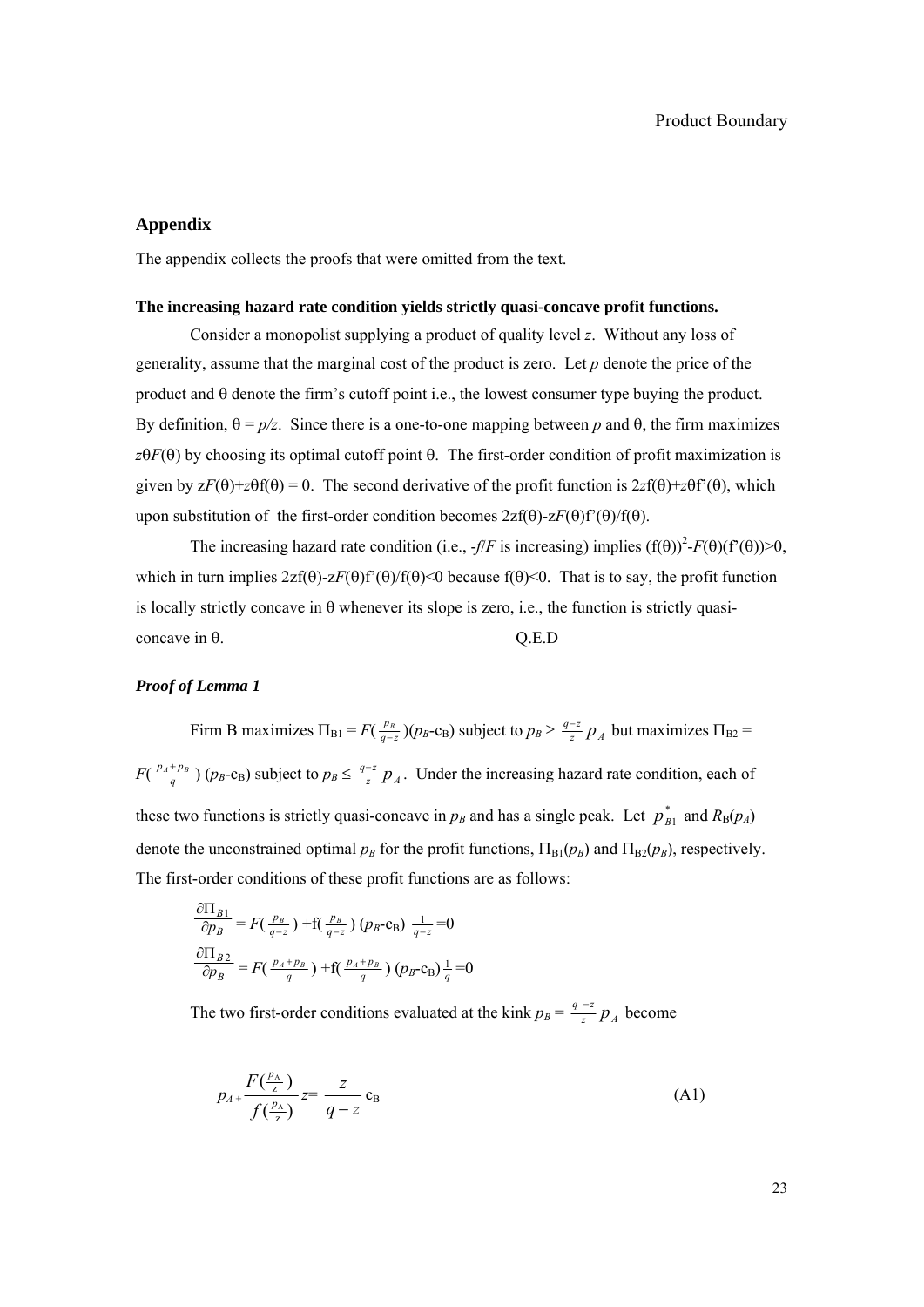Product Boundary

$$
p_A + \frac{F(\frac{p_A}{z})}{f(\frac{p_A}{z})} \frac{qz}{q-z} = \frac{z}{q-z} c_B,
$$
 (A2)

Since  $F(\theta)/f(\theta)$  is increasing in  $\theta$ , the left-hand side of (A1) and (A2) is monotonically increasing in  $p_A$ . Thus, given  $q$ ,  $z$ , and  $c_B$ , there is a unique  $p_A$  that solves (A1) or (A2), respectively. Denote the unique  $p_A$  satisfying equations (A1) and (A2) by  $p_A$  and  $\overline{p}_A$ , respectively.

Since the right-hand side of (A1) is positive and  $f(\theta) < 0$ , we know that  $p \neq 0$ . Also, since  $\frac{q - c_B}{z} > 1$  and  $F(\frac{q - c_B}{z}) = 0$ , we have  $\overline{p}_A < q$ -c<sub>B</sub>. Since  $f(\theta) < 0$  and  $z < \frac{qz}{q - z}$ , we have  $0 <$  $p_A < \overline{p}_A < q$ -c<sub>B.</sub>

There are three cases:

Case1 ( $p_A \le \underline{p}_A$ ): When evaluated at  $p_B = \frac{q-z}{z} p_A$ , we have  $\frac{\partial \Pi_{B1}}{\partial p_B} \ge 0$  and  $\frac{\partial \Pi_{B2}}{\partial p_B} > 0$  because f( $\theta$ )<0. Since  $\frac{\partial \Pi_{B_1}}{\partial p_B} \ge 0$ ,  $p_{B_1}^*$  that maximizes  $\Pi_{B_1}$  does not violate the constraint that  $p_B \ge$ *z A*  $\frac{q-z}{z} p_A$ . However,  $R_B(p_A)$  that maximizes  $\Pi_{B2}$  violates the constraint that  $p_B \leq \frac{q-z}{z} p_A$ . Because  $\Pi_{\text{B1}}(\frac{q-z}{z}p_A) = \Pi_{\text{B2}}(\frac{q-z}{z}p_A)$ , the overall profit function has a single peak at  $p_{B1}^*$ , and firm B's global optimum price is given by  $p_{B1}^*$ .

Case 2 ( $\overline{p}_A \leq p_A$ ): In this case, when evaluated at  $p_B = \frac{q-z}{z} p_A$ , we have  $\frac{\partial \Pi_{B1}}{\partial p_B}$  < 0 and  $\frac{\partial \Pi_{B2}}{\partial p_B} \leq 0$ . An argument similar to that for Case 1 establishes that the global optimum price is given by  $R_{\rm B}(p_A)$ .

Case 3 ( $p_A \leq p_A \leq \overline{p}_A$ ): In this case, when evaluated at  $p_B = \frac{q-z}{z} p_A$ , we have  $\frac{\partial \Pi_{B1}}{\partial p_B} \leq 0$  and  $\frac{\partial \Pi_{B2}}{\partial p_B} > 0$ , so the global maximum is achieved at the kink, i.e.,  $p_B^* = \frac{q-z}{z} p_A$ .

When  $p_A = \underline{p}_A$ , from the definition of  $\underline{p}_A$ ,  $\frac{\partial \Pi_{B1}}{\partial p_B} = 0$  and  $\frac{\partial \Pi_{B2}}{\partial p_B} > 0$  at the kind point  $p_B$  $=\frac{q-z}{z} p_A$ . Thus, the kink is firm B's optimal price. When  $p_A = \overline{p}_A$ , from the definition of  $\overline{p}_A$ ,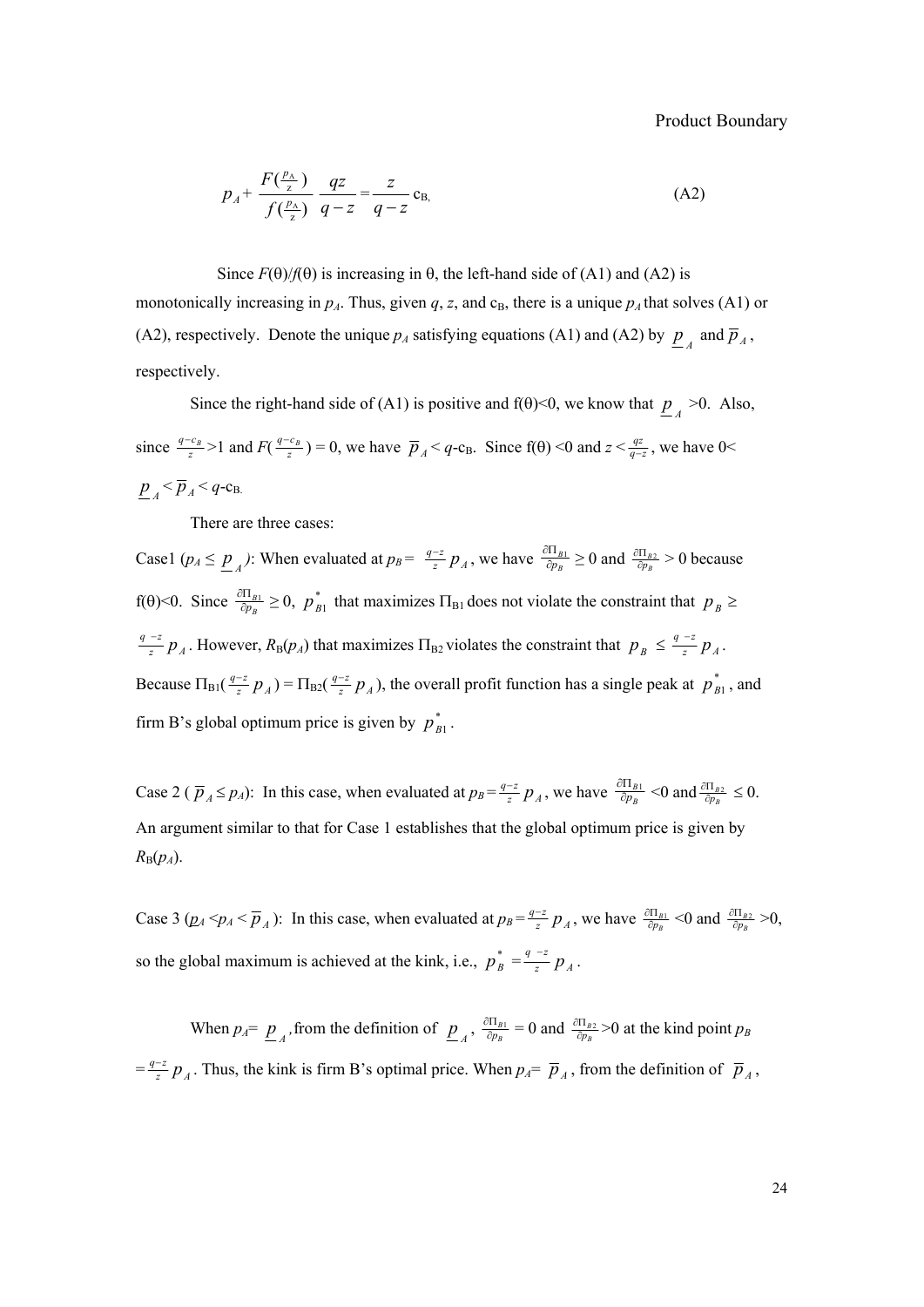*B*  $\frac{\partial \Pi_{B1}}{\partial p_B}$  < 0 and  $\frac{\partial \Pi_{B2}}{\partial p_B}$  =0 at the kind point  $p_B = \frac{q-z}{z} p_A$ . Thus, the kink is firm B's optimal price. Therefore, firm B's optimal price is continuous in  $p_A$ .

Q. E. D

## *Proof of Lemma 2:*

Firm A's profit function is composed of the two underlying profit functions:  $\Pi_{\rm Al}$  =  $F(\frac{p_A}{z})(p_A - c_A)$  and  $\Pi_{A2} = F(\frac{p_A + p_B}{q})(p_A - c_A)$ . The kink of product A's demand curve occurs at  $p_A$  $=\frac{z}{q-z} p_B$ . Let  $p_{A1}^*$  and  $R_A(p_B)$  be the unconstrained optimal prices corresponding to  $\Pi_{A1}$  and  $\Pi_{A2}$ , respectively.

Evaluating the two first-order conditions of  $\Pi_{A1}$  and  $\Pi_{A2}$ , respectively, at the kink and rearranging yields

$$
p_{B+}(q-z)\frac{F(\frac{p_B}{q-z})}{f(\frac{p_B}{q-z})} = \frac{q-z}{z} c_A
$$
 (A3)

$$
p_B + q \frac{q-z}{z} \frac{F(\frac{p_B}{q-z})}{f(\frac{p_B}{q-z})} = \frac{q-z}{z} c_A
$$
 (A4)

Since  $F(\theta)/f(\theta)$  is increasing in  $\theta$ , the left-hand side of (A3) and (A4) is monotonically increasing in  $p_B$ . Thus, there exist unique  $\underline{p}_B$  and  $\overline{p}_B$  that solve (A3) and (A4), respectively. Since f( $\theta$ ) is negative and  $q \ge z$ , we have  $0 \le p_{B} \le \overline{p}_{B}$  and there are three cases:

Case1 ( $p_B \le \underline{p}_B$ ): When evaluated at the kink  $p_A = \frac{z}{q-z} p_B$ , we have  $\frac{\partial \Pi_{A1}}{\partial p_A}$  $\frac{\partial \Pi_{A1}}{\partial p_A} \ge 0$  and  $\frac{\partial \Pi_{A2}}{\partial p_A}$  $\frac{\partial \Pi_{A2}}{\partial p_A} > 0$ . It implies that  $p_{A1}^*$  that maximizes  $\Pi_{A1}$  is equal to or larger than  $\frac{z}{q-z}p_B$ , while  $R_A(p_B)$  that maximizes  $\Pi_{A2}$  does not violates the condition  $p_A \geq \frac{z}{q-z} p_B$ . Because  $\Pi_{A1}(\frac{z}{q-z} p_B) = \Pi_{A2}(\frac{z}{q-z} p_B)$ , firm A's global optimum is given by the peak of  $\Pi_{A2}$  at  $R_A(p_B)$ . Also, since  $\frac{\partial \Pi_{A2}}{\partial p_A}$  $rac{\partial \Pi_{A2}}{\partial p_A}$  > 0 at the kink,  $R_A(p_B)$  is strictly larger than  $\frac{z}{q-z}p_B$ , and we have  $\theta_A > \theta_B$ .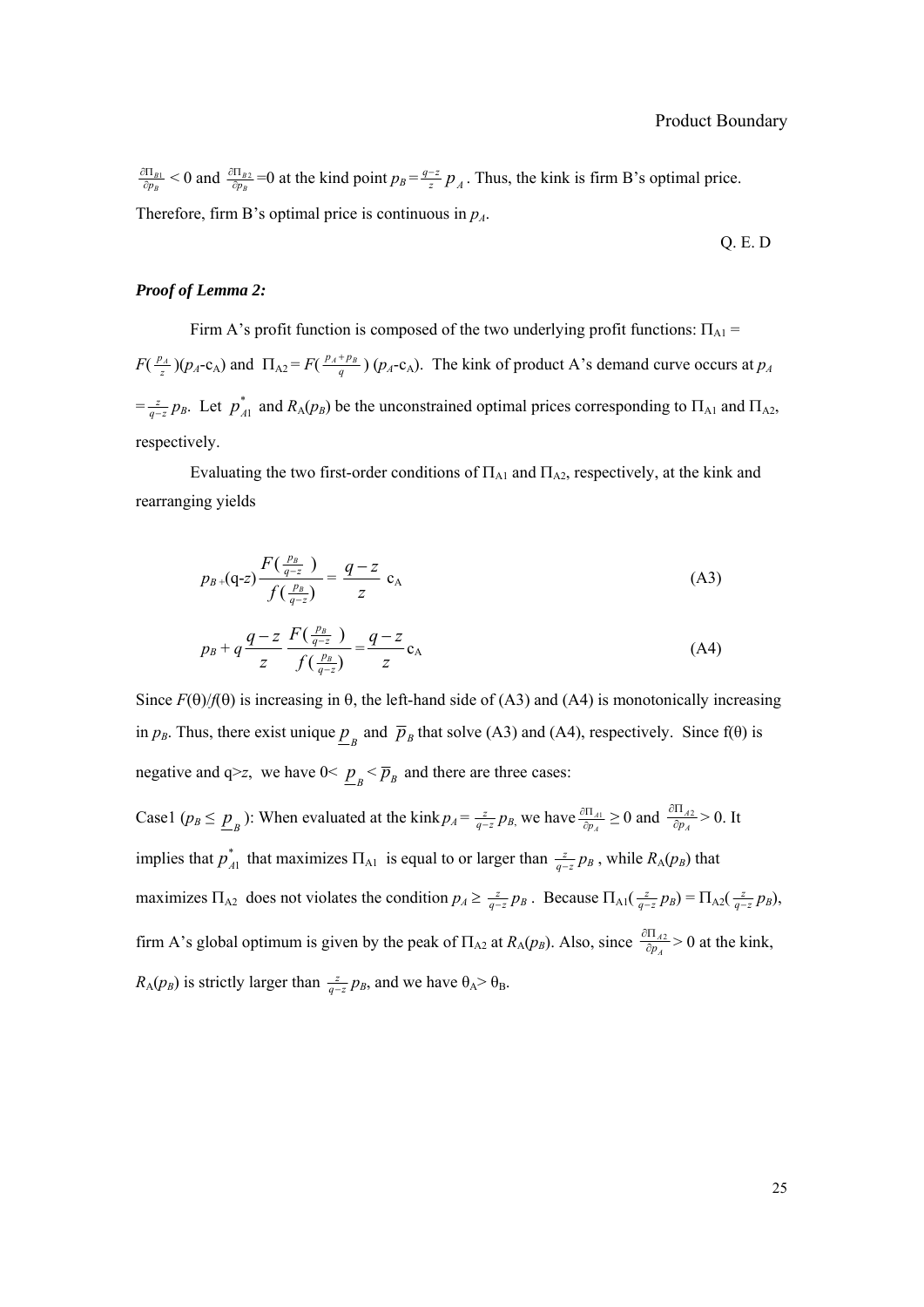Case 2 ( $\bar{p}_B \le p_B$ ) : Again evaluated at the kink,  $\frac{\partial \Pi_{A1}}{\partial p_A}$  $\frac{\partial \Pi_{A1}}{\partial p_A}$  < 0 and  $\frac{\partial \Pi_{A2}}{\partial p_A}$  $\frac{\partial \Pi_{A2}}{\partial p_A} \leq 0$ . An argument similar to that for case 1 establishes that firm A's globally optimal price is  $p_{A1}^*$ . Also, since  $\frac{\partial \Pi_{A1}}{\partial p_A}$  $\frac{\partial \Pi_{A1}}{\partial p_A}$ <0 at the kink,  $p_{A1}^*$  is strictly less than  $\frac{z}{q-z}p_B$ , and we have  $\theta_A < \theta_B$ .

Case 3 ( $\underline{p}_B < p_B < \overline{p}_B$ ): When evaluated at the kink, we have  $\frac{\partial \Pi_{A1}}{\partial p_A}$  $\frac{\partial \Pi_{A1}}{\partial p_A}$  < 0 and  $\frac{\partial \Pi_{A2}}{\partial p_A}$  $\frac{\partial \Pi_{A2}}{\partial p_A} > 0$ , and the overall profit function has two peaks, one at  $p_{A1}^*$  and the other at  $R_A(p_B)$ , where  $p_{A1}^* < \frac{z}{q-z} p_B$  $\lt R_A(p_B)$ . We need to compare  $\Pi_{A1}(p_A^*; z)$  and  $\Pi_{A2}(R_A(p_B); p_B)$  to ascertain firm A's globally optimal price. From case 2, firm A's global optimization occurs at  $p_{A1}^*$  when  $p_B = \overline{p}_B$ , which indicates  $\Pi_{A1}(p_{A1}^*; z) > \Pi_{A2}(R_A(p_B); \overline{p}_B)$ . From case 1 firm A's global optimization occurs at  $R_A(p_B)$  when  $p_B = \underline{p}_B$ , which indicates  $\Pi_{A2}(R_A(p_B); \underline{p}_B) > \Pi_{A1}(p_{A1}^*; z)$ . Since  $\Pi_{A2}(R_A(p_B); p_B)$  is continuously decreasing in  $p_B$  while  $\Pi_{A1}(p_A^*; z)$  is independent of  $p_B$ , there exists a unique  $\tilde{p}_B$ strictly between  $\underline{p}_B$  and  $\overline{p}_B$  such that  $\Pi_{A1}(p_{A1}^*;z) = \Pi_{A2}(R_A(p_B); \tilde{p}_B)$ ; for  $p_B < \tilde{p}_B$ ,  $\Pi_{A1}(p_{A1}^*;z) <$  $\Pi_{A2}(R_A(p_B); p_B)$ ; for  $p_B > \tilde{p}_B$ ,  $\Pi_{A1}(p_{A1}^*; z) > \Pi_{A2}(R_A(p_B); p_B)$ .

Combining the above cases yields Lemma 2.  $Q.E.D.$ 

#### *Proof of Proposition 1*

From Corollary 1, we know that there are only two candidates for a pure-strategy Nash equilibrium,  $(p_{A1}^*$ ,  $p_{B1}^*$ ) and  $(p_{A2}^*$ ,  $p_{B2}^*$ ). Without any loss of generality, let us set q =1 in this proof.

# (A). Conditions under which ( $p_{A2}^*$ ,  $p_{B2}^*$ ) is a Nash equilibrium:

Suppose that the two firms set their prices at  $p_{A2}^*$  and  $p_{B2}^*$ , respectively. Then, a necessary condition for these prices to be a Nash equilibrium is that the two firms face demand system (2), or we have to have  $\theta_B < \theta_A$ , or equivalently  $z < \frac{p_{A2}^*}{p_{A2}^* + p_{B2}^*}$ *A A B*  $\frac{\vec{p}_{A2}}{\vec{p}_{A2} + \vec{p}_{B2}}$ . Let us check whether the firms have any incentive to deviate from the prices when  $z < \frac{p_{A2}^*}{p_{A2}^* + p_{B2}^*}$ *A*  $A2 + P_B$  $\frac{p_{A2}^*}{p_{A2}^* + p_{B2}^*}$ .

First, when firm A sets its price at  $p_{A2}^*$ , firm B maximizes  $\Pi_{B1}(p_B; z)$  if  $p_B \ge \frac{1-z}{z} p_{A2}^*$  and  $\Pi_{B2}(p_B; p_A)$  if  $p_B \leq \frac{1-z}{z} p_{A2}^*$ . As Lemma 1 shows, firm B's overall profit function has only one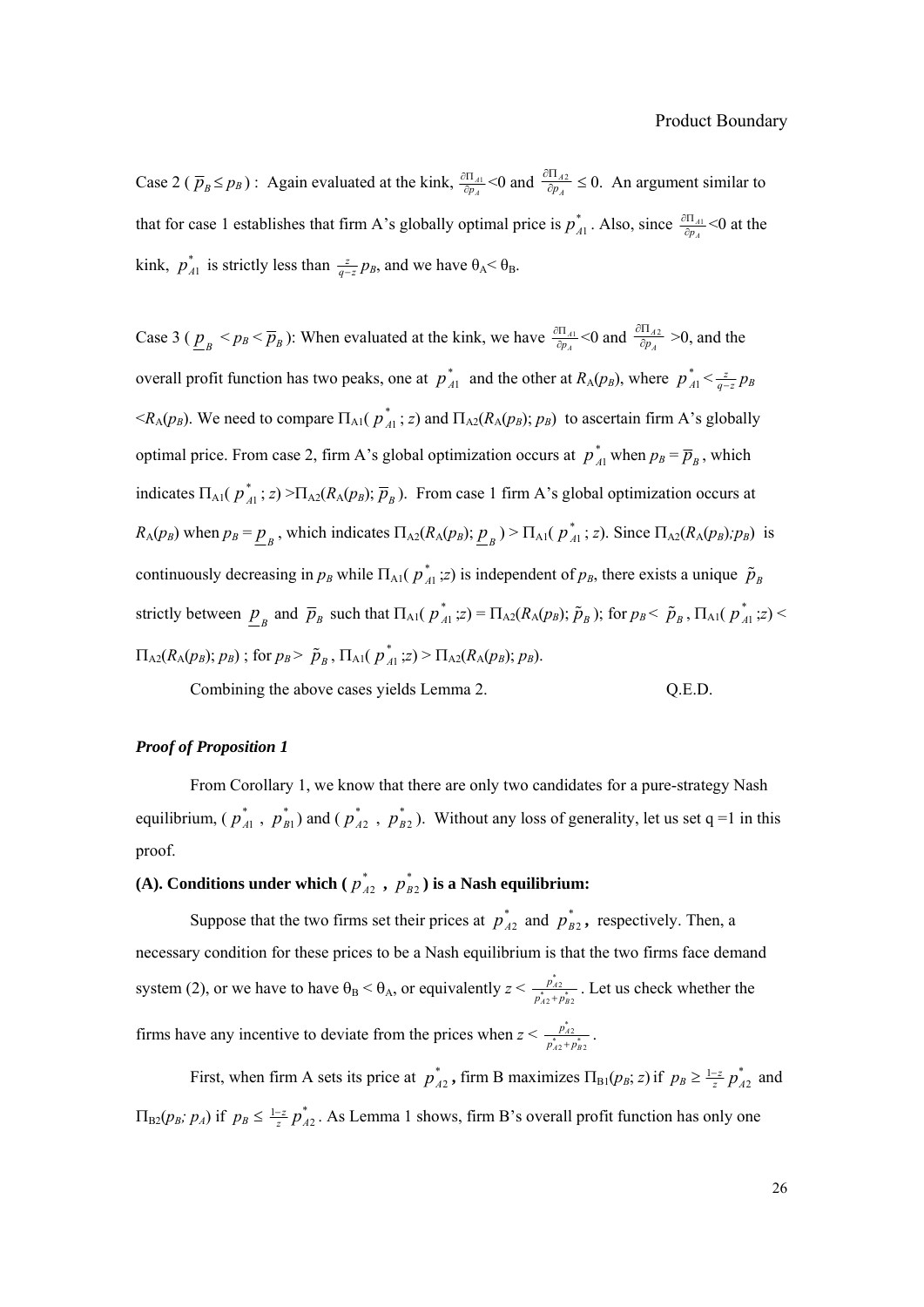peak. Thus, if  $p_{B2}^*$  maximizes  $\Pi_{B2}$  without violating the constraint  $p_B \leq \frac{1-z}{z} p_{A2}^*$ , then it is firm B's globally optimal price. When  $z < \frac{p_{A2}^2}{p_{A2}^2 + p_{B2}^2}$ *A A B*  $\frac{p_{A2}^*}{p_{A2}^* + p_{B2}^*}$ , we have  $\frac{p_{B2}^*}{1-z} < \frac{p_{A2}^*}{z}$ . Thus,  $p_{B2}^*$  maximizes  $\Pi_{B2}$ without violating the constraint and, thus, is firm B's globally optimal price when  $p_A = p_{A2}^*$ .

Second, given  $p_{B2}^*$ , firm A maximizes  $\Pi_{A1} = F(\frac{p_A}{z})(p_A - c_A)$  if  $p_A \leq \frac{z}{1-z}$  $p_{B2}^*$  and  $\Pi_{A2}$ = *F*( $p_A + p_{B2}^*$ )( $p_A$ -c<sub>A</sub>) if  $p_A > \frac{z}{1-z}$  $p_{B2}^*$ . Let  $S_1^*(z)$  and  $S_2^*$  denote the maximized value of the respective profit functions given the constraints. Since  $z < \frac{p_{A2}^*}{p_{A2}^* + p_{B2}^*}$ *A A B*  $\frac{p_{A2}^*}{p_{A2}^* + p_{B2}^*}$ ,  $S_2^*$  is equal to  $\Pi_{A2}^* =$ *F*( $p_{A2}^* + p_{B2}^*$ )( $p_{A2}^*$ -c<sub>A</sub>), which does not depends on *z*. Let S(*z*) be defined as S(*z*)=  $S_1^*(z)$ - $S_2^*$ , which is continuous and monotonically increasing in *z*. Let us check the sign of S(*z*).

If *z* is smaller than  $c_A$ ,  $S(z) < 0$  because  $S_1^*(z)$  is zero.

Let us check the sign of S(
$$
\frac{p_{A2}^*}{p_{A2}^* + p_{B2}^*}
$$
). When  $z = \frac{p_{A2}^*}{p_{A2}^* + p_{B2}^*}$ , we have  $p_{A2}^* = \frac{z}{1-z} p_{B2}^*$ . Thus,  $\Pi_{A2}$ 

is optimized at the kink point,  $p_A = \frac{z}{1-z}$  $p_{B2}^*$ . As Lemma 2 implies, when we have  $\frac{\partial H_{A2}^*}{\partial p_A}$ *A p* ∂Π  $\overline{\partial p_A}$  = 0 at the kink point, we have  $\frac{\partial \Pi_A}{\partial p_A}$  $\frac{\partial \Pi_{A1}}{\partial p_A}$  <0 at the kink point. Thus, S( $\frac{p_{A2}^*}{p_{A2}^* + p_{B2}^*}$ *A A B*  $\frac{p_{A2}^*}{p_{A2}^* + p_{B2}^*}$ ) >0.

Since  $S(z)$  is continuous and monotonically increasing in *z*, there exists a unique  $z_{\text{min}}$  such that S( $z_{\text{min}}$ ) = 0. Also, since S( $\frac{p_{A2}^{*}}{p_{A2}^{*}+p_{B2}^{*}}$ *A A B*  $\frac{p_{A2}^*}{p_{A2}^* + p_{B2}^*}$  > 0, we have  $z_{\text{min}} < \frac{p_{A2}^*}{p_{A2}^* + p_{B2}^*}$ *A A B*  $\frac{\vec{p}_{A2}}{\vec{p}_{A2}^* + \vec{p}_{B2}^*}$ , which implies that  $\theta_B < \theta_A$  for *z*  $\leq$  z<sub>min</sub>. In summary, for  $z \leq z_{\text{min}}$  the two firms do not deviate from ( $p_{A2}^{*}$  and  $p_{B2}^{*}$ ), and these prices constitute a Nash equilibrium.

# **(B).** Conditions under which  $(p_{A1}^*, p_{B1}^*)$  is a Nash equilibrium:

Suppose the two firms set their prices at  $p_{A1}^*$  and  $p_{B1}^*$ , respectively. Then, a necessary condition for these prices to be a Nash equilibrium is that the two firms face demand system (1). That is, under the prices we have to have  $\theta_B > \theta_A$ , or equivalently  $\frac{p_{B1}^*}{1-z} > \frac{p_{A1}^*}{z}$ . Since  $\frac{p_{A1}^*}{z}$  (*resp.*  $\frac{p_{B1}^*}{1-z}$ ) depends only on  $\frac{c_A}{z}$  (*resp.*  $\frac{c_B}{1-z}$ ), we have  $\frac{p_{B1}^2}{1-z} > \frac{p_{A1}^2}{z}$  if and only if  $z > \frac{c_A}{c_A+c_B}$  $\frac{c_A}{c_A+c_B}$ . Let us check whether the firms have any incentive to deviate from ( $p_{A1}^*$ ,  $p_{B1}^*$ ) when  $z > \frac{c_A}{c_A+c_B}$  $\frac{c_4}{c_4+c_8}$  or equivalently when  $\frac{p_{B1}^*}{1-z} > \frac{p_{A1}^*}{z}$ .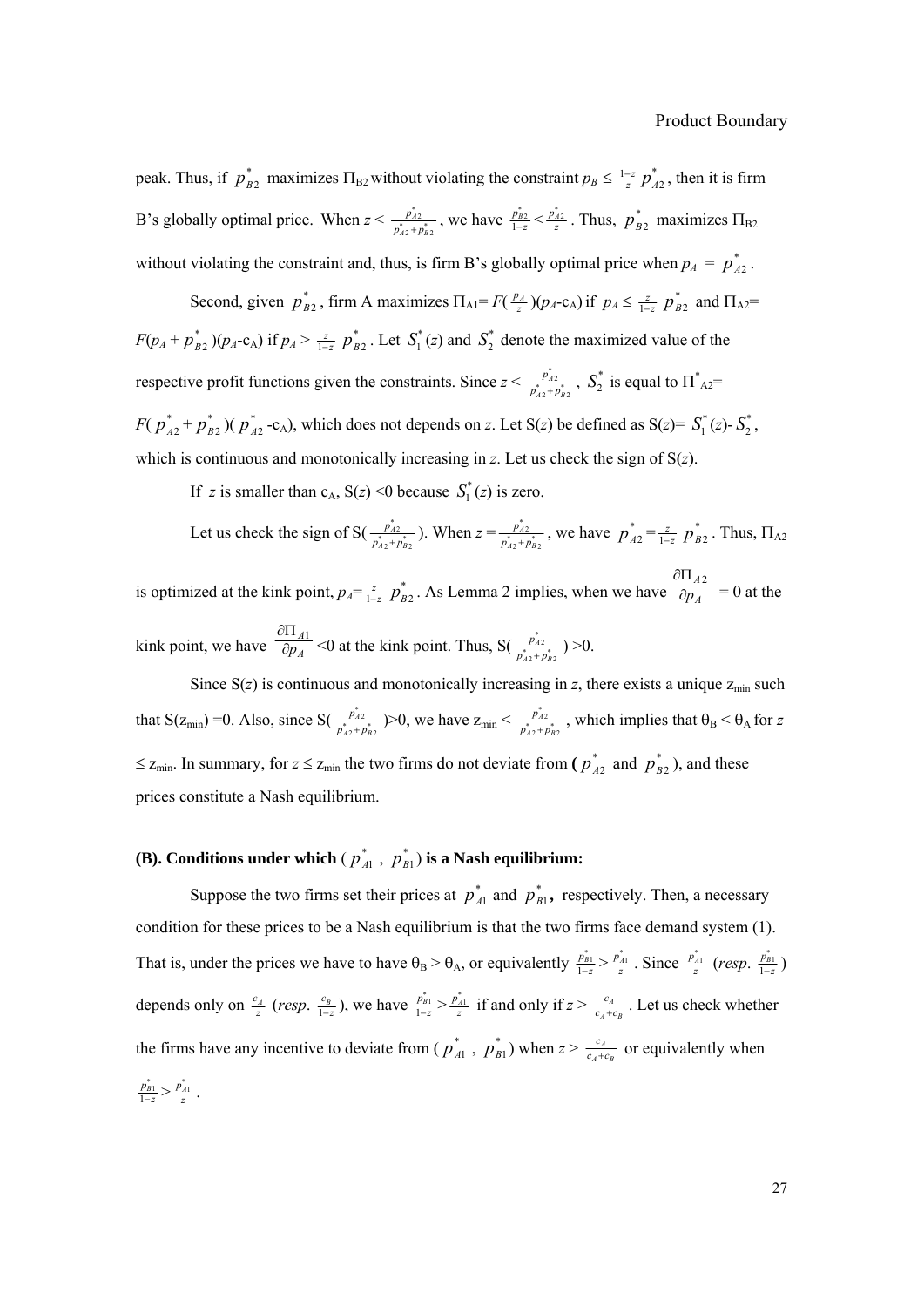First, firm B maximizes  $\Pi_{B1}(p_B; z)$  if  $p_B \ge \frac{1-z}{z} p_{A1}^*$  and  $\Pi_{B2}(p_B; p_A)$  if  $p_B \le \frac{1-z}{z} p_{A1}^*$ . As Lemma 1 shows, firm B's overall profit function has only one peak. When  $z > \frac{c_A}{c_A+c_B}$  $\frac{c_A}{c_A + c_B}$ , we have  $\frac{p_{B1}^*}{1-z} > \frac{p_{A1}^*}{z}$ , and  $p_{B1}^*$  maximizes  $\Pi_{B1}$  without violating the constraint. Thus, firm B's global peak occurs at  $p_{B1}^*$ , and firm B would not deviate from  $p_{B1}^*$  if  $p_A = p_{A1}^*$ .

Second, let us check whether  $p_{A1}^*$  is firm A's optimal price, given  $p_{B1}^*$ . Firm A maximizes  $\Pi_{A1} = F(\frac{p_A}{z})(p_A - c_A)$  if  $p_A \leq \frac{z}{1-z}$  $p_{B1}^*$  and  $\Pi_{A2} = F(p_A + p_{B1}^*) (p_A - c_A)$  if  $p_A \ge \frac{z}{1-z}$  $p_{\scriptscriptstyle{B1}}^{*}$  . Let  $T_1^*(z)$  and  $T_2^*(z)$  denote the maximized values of the respective profit functions given the constraints. Similar to part (A), let *T(z)* be defined as  $T(z) = T_1^*(z) - T_2^*(z)$ . Since  $\frac{p_{B1}^*}{1-z} > \frac{p_{A1}^*}{z}$ ,  $T_1^*(z)$ is equal to  $\Pi_{\text{Al}}^{*}$ , which is increasing in *z*. Since  $p_{B1}^{*}$  is decreasing in *z*,  $T_{2}^{*}(z)$  is a function of *z*, too. Since both functions are continuous in *z*, so is *T(z)*.

 $\int \int_{\mathcal{L}} f(z) dz = \frac{c_A}{c_A + c_B}$  $\frac{c_A}{c_A+c_B}$ , then we have  $\frac{p_{A1}^*}{z} = \frac{p_{B1}^*}{1-z}$ , and  $\Pi_{A1}$  is optimized at the kink  $\frac{z}{1-z}$  $p_{B1}^*$ . According to Lemma 2, when  $\frac{\partial H_{A1}}{\partial p_A}$  $\frac{\partial \Pi_{A1}}{\partial p_A}$  =0 at the kink point, we have  $\frac{\partial \Pi_{A2}}{\partial p_A}$  $\frac{\partial \Pi_{A2}}{\partial p_A}$  >0 at the kink point. Thus, given  $p_{B1}^*$ , firm A's optimal price is  $R_A(p_{B_1}^*)$ , which implies that when  $z = \frac{c_A}{c_A+c_B}$  $\frac{c_A}{c_A+c_B}$  we have  $T(z)$  < 0 and that firm A wants to deviate from  $p_{A1}^*$ .

To establish the sign of  $T(z)$  at  $z = 1$ -c<sub>B</sub>, we check the first-order condition of  $\Pi_{A2}$  when evaluated at the kink  $p_A = \frac{z}{1-z}$  $p_{B1}^*$ . The first-order condition at the kink is  $\frac{1}{p_A}$  $\frac{\partial \Pi_{A2}}{\partial p_A}$  =F( $\theta_{B1}^*$ )+f( $\theta_{B1}^*$ )( $z \theta_{B1}^*$ -c<sub>A</sub>), which when combined with the first-order condition of  $\Pi_{B1}$ evaluated at  $p_{B1}^*$ , becomes –f( $\theta_{B1}^*$ )((1-*z*)  $\theta_{B1}^*$  + c<sub>A</sub> -  $\frac{c_B}{1-z}$ ). Since f( $\theta$ )<0, the sign of the expression is equal to that of  $((1-z)\theta_{B1}^*+c_A-\frac{c_B}{1-z})$ , which is monotonically decreasing in *z*. When  $z = (1-c_B)$ , the sign of the expression is equal to that of  $[c_B\theta_B + c_A-1]$ , which is negative because  $c_B + c_A < 1$  and  $\theta_B$ <1. As Lemma 2 shows, when  $\frac{\partial \Pi_{A2}}{\partial p_A}$  <0 at the kink, firm A's global optimal price is given by  $p_{A1}^*$ . Thus, when  $z = 1$ -c<sub>B</sub>, we have  $T(z) > 0$  and firm A does not want to deviate from  $p_{A1}^*$ .

Since T( $\frac{c_A}{c_A+c_B}$  $\frac{c_4}{c_4+c_8}$   $\geq 0$ , T(1-c<sub>B</sub>)  $\geq 0$  and  $T(z)$  is continuous in *z*, there exists at least one solution to  $T(z) = 0$ . Since  $T(\frac{c_4}{c_A + c_B})$  $\frac{c_4}{c_4+c_8}$ ) < 0, the solutions to *T(z)*=0 are larger than  $\frac{c_4}{c_4+c_8}$  $\frac{c_A}{c_A+c_B}$ . If *T(z)* has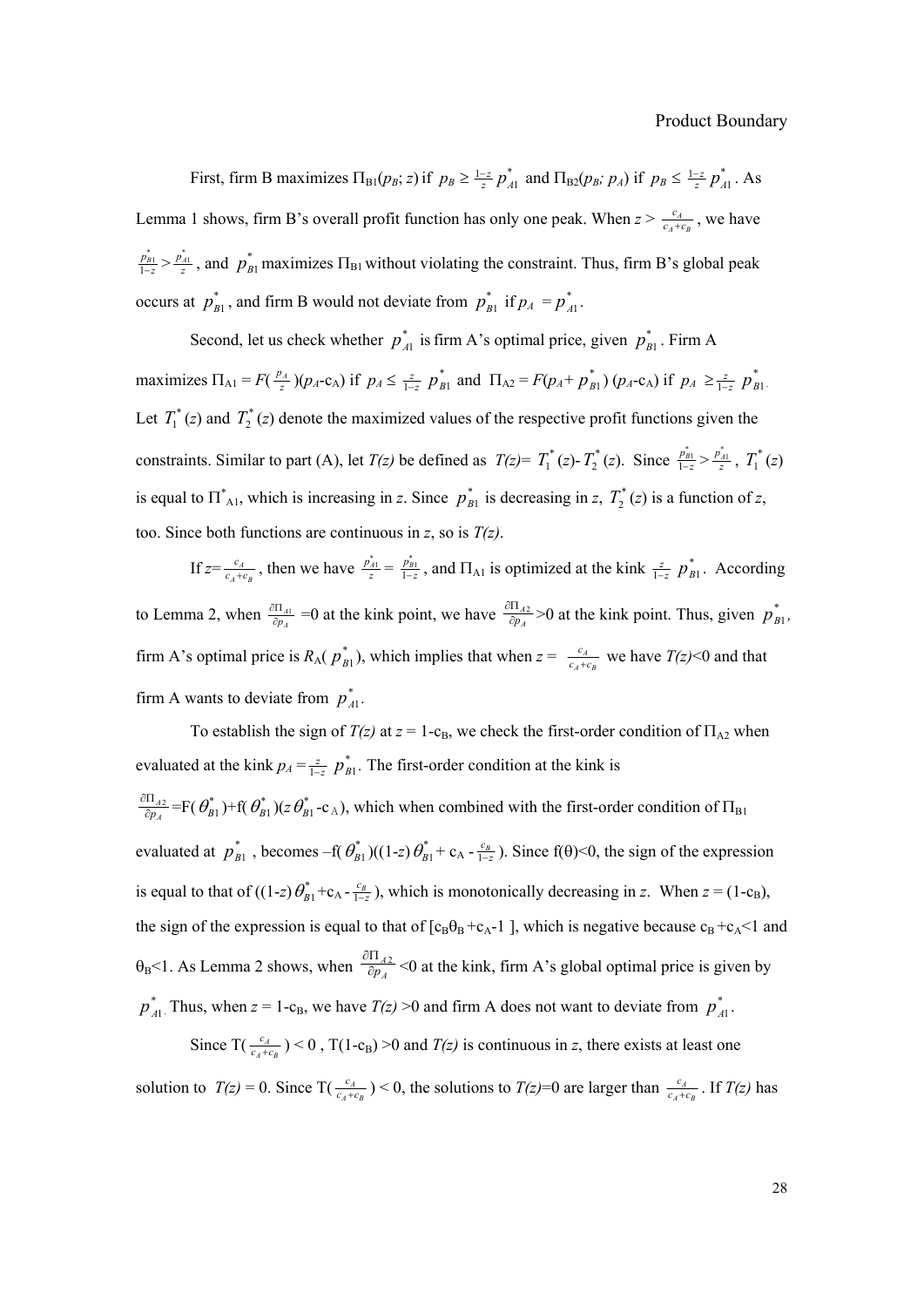multiple solutions, let  $z_{\text{max}}$  denote the largest solution. By definition  $T(z) > 0$  for all  $z > z_{\text{max}}$ , implying that firm A would not switch from independent pricing to bundling pricing if  $z > z_{\text{max}}$ .

In summary, since  $z_{\text{max}} > \frac{c_A}{c_A + c_B}$  $\frac{c_A}{c_A+c_B}$ , if  $z \ge z_{\text{max}}$ , then we have  $\theta_B > \theta_A$ , and the two firms would not deviate from ( $p_{A1}^*$ ,  $p_{B1}^*$ ). That is, these prices constitute a Nash equilibrium.

#### $(C)$ .  $z_{\text{min}} < z_{\text{max}}$

From the first-order conditions of  $p_{A2}^*$  and  $p_{B2}^*$ , we have

$$
\frac{p_{A2}^*}{p_{A2}^* + p_{B2}^*} = \frac{C_A - \frac{F(p_{A2}^* + p_{B2}^*)}{f(p_{A2}^* + p_{B2}^*)}}{C_A + C_B - 2\frac{F(p_{A2}^* + p_{B2}^*)}{f(p_{A2}^* + p_{B2}^*)}}. \text{ Since } f(\theta) < 0, \text{ we obtain } \frac{p_{A2}^*}{p_{A2}^* + p_{B2}^*} < \frac{c_A}{c_A + c_B}. \text{ But we have already}
$$

shown that  $z_{\min} < \frac{p_{A2}^*}{p_{A2}^* + p_{B2}^*}$ *A A B*  $\frac{p_{A2}}{p_{A2}^* + p_{B2}^*}$  and that all solutions to *T(z)*=0 are larger than  $\frac{c_A}{c_A+c_B}$  $\frac{c_A}{c_A+c_B}$ . Combining the inequalities yields  $z_{\text{min}} < \frac{c_A}{c_A + c_B}$  $\frac{c_A}{c_A + c_B}$  <  $z_{\text{max}}$ .

If the solution of  $T(z) = 0$  is unique, then it is equal to  $z_{\text{max}}$ , and for all *z* between  $z_{\text{min}}$  and  $z_{\text{max}}$ ,  $T(z)$  <0, which indicates that there is no pure-strategy Nash equilibrium for those values of *z*.

However, if there are multiple solutions, since  $T(z) < 0$  for small *z* and  $T(z) > 0$  for large *z*,  $T(z) = 0$  has an odd number of solutions, and there are alternating sub-intervals over which  $T(z)$ 0 and sub-intervals over which  $T(z)$  < 0. If  $z_{\text{min}}$  < *z* and  $T(z)$  > 0, then independent pricing is Nash equilibrium for the values of *z*. If  $z_{\text{min}} < z$  and  $T(z) < 0$ , then there is no pure-strategy Nash equilibrium for the values of *z*. Nevertheless, a mixed-strategy Nash equilibrium can be constructed.

#### **(D). Mixed-strategy Nash Equilibrium:**

The firms' best response curves as depicted below help to demonstrate the construction of the mixed-strategy Nash equilibrium. Suppose that firm B sets its price at  $\tilde{p}_B$  such that firm A has two optimal prices and is indifferent between  $p_{A1}^*$  and  $R_A(\tilde{p}_B)$ . Suppose that firm A sets its price at  $p_{A1}^*$  with probability α and at  $R_A(\tilde{p}_B)$  with probability (1-α). Let us analyse whether firm B's best response to this mixed strategy would indeed be  $\widetilde{p}_B$ .

The existence and characteristics of the Nash equilibrium depend on where the two points, *m* and *n*, in Figure A(1) are located in Figure A(2). Let  $y_1$  and  $y_2$  denote firm B's best response to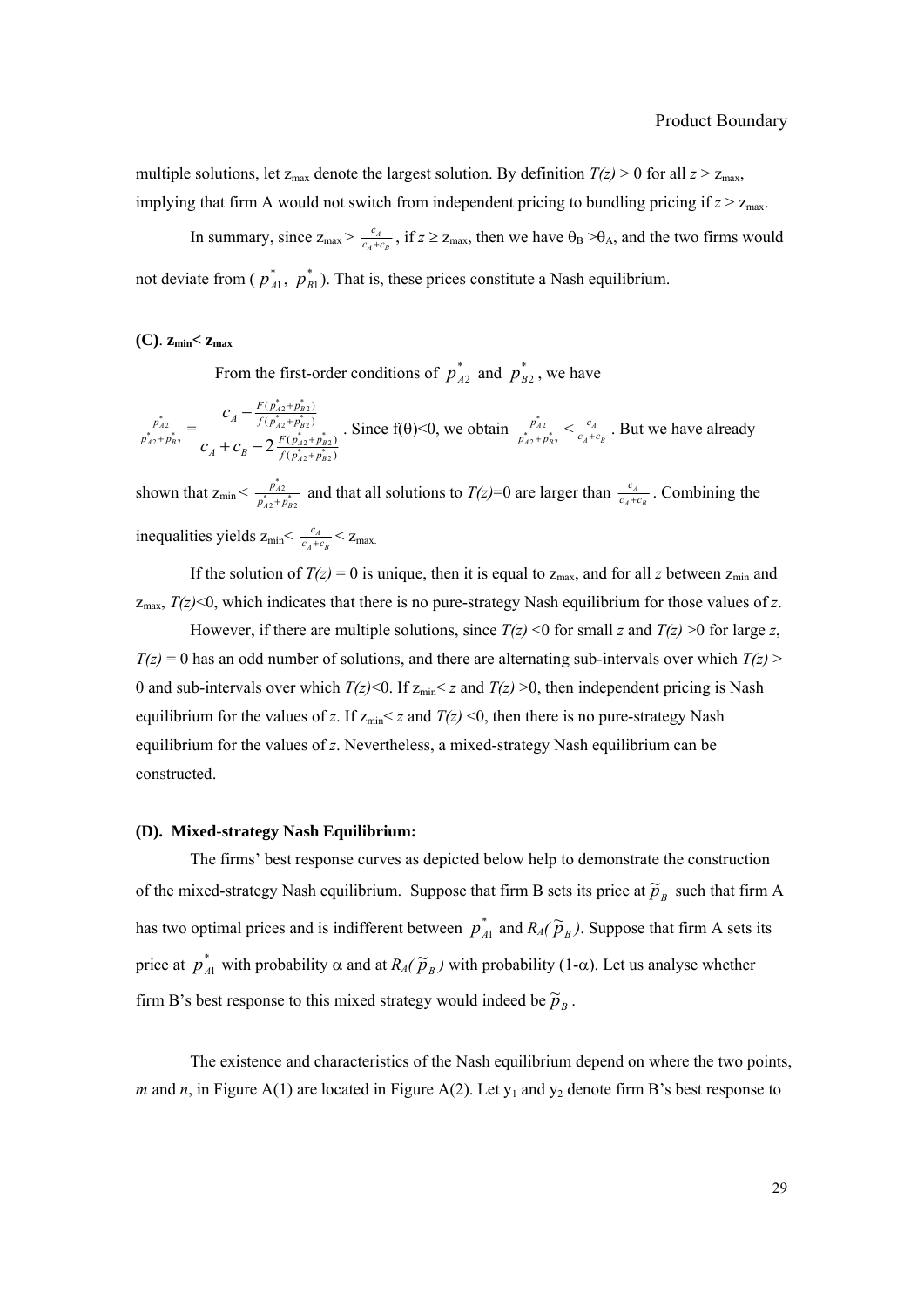$p_{A1}^*$  and  $R_A(\widetilde{p}_B)$ , respectively. Since  $\frac{1}{|R_A|} > |R_B|$ , when there is no pure-strategy Nash equilibrium, point *n* in Figure 7-(a) must be in area B in Figure 7-(b). It indicates that  $\tilde{p}_B < y_2$ .

If  $y_1$  is higher than or equal to  $\tilde{p}_B$ , then firm A's best response to  $y_1$  is  $p_{A1}^*$ , and ( $p_{A1}^*$ ,  $y_1$ ) becomes a pure-strategy equilibrium, which contradicts the non-existence of such an equilibrium. Thus, point *m* must be in area C, which indicates that we have  $y_1 < \tilde{p}_B$ .

Regardless of whether firm A sets its price  $p_{AI}$  or  $R_A(\tilde{p}_B)$ , we can show that in terms of firm B's profit any  $p_B$  higher than  $y_2$  is dominated by  $y_2$  and that any  $p_B$  lower than  $y_1$  is dominated by  $y_1$ . Thus, firm B's optimal price to firm A's randomization is strictly in between  $y_1$  and  $y_2$ .

When point *n* is in area B and point *m* is in area C, if firm B sets its price  $p_B$  strictly in between y<sub>1</sub> and y<sub>2</sub>, we have  $\frac{q-z}{z}$   $p_{AI} < p_B < \frac{q-z}{z}$   $R_A(\tilde{p}_B)$ , implying that firm B's profit function is given by

$$
\Pi_{\text{B}}(p_B) = \alpha F(\frac{p_B}{q-z})(p_B-c_B) + (1-\alpha)F(\frac{R_A(\tilde{p}_B)+p_B}{q})(p_B-c_B)
$$

If  $\alpha$ =0, firm B's optimal price is y<sub>2</sub>; if  $\alpha$ =1, firm B's optimal price is y<sub>1</sub>. Since  $\tilde{p}_B$  is between  $y_1$  and  $y_2$  and firm B's optimal price is continuous in  $\alpha$ , by the mean value theorem there exists  $\alpha$  such that firm B's optimal price is equal to  $\tilde{p}_B$ . This proves that  $[\alpha, p_{A1}, p_{A2}, \tilde{p}_B]$ constitute a mixed-strategy Nash Equilibrium. Q.E.D.

### *Proof of Proposition 3*

Part (a):

Firm A's optimal price satisfies the following first-order condition:

$$
p_A^* = c_A - z \frac{F(\theta_A)}{f(\theta_A)}
$$

Since  $\left(-\frac{f(\mathcal{O}_A)}{f(\theta_A)}\right)$  $(\theta_{\tiny A}^{\phantom{\dag}})$ A A θ  $F(\theta)$ ) is decreasing in  $\theta_A$  and  $\theta_A$  is decreasing in *z*, the right-hand side of the above

condition is increasing in *z*, i.e.,  $p_{A1}^{*}(z)$  is increasing in *z* for all  $z \ge z_{\text{max}}$ .

Firm B's optimal price satisfies the following first-order condition:

$$
p_B^* = c_B - (q - z) \frac{F(\theta_B)}{f(\theta_B)}
$$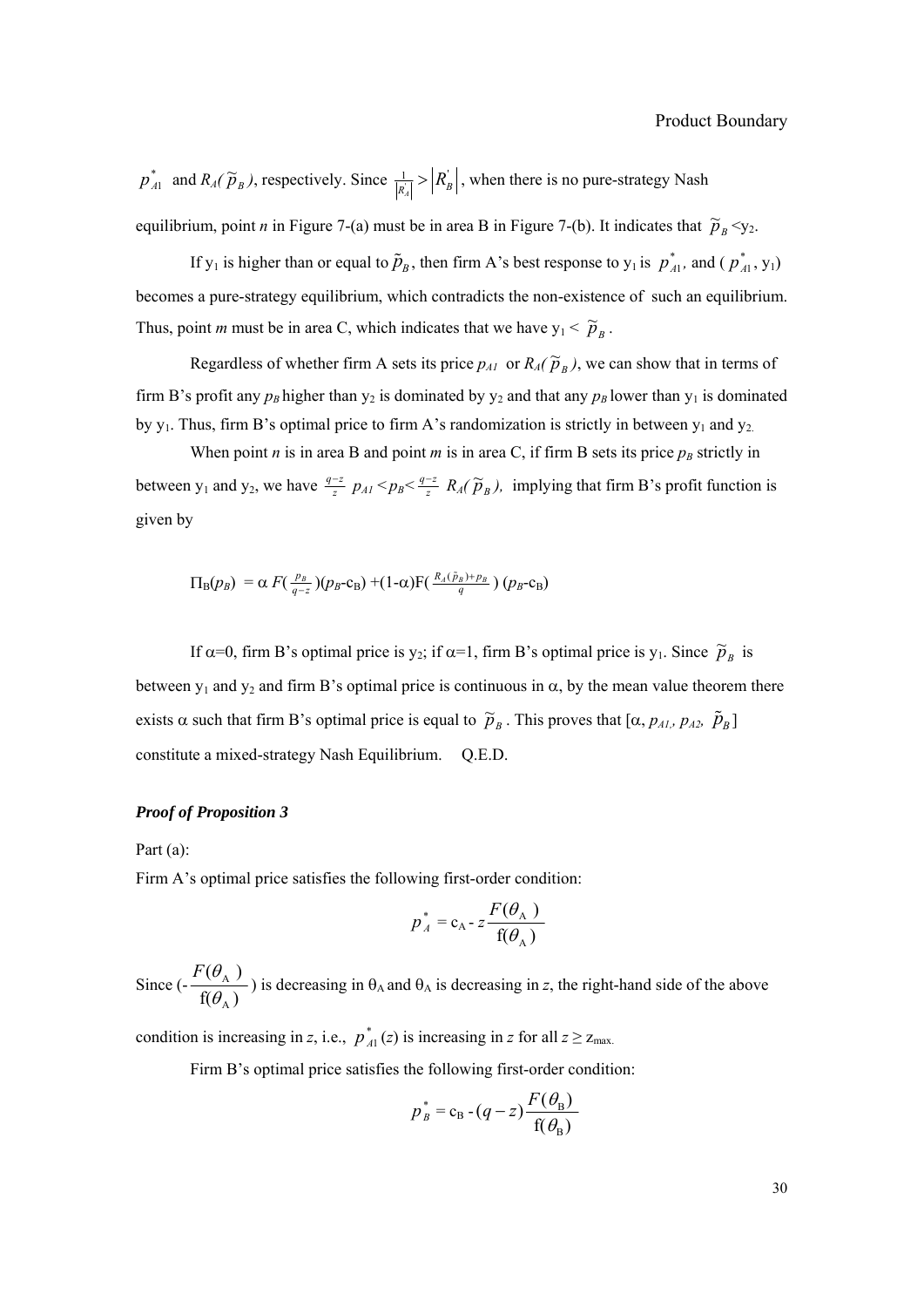Since  $\left(-\frac{f(\theta_B)}{f(\theta_B)}\right)$  $(\theta_{\textrm{\tiny R}})$ B B θ  $F(\theta)$ ) is decreasing in  $\theta_B$  and  $\theta_B$  is increasing in *z*, the right-hand side of the above

condition is decreasing in *z*. Thus,  $p_{B1}^*$  (*z*) decreases in *z* for all  $z \ge z_{\text{max}}$ 

Part (b) follows from changes in  $\theta_A^*$  and  $\theta_B^*$ .

Part (c) :

As firm A maximizes  $zF(\theta_A)(\theta_A - \frac{c_A}{z})$ , its profit clearly increases in *z* for  $z > z_{\text{max}}$ . As firm B maximizes  $(q-z)F(\theta_B)(\theta_B - \frac{c_B}{q-z})$ , its profit deceases in *z* for  $z > z_{\text{max}}$ .

If  $z > z_{\text{max}}$ , the two parts of the industry profits are independent of each other, and by the envelope theorem, we obtain  $\frac{U(1)A + II_B}{\partial z}$  $\frac{\partial(\Pi_A + \Pi_B)}{\partial z} = F(\mathbf{x}_A^*) (\mathbf{x}_A^*) - F(\mathbf{x}_B^*) (\mathbf{x}_B^*)$ . Please note that  $\mathbf{x}_A^*$ maximizes  $F(x_A)(x_A - \frac{c_A}{z})$ , and  $x_B^*$  maximizes  $F(x_B)(x_B - \frac{c_B}{q-z})$ . (Note that  $F(x)(x)$  is revenue for a firm maximizing  $F(x)(x-c)$ ). As a firm's marginal cost gets lower, its revenue gets higher. That is, if  $\frac{c_A}{z} < \frac{c_B}{q-z}$ , or equivalently if  $z > \frac{qc_A}{c_A+c_B}$  $\frac{qc_A}{\sqrt{c_A}}$ , then  $F(\mathbf{x}_A^*)$  ( $\mathbf{x}_A^*$ ) >  $F(\mathbf{x}_B^*)$  ( $\mathbf{x}_B^*$ ). Thus,  $\frac{\partial(\Pi_A + \Pi_B)}{\partial z_A^*}$  $\frac{\partial(\Pi_A + \Pi_B)}{\partial z} > 0.$ Q. E. D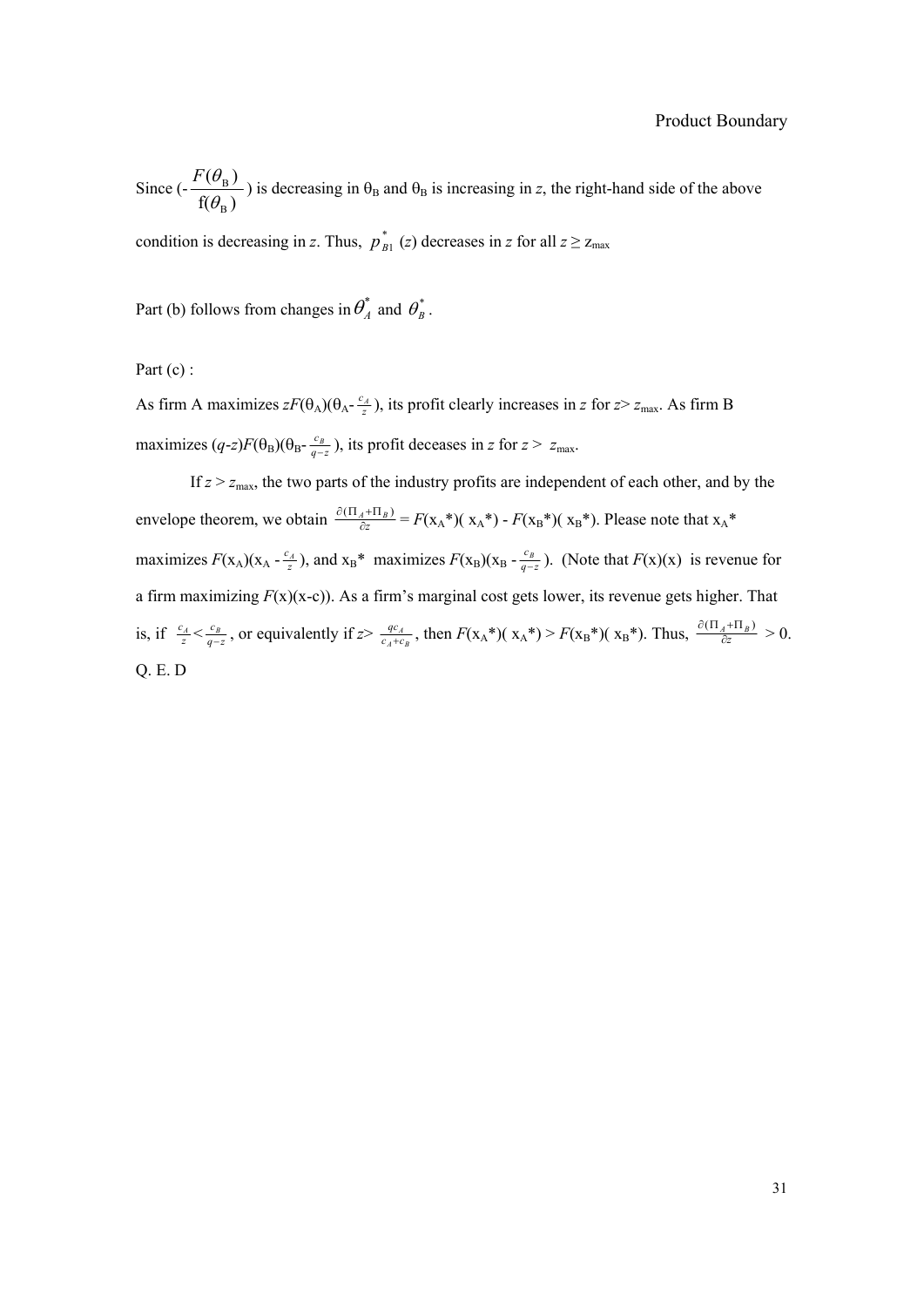#### **References**

Brandenburger, A. and B. Nalebuff, *Co-opetition*, New York: Doubleday, 1996.

Bresnahan, T. "New Modes of Competition: Implications for the Future Structure of the Computer Industry," in Jeffrey A. Eisenach and Thomas M. Lenard, eds., *Competition, Innovation and the Microsoft Monopoly: Antitrust in the Digital Marketplace, Boston: Kluwer* Academic Publishers, Chapter 9, 1999.

Bresnahan, T. and Shane Greenstein. "Technological Competition and the Structure of the Computer Industry", *Journal of Industrial Economics,* Vol. XLVII, (1999) pp.1- 40.

Carlton, D., and M. Waldman. "The Strategic Use of Tying to Preserve and Create Market Power in Evolving Industries," *RAND Journal of Economics.* Vol. 33 (2002), pp. 194–220.

Choi, J. and C. Stefanadis. "Tying, Investment, and the Dynamic Leverage Theory." *RAND Journal of Economics.* Vol. 32 (2001), pp.52–71.

Farrell, J. and Katz, M. L. "Innovation, Rent Extraction, and Integration in Systems Markets." *Journal of Industrial Economics*, Vol. 48, (2000) pp. 413-432.

Fudenberg, D., and J. Tirole. *Game Theory*, the MIT Press, 1991.

Fudenberg, D., and J. Tirole. "Trade-Ins, Upgrades, and Buy-Backs", *Rand Journal of Economics*  Vol. 29, (1998) pp. 235-258.

Gabszewicz, Jean J. and Xavier Y.Wauthy, "The Option of Joint Purchase in Vertically Differentiated Markets". *Economic Theory*, Vol. 22, (2003) pp. 817-829.

Gilbert, J. R. "Patent Pools: 100 Years of Law and Economics Solitude," mimeo, Department of Economics, Berkeley University, 2002.

Gilbert, J. R and M. Riordan. "Product Improvement and Technological Tying", mimeo, Columbia University and University of California, Berkeley, 2002.

Lerner, J and J. Tirole. "Efficient Patent Pools," *American Economic Review,* Vol. 94*,* (2004) pp.691-711.

Mussa, M. and Rosen, S. 'Monopoly and product quality', *Journal of Economic Theory*, vol. 18, (1978) pp. 301–17.

Nalebuff, Barry. "Bundling as an Entry Barrier," *Quarterly Journal of Economics*, Vol. 119, (2004) pp.159-187.

Whinston, Michael D. "Tying, Foreclosure, and Exclusion," *American Economic Review,* Vol. 80**,**  (1990), pp. 837-859.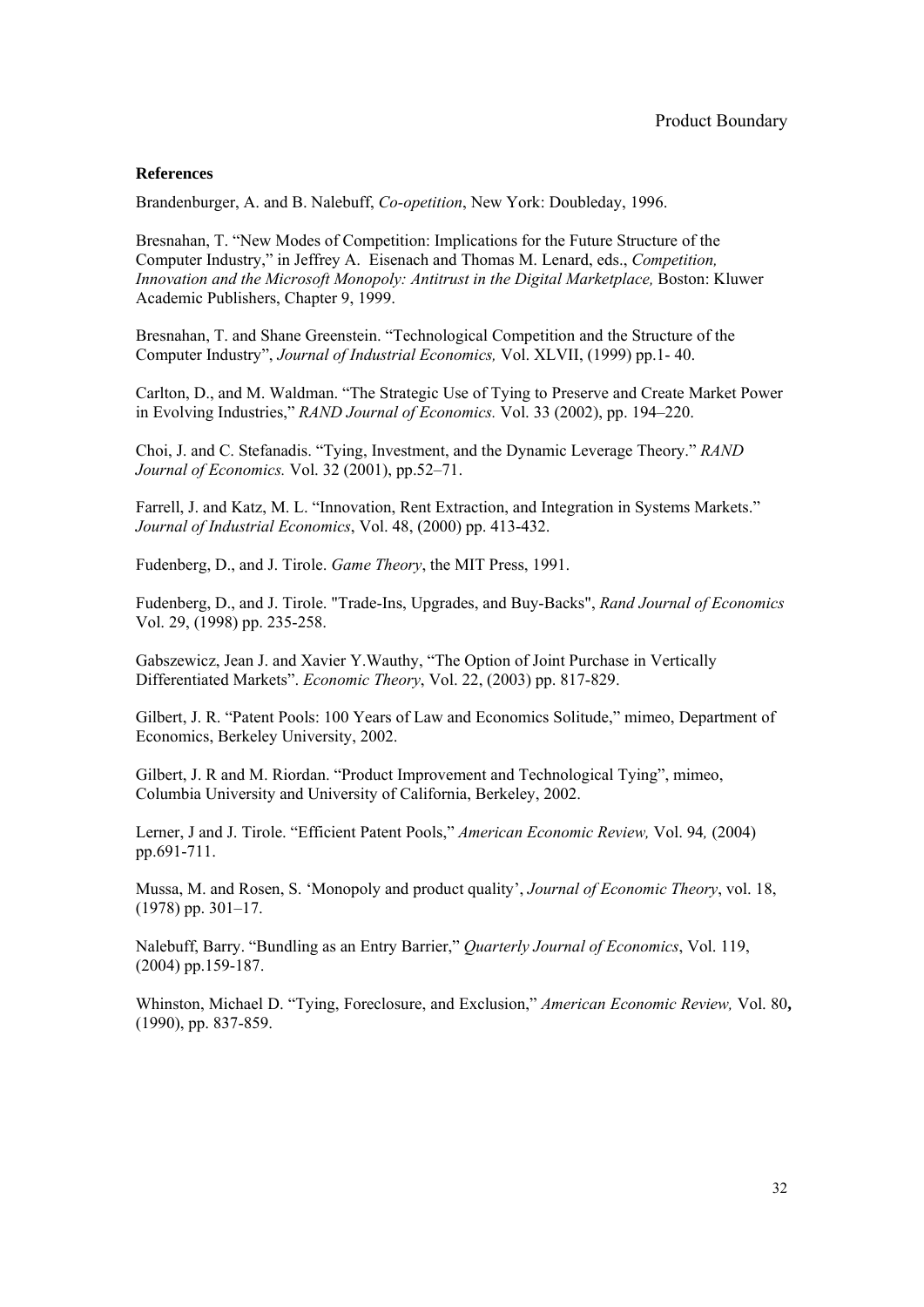# **Figures**



Figure 1.  $\Theta_\mathbb{A}<\Theta_{\mathbb{A}^*\mathbb{B}}<\Theta_\mathbb{B}$  Virtually Independent Products

**Jae Nahm, Figure 1 of 7.**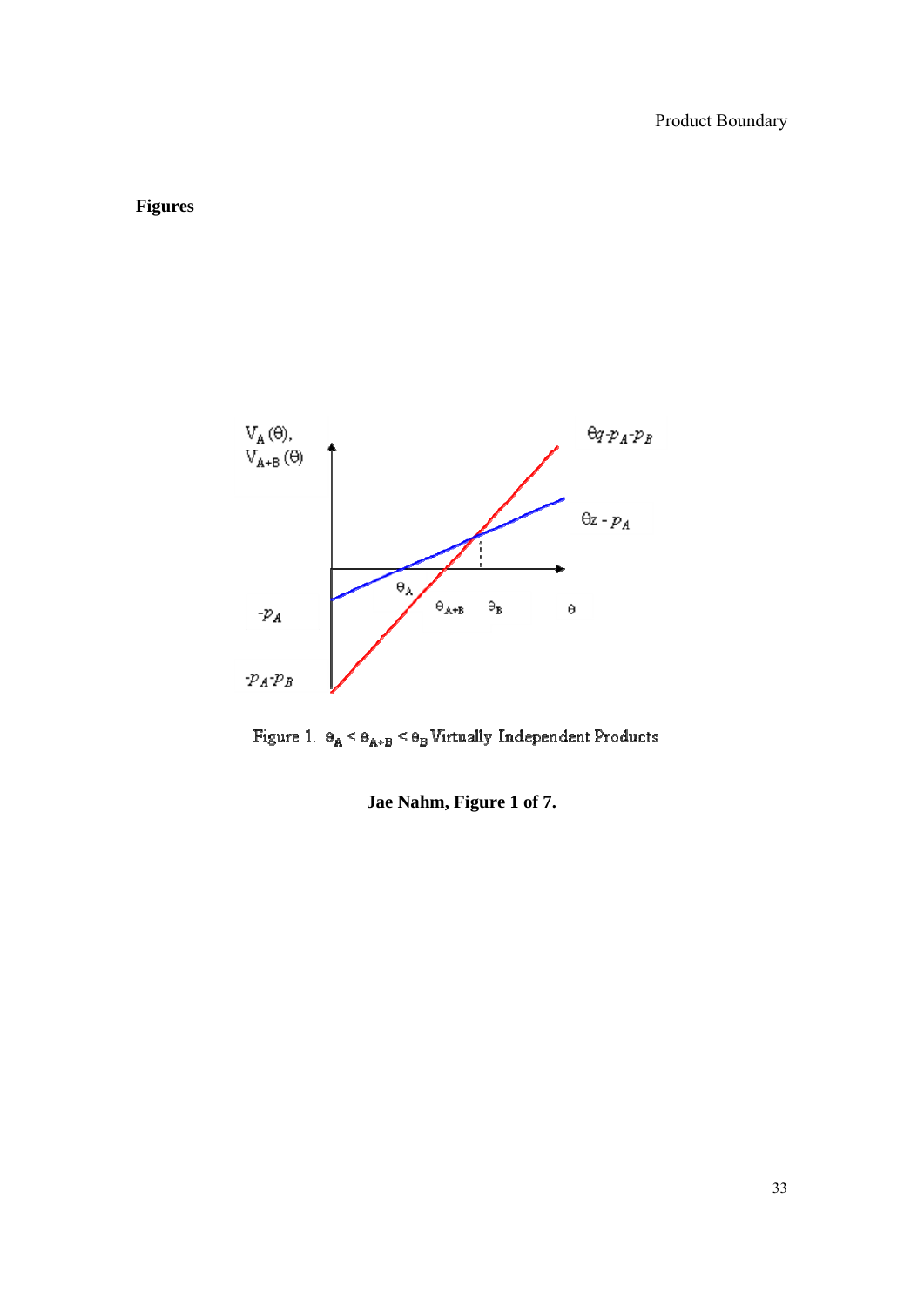

Figure 2.  $\Theta_{\!B} < \Theta_{\!A\texttt{+}B} < \Theta_{\!A}$  . Virtually Strict Complements

**Jae Nahm, Figure 2 of 7.**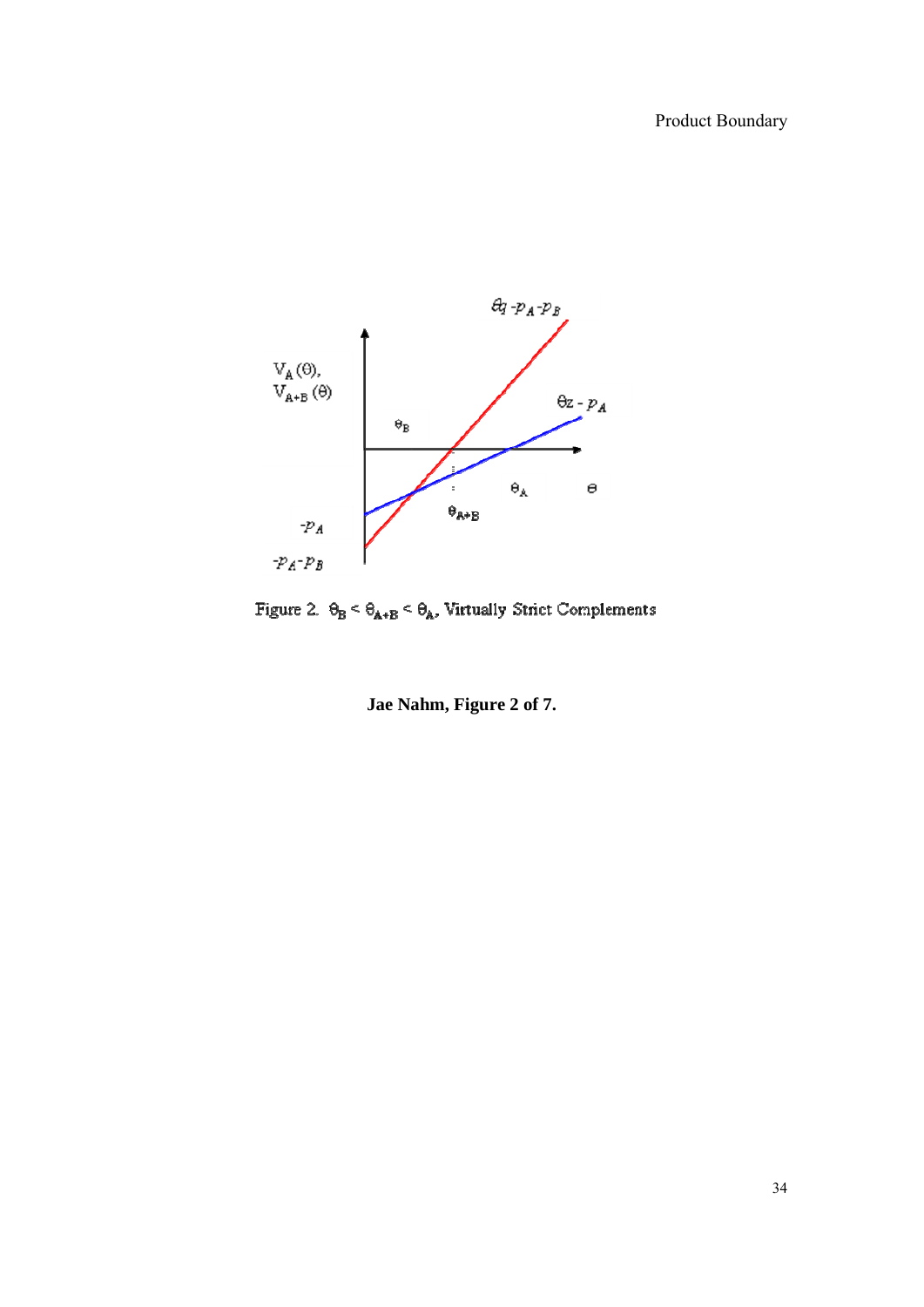

Figure 3. Firm B's best response to  $p_A$  if  $\theta$  is uniformly distributed

**Jae Nahm, Figure 3 of 7.**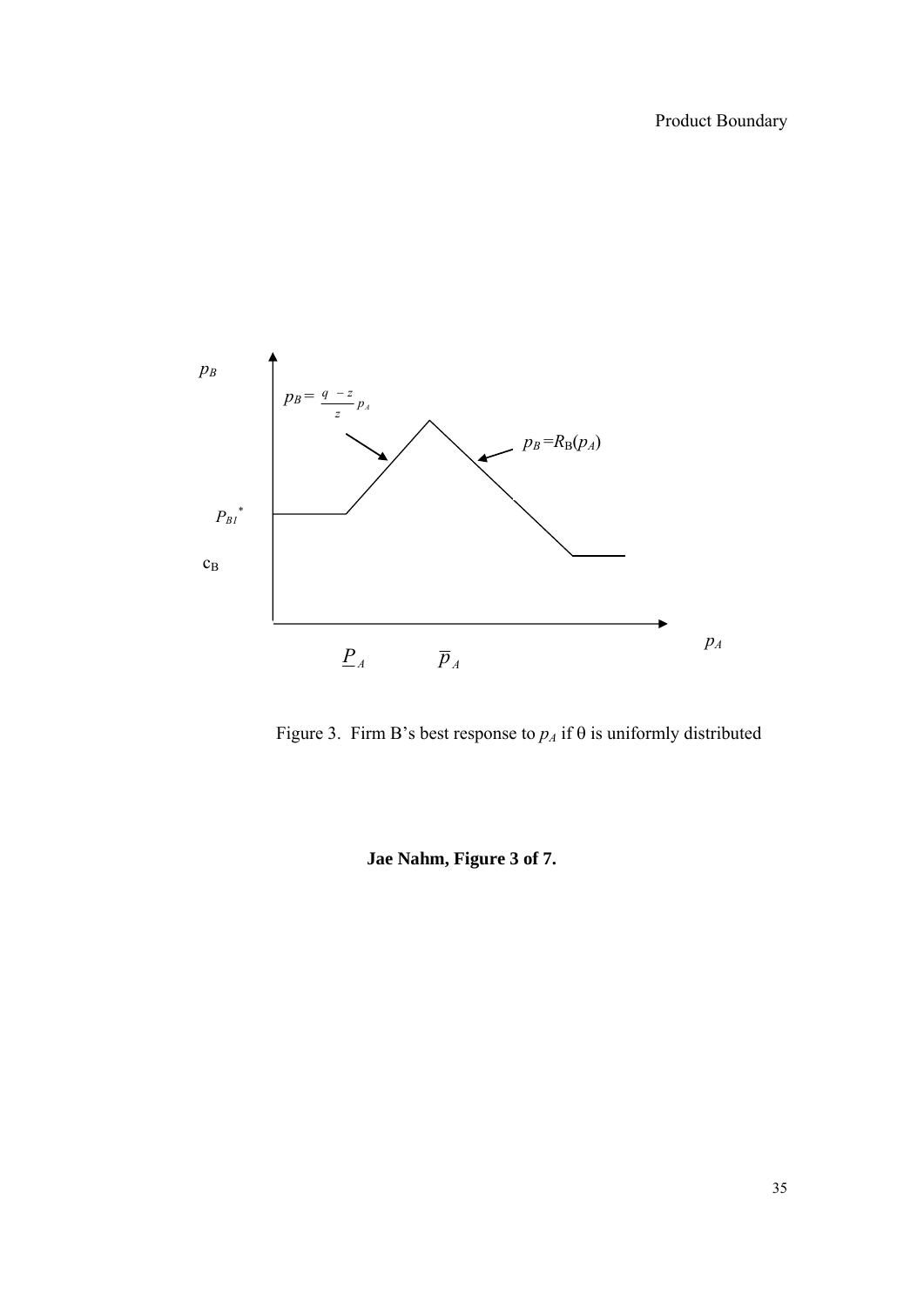

Figure 4. The sign of  $T(z)$  when  $T(z)=0$  has multiple solutions

**Jae Nahm, Figure 4 of 7.**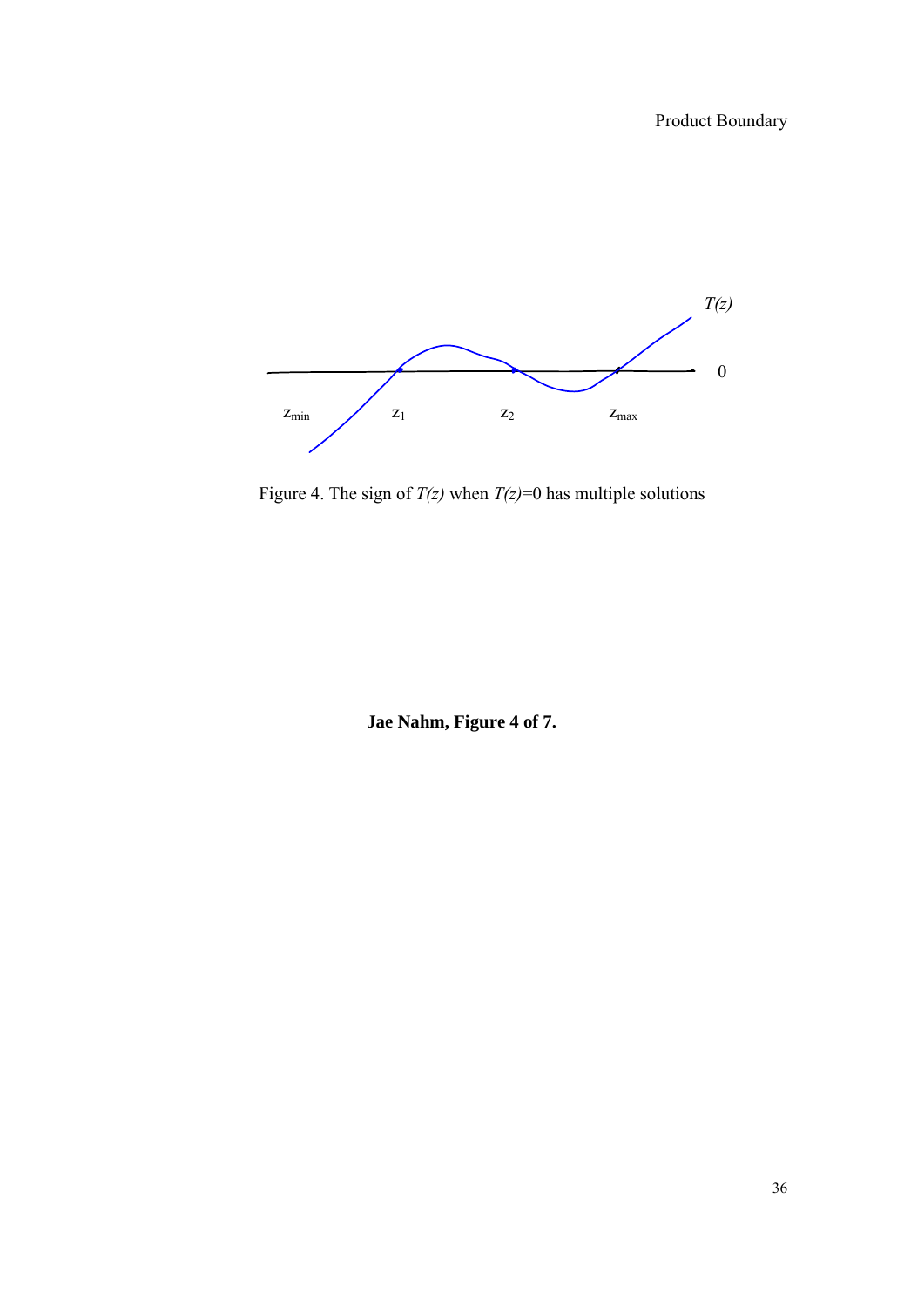

Figure 5 (a), (b), and (c), Nash equilibrium when  $\theta$  is uniformly distributed

# **Jae Nahm, Figure 5 of 7.**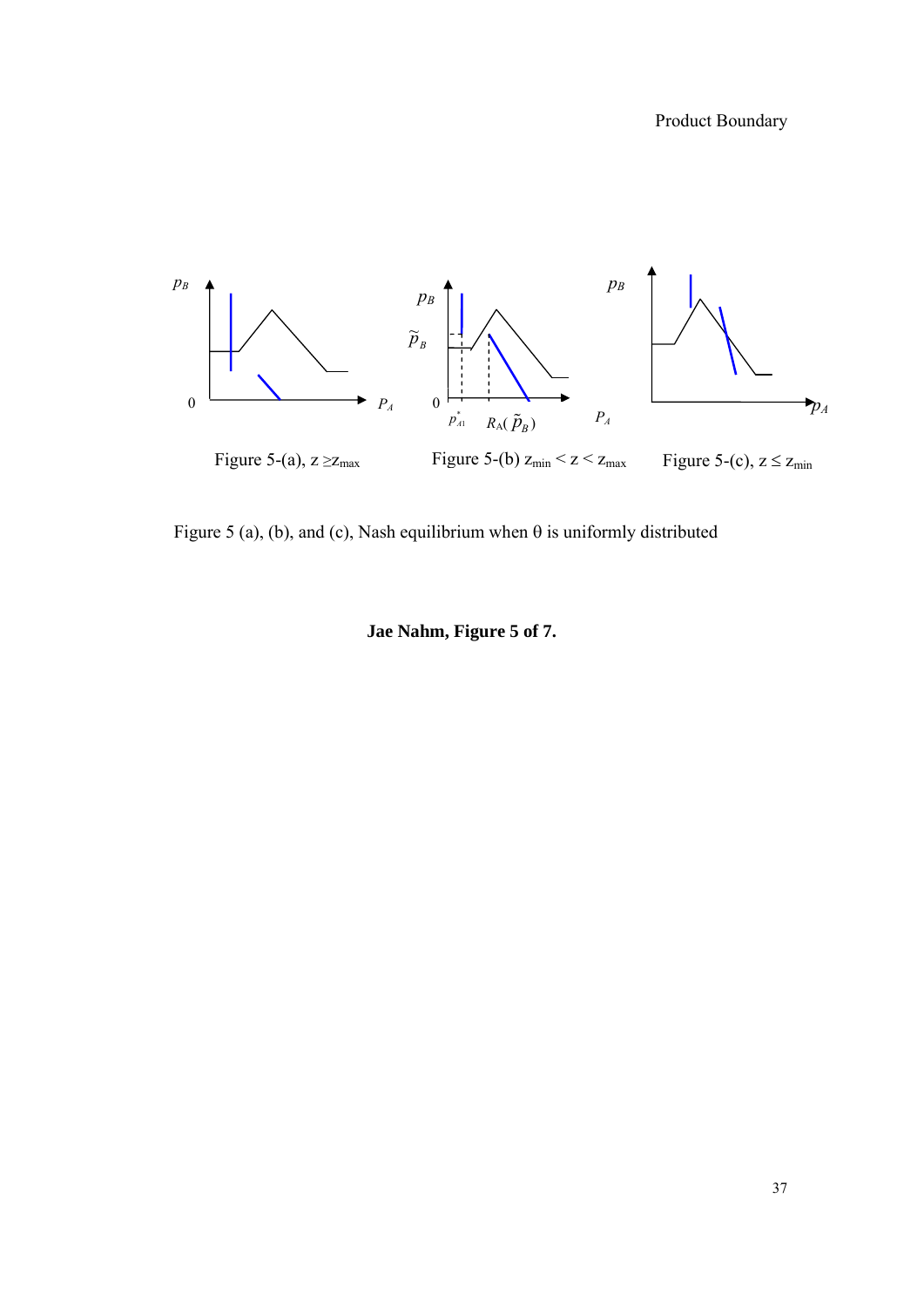

Figure 6- (a)

Figure 6- (b)



**Jae Nahm, Figure 6 of 7.**